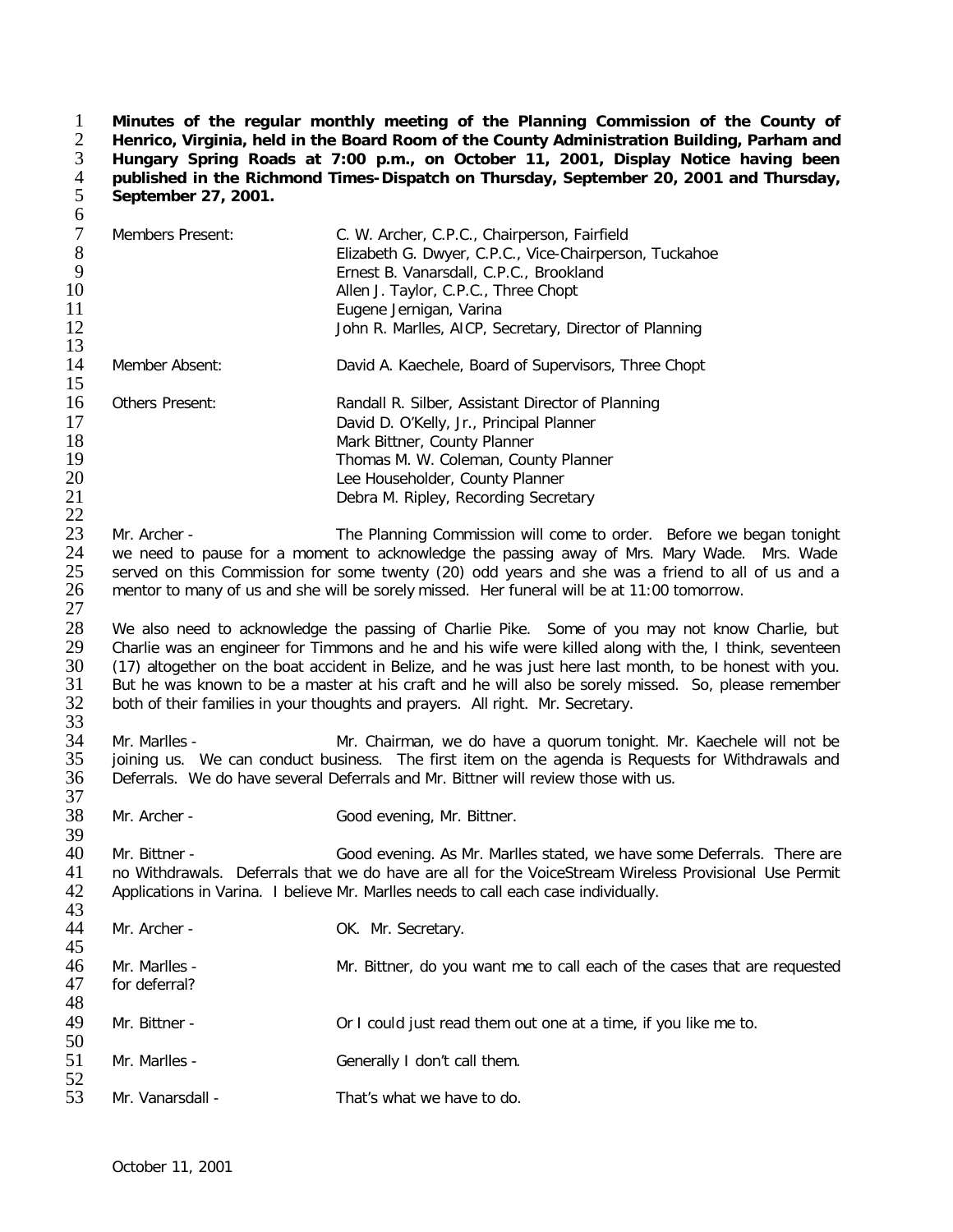| 54                                             |                                                                                                                                                                                                                                                                                                                                                                                                                                                                                                                                                                                                                                 |                                                                                                                                                                                                                                                                                                                                                                                                                                                                                                                                                                                                 |
|------------------------------------------------|---------------------------------------------------------------------------------------------------------------------------------------------------------------------------------------------------------------------------------------------------------------------------------------------------------------------------------------------------------------------------------------------------------------------------------------------------------------------------------------------------------------------------------------------------------------------------------------------------------------------------------|-------------------------------------------------------------------------------------------------------------------------------------------------------------------------------------------------------------------------------------------------------------------------------------------------------------------------------------------------------------------------------------------------------------------------------------------------------------------------------------------------------------------------------------------------------------------------------------------------|
| 55<br>56                                       | Mr. Marlles -                                                                                                                                                                                                                                                                                                                                                                                                                                                                                                                                                                                                                   | I just review them.                                                                                                                                                                                                                                                                                                                                                                                                                                                                                                                                                                             |
| 57<br>58                                       | Mr. Bittner -                                                                                                                                                                                                                                                                                                                                                                                                                                                                                                                                                                                                                   | The first case is in the Varina District. It's case P-14-01.                                                                                                                                                                                                                                                                                                                                                                                                                                                                                                                                    |
| 59<br>60<br>61<br>62<br>63<br>64<br>65         | $P - 14 - 01$                                                                                                                                                                                                                                                                                                                                                                                                                                                                                                                                                                                                                   | VoiceStream Wireless: Request for a provisional use permit under<br>Sections 24-95(a) and 24-122.1 of Chapter 24 of the County Code in order to construct and operate a<br>195' telecommunications tower and related equipment on part of Parcel 165-A-74A, containing 10,000<br>square feet (0.223 acre) located on the east side of Drybridge Court, west side of I295, and north side<br>of the Southern Railroad right-of-way. The existing zoning is A-1 Agricultural District. The Land Use Plan<br>recommends Planned Industry. The site is also in the Airport Safety Overlay District. |
| 66<br>67                                       | Mr. Archer -                                                                                                                                                                                                                                                                                                                                                                                                                                                                                                                                                                                                                    | All right. Thank you, Mark. Is there anyone here who opposes this<br>deferment, P-14-01, VoiceStream Wireless? No opposition. Mr. Jernigan.                                                                                                                                                                                                                                                                                                                                                                                                                                                     |
| 68<br>69<br>70                                 | Mr. Jernigan -                                                                                                                                                                                                                                                                                                                                                                                                                                                                                                                                                                                                                  | Mark, what do they want? Thirty days?                                                                                                                                                                                                                                                                                                                                                                                                                                                                                                                                                           |
| 71<br>72<br>73                                 | Mr. Bittner -<br>meeting.                                                                                                                                                                                                                                                                                                                                                                                                                                                                                                                                                                                                       | No, they're asking for three (3) months to the February 14, 2002                                                                                                                                                                                                                                                                                                                                                                                                                                                                                                                                |
| 74<br>75                                       | Mr. Jernigan -                                                                                                                                                                                                                                                                                                                                                                                                                                                                                                                                                                                                                  | All three of them?                                                                                                                                                                                                                                                                                                                                                                                                                                                                                                                                                                              |
| 76<br>77                                       | Mr. Bittner -                                                                                                                                                                                                                                                                                                                                                                                                                                                                                                                                                                                                                   | Yes, sir.                                                                                                                                                                                                                                                                                                                                                                                                                                                                                                                                                                                       |
| 78<br>79                                       | Mr. Vanarsdall -                                                                                                                                                                                                                                                                                                                                                                                                                                                                                                                                                                                                                | February 14, 2002, Mr. Jernigan. Valentine's Day.                                                                                                                                                                                                                                                                                                                                                                                                                                                                                                                                               |
| 80<br>81                                       | Mr. Jernigan -<br>Provisional Use Permit P-14-01 to February 14, 2002.                                                                                                                                                                                                                                                                                                                                                                                                                                                                                                                                                          | Thank you sir. All right, Mr. Chairman, I make a motion to defer                                                                                                                                                                                                                                                                                                                                                                                                                                                                                                                                |
| 82<br>83<br>84                                 | Mr. Archer -                                                                                                                                                                                                                                                                                                                                                                                                                                                                                                                                                                                                                    | By request of the applicant.                                                                                                                                                                                                                                                                                                                                                                                                                                                                                                                                                                    |
| 85<br>86                                       | Mr. Vanarsdall -                                                                                                                                                                                                                                                                                                                                                                                                                                                                                                                                                                                                                | Second.                                                                                                                                                                                                                                                                                                                                                                                                                                                                                                                                                                                         |
| 87<br>88<br>89                                 | Mr. Archer -<br>absent.                                                                                                                                                                                                                                                                                                                                                                                                                                                                                                                                                                                                         | Motion made by Mr. Jernigan, seconded by Mr. Vanarsdall. All those in<br>favor of the motion say aye—all those opposed by saying nay. The vote was 5-0. Mr. Kaechele was                                                                                                                                                                                                                                                                                                                                                                                                                        |
| 90<br>91<br>92<br>93                           | At the request of the applicant, the Planning Commission deferred Case P-14-01, VoiceStream Wireless,<br>to its meeting on February 14, 2002.                                                                                                                                                                                                                                                                                                                                                                                                                                                                                   |                                                                                                                                                                                                                                                                                                                                                                                                                                                                                                                                                                                                 |
| 94<br>95<br>96<br>97<br>98<br>99<br>100<br>101 | P-15-01<br>VoiceStream Wireless: Request for a provisional use permit under<br>Sections 24-95(a) and 24-122.1 of Chapter 24 of the County Code in order to construct and operate a<br>138' telecommunications tower and related equipment on part of Parcel 206-A-43, containing 2,500<br>square feet (0.057 acre), located near the southeast intersection of F295 and Charles City Place (4029<br>Charles City Place). The existing zoning is A-1 Agricultural District. The Land Use Plan recommends<br>Rural Residential, up to 1.0 units net density per acre. The site is also in the Airport Safety Overlay<br>District. |                                                                                                                                                                                                                                                                                                                                                                                                                                                                                                                                                                                                 |
| 102<br>103                                     | Mr. Archer -                                                                                                                                                                                                                                                                                                                                                                                                                                                                                                                                                                                                                    | OK. Same deferment date, February 14, 2002?                                                                                                                                                                                                                                                                                                                                                                                                                                                                                                                                                     |
| 104<br>105                                     | Mr. Bittner -                                                                                                                                                                                                                                                                                                                                                                                                                                                                                                                                                                                                                   | Yes, February 14, 2002.                                                                                                                                                                                                                                                                                                                                                                                                                                                                                                                                                                         |
| 106                                            | Mr. Archer -                                                                                                                                                                                                                                                                                                                                                                                                                                                                                                                                                                                                                    | Is there opposition to deferment of P-15-01? None. Mr. Jernigan.                                                                                                                                                                                                                                                                                                                                                                                                                                                                                                                                |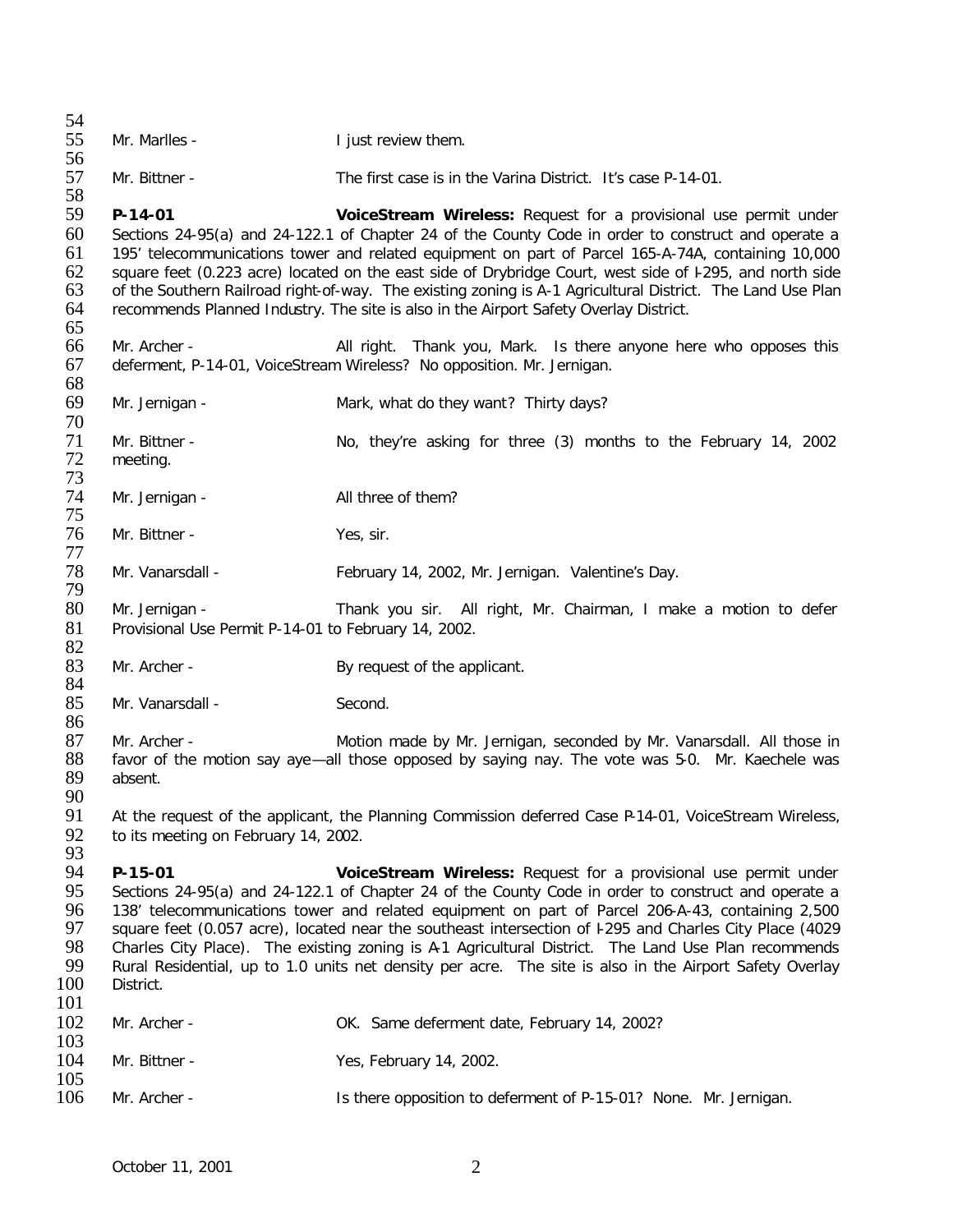$\frac{107}{108}$ 108 Mr. Jernigan - Mr. Chairman, I make a motion to defer Provisional Use Permit P-15-01<br>109 to February 14, 2002 at request of the applicant. to February 14, 2002 at request of the applicant.  $\frac{110}{111}$ Ms. Dwyer - Second. 112 113 Mr. Archer - Motion made by Mr. Jernigan, seconded by Mrs. Dwyer. All those in favor<br>114 of the motion say ave —all those opposed by saving nay. The motion is granted. The vote was 5-0. Mr. 114 of the motion say aye—all those opposed by saying nay. The motion is granted. The vote was 5-0, Mr.<br>115 Kaechele was absent. Kaechele was absent.  $\frac{116}{117}$ 117 At the request of the applicant, the Planning Commission deferred Case P-15-01, VoiceStream Wireless, 118 to its meeting on February 14, 2002. to its meeting on February 14, 2002. 119<br>120 120 **P-16-01 VoiceStream Wireless:** Request for a provisional use permit under 121 Sections 24-95(a) and 24-122.1 of Chapter 24 of the County Code in order to construct and operate a<br>122 195' telecommunications tower and related equipment on part of Parcel 277-A-7, containing 10.000 122 195' telecommunications tower and related equipment on part of Parcel 277-A-7, containing 10,000<br>123 square feet (0.223 acre), located on the south side of Old Varina Road near the southeast intersection of 123 square feet (0.223 acre), located on the south side of Old Varina Road near the southeast intersection of<br>124 1-295 and Varina Road. The existing zoning is A-1 Agricultural District. The Land Use Plan recommends 124 I-295 and Varina Road. The existing zoning is A-1 Agricultural District. The Land Use Plan recommends 125 Prime Agriculture. The site is also in the Airport Safety Overlay District. Prime Agriculture. The site is also in the Airport Safety Overlay District.  $\frac{126}{127}$ The applicant has requested a deferral to February 14, 2002.  $\frac{128}{129}$ Mr. Archer - OK. Is there opposition to this deferment, P-16-01? Mr. Jernigan. 130 131 Mr. Jernigan - Mr. Chairman, I make a motion to defer Provisional Use Permit P-16-01,<br>132 to February 14, 2002 by request of the applicant. to February 14, 2002 by request of the applicant. 133 134 Ms. Dwyer - Second.  $\frac{135}{136}$ 136 Mr. Archer - Motion by Mr. Jernigan and seconded by Mrs. Dwyer. All those in favor 137 of the motion say ave -- all those opposed by saying nay. The aves have it. The motion is granted. The 137 of the motion say aye—all those opposed by saying nay. The ayes have it. The motion is granted. The 138 vote is 5-0. Mr. Kaechele was absent. vote is 5-0. Mr. Kaechele was absent. 139<br>140 At the request of the applicant, the Planning Commission deferred Case P-16-01, VoiceStream Wireless, 141 to its meeting on February 14, 2002.  $\frac{142}{143}$ 143 Mr. Marlles - OK. Mr. Chairman, the next item on the agenda is Request for 144 Expedited Items, and again those will be handled by Mr. Bittner. Expedited Items, and again those will be handled by Mr. Bittner. 145 146 Mr. Archer - All right. Mr. Bittner. 147 148 Mr. Bittner - Thank you, Mr. Archer. The first expedited case is on page one of your 149 agenda. agenda. 150 151 **C-56C-01 Gary Banks:** Request to rezone from A-1 Agricultural District to O-1C 152 Office District (Conditional), part of Parcel 74-A-22, containing 0.7780 acre, located on the east line of<br>153 Wilkinson Road approximately 80 feet south of Sausiluta Drive (6001 Wilkinson Road). Office use is 153 Wilkinson Road approximately 80 feet south of Sausiluta Drive (6001 Wilkinson Road). Office use is<br>154 proposed. The use will be controlled by zoning ordinance regulations and proffered conditions. The Land 154 proposed. The use will be controlled by zoning ordinance regulations and proffered conditions. The Land 155 Use Plan recommends Government. 156<br>157 Mr. Archer - Is there opposition to C-56C-01? 158<br>159 Ms. Dwyer - Mr. Chairman, I have a question.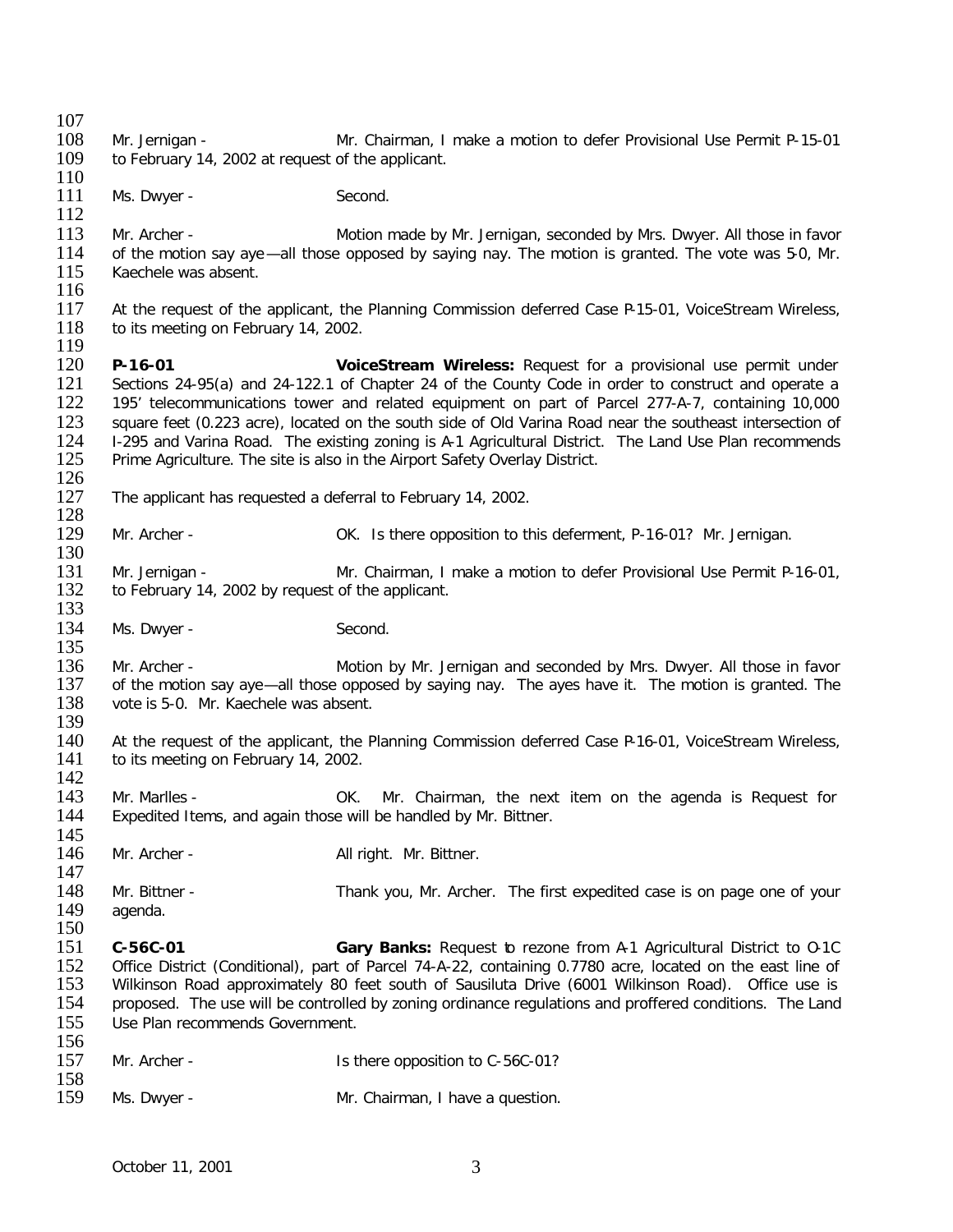$\frac{160}{161}$ Mr. Archer - Sure. 162 163 Ms. Dwyer - There were two points in the staff report, one about threshing the reference to the property line and one about dedicating right-of-way. Have those been... reference to the property line and one about dedicating right-of-way. Have those been... 165 166 Mr. Householder - Those proffers were changed and they were included with your second packet and it should have been delivered to you. packet and it should have been delivered to you.  $\frac{168}{169}$ Ms. Dwyer - OK. 170<br>171 171 Mr. Archer - Thank you, Mr. Householder. Any other questions from the Commission?<br>172 OK. Then I move to recommend approval of C-56C-01. Gary Banks, to the Board. OK. Then I move to recommend approval of C-56C-01, Gary Banks, to the Board.  $\frac{173}{174}$ Ms. Dwyer - Second. 175 176 Mr. Archer - Motion by Archer and seconded by Mrs. Dwyer. All in favor of the 177 motion sav ave—all those opposed by saving nav. The aves have it. The approval will be recommended. 177 motion say aye—all those opposed by saying nay. The ayes have it. The approval will be recommended.<br>178 The vote is 5-0. Mr. Kaechele was absent. The vote is 5-0. Mr. Kaechele was absent.  $\frac{179}{180}$ 180 REASON: Acting on a motion by Mr. Archer, seconded by Ms. Dwyer, the Planning Commission voted 5-0<br>181 (one absence) to recommend that the Board of Supervisors **grant** the request because the proffered 181 (one absence) to recommend that the Board of Supervisors **grant** the request because the proffered 182 conditions would provide for a higher quality of development than would otherwise be possible and 183 because the aesthetic qualities of the site would be improved over current conditions. because the aesthetic qualities of the site would be improved over current conditions. 184<br>185 185 Mr. Bittner - Our second and final expedited case tonight is on the second page of your agenda, in the Varina District, Case C-37C-01. your agenda, in the Varina District, Case C-37C-01.  $\frac{187}{188}$ 188 **C-37C-01 Robert Stout for The Dakota Group, Ltd.:** Request to conditionally 189 rezone from A-1 Agricultural District to R-3C One Family Residence District (Conditional), Parcel 192-A-20,<br>190 containing 8.254 acres, located on the west line of Midview Road approximately 70 feet south of 190 containing 8.254 acres, located on the west line of Midview Road approximately 70 feet south of 191 Habersham Drive and on the north property line of Varina Station Subdivision. Single-family residential 191 Habersham Drive and on the north property line of Varina Station Subdivision. Single-family residential<br>192 development is proposed. The applicant proposes no more than twenty (20) lots. The Land Use Plan 192 development is proposed. The applicant proposes no more than twenty (20) lots. The Land Use Plan 193 recommends Suburban Residential 1, 1.0 to 2.4 units net density per acre. recommends Suburban Residential 1, 1.0 to 2.4 units net density per acre. 194<br>195 Mr. Archer - Thank you, Mr. Bittner. Is there opposition to C-37C-01? No opposition. 196<br>197 Mr. Jernigan - The Mr. Chairman, I make a motion to approve zoning case C-37C-01, 198 Dakota Group. 199 Mr. Vanarsdall - Second. 201 202 Mr. Archer - **Motion by Mr. Jernigan and seconded by Mr. Vanarsdall.** All in favor of 203 the motion sav ave - those opposed by saving nav. The aves have it. The motion is granted. The vote 203 the motion say aye— those opposed by saying nay. The ayes have it. The motion is granted. The vote 204 is 5-0. Mr. Kaechele was absent. is 5-0. Mr. Kaechele was absent. 205 206 REASON: Acting on a motion by Mr. Jernigan, seconded by Mr. Vanarsdall, the Planning Commission<br>207 voted 50 (one absence) to recommend that the Board of Supervisors **grant** the request because it 207 voted 5-0 (one absence) to recommend that the Board of Supervisors **grant** the request because it 208 reflects the type of residential growth in the area and the proffered conditions would provide for a higher<br>209 auality of development than would otherwise be possible. quality of development than would otherwise be possible.  $\frac{210}{211}$ Mr. Bittner - That concludes deferrals and expedited for tonight. 212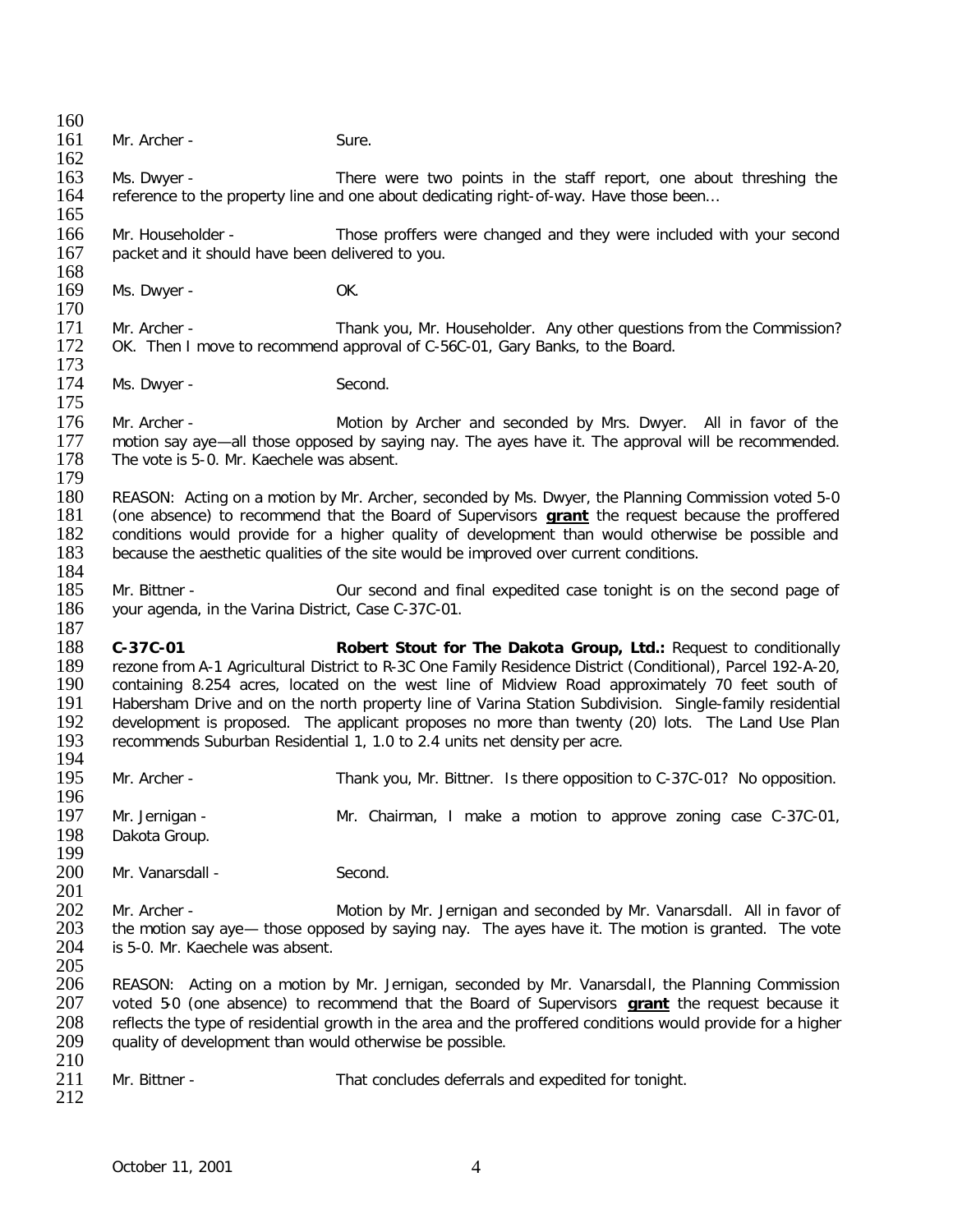213 Mr. Archer - **All right. Thank you Mr. Bittner. All right Mr. Secretary.** Are we going 214 to do the Ordinance now? to do the Ordinance now?

215 216 Mr. Marlles - Yes, sir.

 $\frac{217}{218}$ 218 **An Ordinance** to Amend and Reordain Subsection (a) of Section 24-5 of the Code of the County of 219 Henrico Pertaining to Zoning District Boundaries and Maps, to reestablish zoning district maps based on <br>220 digital geographic information systems data. digital geographic information systems data.

- 221<br>222 The staff report will be given by Mr. Jim Uzel.
- $223$ <br> $224$ Mr. Archer - Mr. Uzel.

 $\frac{225}{226}$ 226 Mr. Uzel - Good evening. Thank you Mr. Chairman, members of the Commission,  $227$  Mr. Marlles. At your September  $13<sup>th</sup>$  meeting, the Planning Commission adopted a resolution to initiate a 227 Mr. Marlles. At your September 13<sup>th</sup> meeting, the Planning Commission adopted a resolution to initiate a<br>228 zoning ordinance amendment to adopt new digital zoning district maps. Tonight I would like to present 228 zoning ordinance amendment to adopt new digital zoning district maps. Tonight I would like to present 229 examples of those maps and a little bit of explanation to the reasoning for the change in the zoning 229 examples of those maps and a little bit of explanation to the reasoning for the change in the zoning<br>230 maps. In the late 1990's the County began development of an extensive geographic information system 230 maps. In the late 1990's the County began development of an extensive geographic information system<br>231 or GIS. The digital GIS zoning file was completed in August of the vear 2000, and since then we have 231 or GIS. The digital GIS zoning file was completed in August of the year 2000, and since then we have 232 been making monthly updates after the Board of Supervisors made any zoning amendments. The GIS 232 been making monthly updates after the Board of Supervisors made any zoning amendments. The GIS<br>233 parcel line work has been maintained by the Real Estate Assessment Division of the Finance Department 233 parcel line work has been maintained by the Real Estate Assessment Division of the Finance Department 234 since the spring of this vear. The Real Estate Assessment Division plans on adopting new GIS property 234 since the spring of this year. The Real Estate Assessment Division plans on adopting new GIS property<br>235 identification maps and the accompanying geographic parcel identification numbering system, or GPIN 235 identification maps and the accompanying geographic parcel identification numbering system, or GPIN<br>236 system, to be effective January 1, 2002. We would like the zoning maps to match the parcel 236 system, to be effective January 1, 2002. We would like the zoning maps to match the parcel<br>237 identification maps. identification maps.

238<br>239

I'll give a brief explanation of GPIN since it will be a change in the way that parcels are identified. 240 Currently we identify parcels by map, block or acreage, subdivision and lot number and sub-lot. With the 241 geographic information system, the new parcels numbering is derived from the centroid of a parcel, the 241 geographic information system, the new parcels numbering is derived from the centroid of a parcel, the 242 center point, and the state plane coordinants of that point. That way every parcel in the County can 242 center point, and the state plane coordinants of that point. That way every parcel in the County can<br>243 have a unique identifier that's tied to its geographic location. have a unique identifier that's tied to its geographic location.

244<br>245 245 This is an example. I'll zoom into a couple of parcels (referring to slide). If we look at the center of this 246 parcel, the GIS displays the x and y direction, the 11,759,429 and the 3,756,733. The GPIN is derived 246 parcel, the GIS displays the x and y direction, the 11,759,429 and the 3,756,733. The GPIN is derived 247 from the numbers in the x and y direction, dropping the millions place and taking the thousandths place 247 from the numbers in the x and y direction, dropping the millions place and taking the thousandths place<br>248 for the x, in this case 759, and the thousandths place for the y, 756, and then the hundredths and tens 248 for the x, in this case 759, and the thousandths place for the y, 756, and then the hundredths and tens 249 places together for the x and y, 42 and 73. Thereby, the GPIN becomes 759-756-4273. It sounds rather 249 places together for the x and y, 42 and 73. Thereby, the GPIN becomes 759-756-4273. It sounds rather 250 complicated, but once you get use to it it's very logical and very easy to use. I'll show you a couple of 250 complicated, but once you get use to it it's very logical and very easy to use. I'll show you a couple of 251 other examples a little bit later, as we look at the maps. This is an example of what one of the zoning<br>252 maps will look like (referring to slide). As you can tell, it's in color. The present zoning maps are just 252 maps will look like (referring to slide). As you can tell, it's in color. The present zoning maps are just<br>253 black and white prints. With the geographic information system we have several options in using the 253 black and white prints. With the geographic information system we have several options in using the 254 different features of the mapping system. We can use colors to print the maps out. We can also print 254 different features of the mapping system. We can use colors to print the maps out. We can also print 255 them out in black and white. We can add features that aren't on the current zoning maps. We can zoom 255 them out in black and white. We can add features that aren't on the current zoning maps. We can zoom<br>256 in to get more detail and we're not constrained necessarily to the map page. A lot of cases end up being 256 in to get more detail and we're not constrained necessarily to the map page. A lot of cases end up being<br>257 in the corner of four sheets. With this system we can zoom, we can make the parcel the center of the 257 in the corner of four sheets. With this system we can zoom, we can make the parcel the center of the 258 sheet, with the mappings surrounding it. The next slide is an example of the same sheet in black and 258 sheet, with the mappings surrounding it. The next slide is an example of the same sheet in black and 259 white. I'll zoom in a little bit, too, so you can see some of the details. white. I'll zoom in a little bit, too, so you can see some of the details. 260

261 We tried to make the same look and feel of the current maps, with the index to surrounding map sheets, 262 an overall sheet location for the County. There are some instructions on the geographic parcel ID, the 263 GPIN number and, of course, the sheet number and be seal of the County. Also, we have the zoning 263 GPIN number and, of course, the sheet number and the seal of the County. Also, we have the zoning designations with the dashed lines delineating each district. designations with the dashed lines delineating each district.

265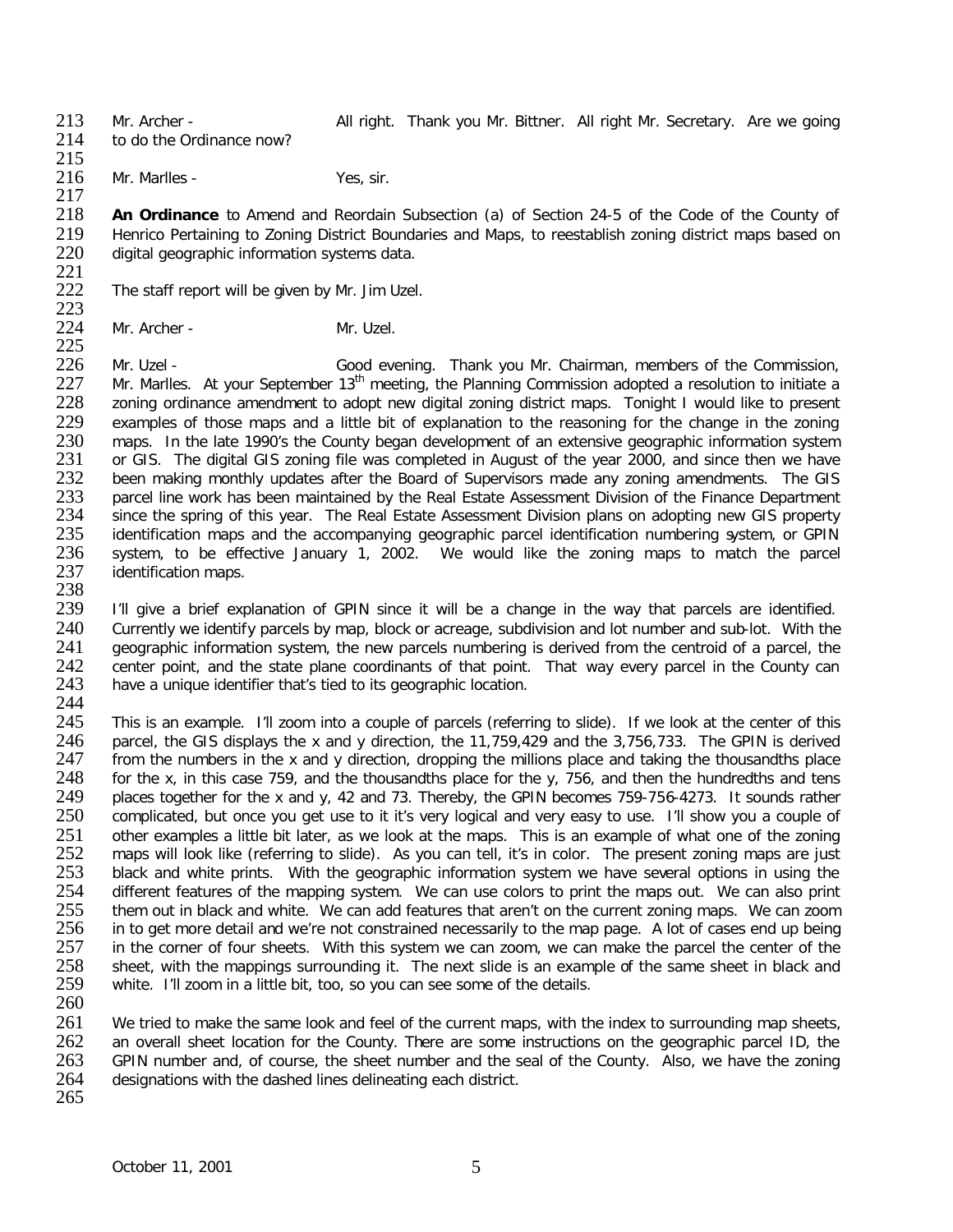266 You'll notice along the bottom and along the sides the three digits that make up the first six digits of the 267 GPIN. If we were looking at, for instance, this parcel right here (referring to slide), its GPIN would be 267 GPIN. If we were looking at, for instance, this parcel right here (referring to slide), its GPIN would be 7,<br>268 I believe that's a 61 and slide back over to this 757 and then finally that number 3570. 268 I believe that's a 61 and slide back over to this 757 and then finally that number 3570.

269<br>270 270 In addition to the map sheets produced on the grid, there will be several projects that will serve both in<br>271 the Permit Center and for staff to use throughout several departments in the County where we can easily 271 the Permit Center and for staff to use throughout several departments in the County where we can easily<br>272 identify a parcel, bring up the zoning, and print out a sheet. Again, it doesn't have to be tied to the grid, 272 identify a parcel, bring up the zoning, and print out a sheet. Again, it doesn't have to be tied to the grid.<br>273 In this case, if you look at the matching sheets, the shaded area is the printout of this sheet. So we c 273 In this case, if you look at the matching sheets, the shaded area is the printout of this sheet. So we can<br>274 print out any area of the County at the zoning map scale. print out any area of the County at the zoning map scale.

275<br>276 276 Finally, this will be beneficial to the public. They'll be able to receive maps printed on demand. They'll<br>277 be able to have a choice of the standardized sheets, based on the index or any customized maps. They 277 be able to have a choice of the standardized sheets, based on the index or any customized maps. They<br>278 will also be able to purchase a CD with all of the sheets on it. I will demonstrate that next. Starting off 278 will also be able to purchase a CD with all of the sheets on it. I will demonstrate that next. Starting off 279 with the sheet index, the CD contains every map sheet in the County, and the user simply has to click on 279 with the sheet index, the CD contains every map sheet in the County, and the user simply has to click on 280 one of the sheets and it displays. As I mentioned before you can zoom in to get better detail and 280 one of the sheets and it displays. As I mentioned before you can zoom in to get better detail and resolution of the image (referring to slide). resolution of the image (referring to slide).

282<br>283 283 We're hoping to have this ordinance in effect for January 1, 2002, and in the meantime, in the next 284 couple of months I will be training staff in the use of the new GIS zoning tools. We will be rotifying 284 couple of months I will be training staff in the use of the new GIS zoning tools. We will be motifying 285 developers and attorneys of the change in the mapping system and the next year, 2002, there will be an 285 developers and attorneys of the change in the mapping system and the next year, 2002, there will be an 286 overlap where the Real Estate Division maintains the current parcel ID system in addition to the GPIN's 286 overlap where the Real Estate Division maintains the current parcel ID system in addition to the GPIN's 287 numbering system. So there will be a transition period where we have cross-reference for the existing 287 numbering system. So there will be a transition period where we have cross-reference for the existing<br>288 map numbers, parcels numbers, to the geographic parcel identification numbers. With that, I will be glad 288 map numbers, parcels numbers, to the geographic parcel identification numbers. With that, I will be glad 289 to answer any questions you might have. to answer any questions you might have.

290<br>291 291 Mr. Archer - Mr. Uzel, in looking at how you arrived at the coordinants, and I believe vou had it down to thousandths; that is pretty precise, isn't it? you had it down to thousandths; that is pretty precise, isn't it?

293<br>294 294 Mr. Uzel - Well, first it goes to the thousandths, then it actually goes to the 295 hundredths and the tens of feet. So this is in state plane coordinants, which are in feet. So the centroid 295 hundredths and the tens of feet. So this is in state plane coordinants, which are in feet. So the centroid<br>296 of the parcel is really, if you think about it, within a 10 foot radius of the actual location. Using that 296 of the parcel is really, if you think about it, within a 10 foot radius of the actual location. Using that 297 number we can locate the parcel precisely. number we can locate the parcel precisely.

298<br>299 299 Mr. Archer - Bow much, you indicate this will be available on a CD. How much can 300 vou get on one CD, can you get all of it? you get on one CD, can you get all of it?

301<br>302 Mr. Uzel - All of it.

304 Mr. Archer - So it doesn't require a lot of room on the hard drive.

305<br>306 Mr. Uzel - No, not really. The CD holds about 700 mega bits.

307<br>308 308 Mr. Archer - Yes, generally 674, I believe. That's amazing. Will the public be able to 309 pull this up and download it or at least view it on line? pull this up and download it or at least view it on line?

 $\frac{310}{311}$ 311 Mr. Uzel - We've talked about that. We haven't finalized any plans with that. To<br>312 pull the whole set down, the whole 650 to 700 mega bytes will take quite awhile. What might be 312 pull the whole set down, the whole 650 to 700 mega bytes will take quite awhile. What might be 313 possible is to view an individual sheet. They're generally around 2 to 3 mega bytes each, which can be possible is to view an individual sheet. They're generally around 2 to 3 mega bytes each, which can be 314 used, especially if you are on a dial up, it can take quite awhile. What might be possible is to, if someone<br>315 has the CD and then we might post the updates on a monthly basis, and then they could download those 315 has the CD and then we might post the updates on a monthly basis, and then they could download those 316 to have a complete set without having to purchase a CD every month. to have a complete set without having to purchase a CD every month.

317

303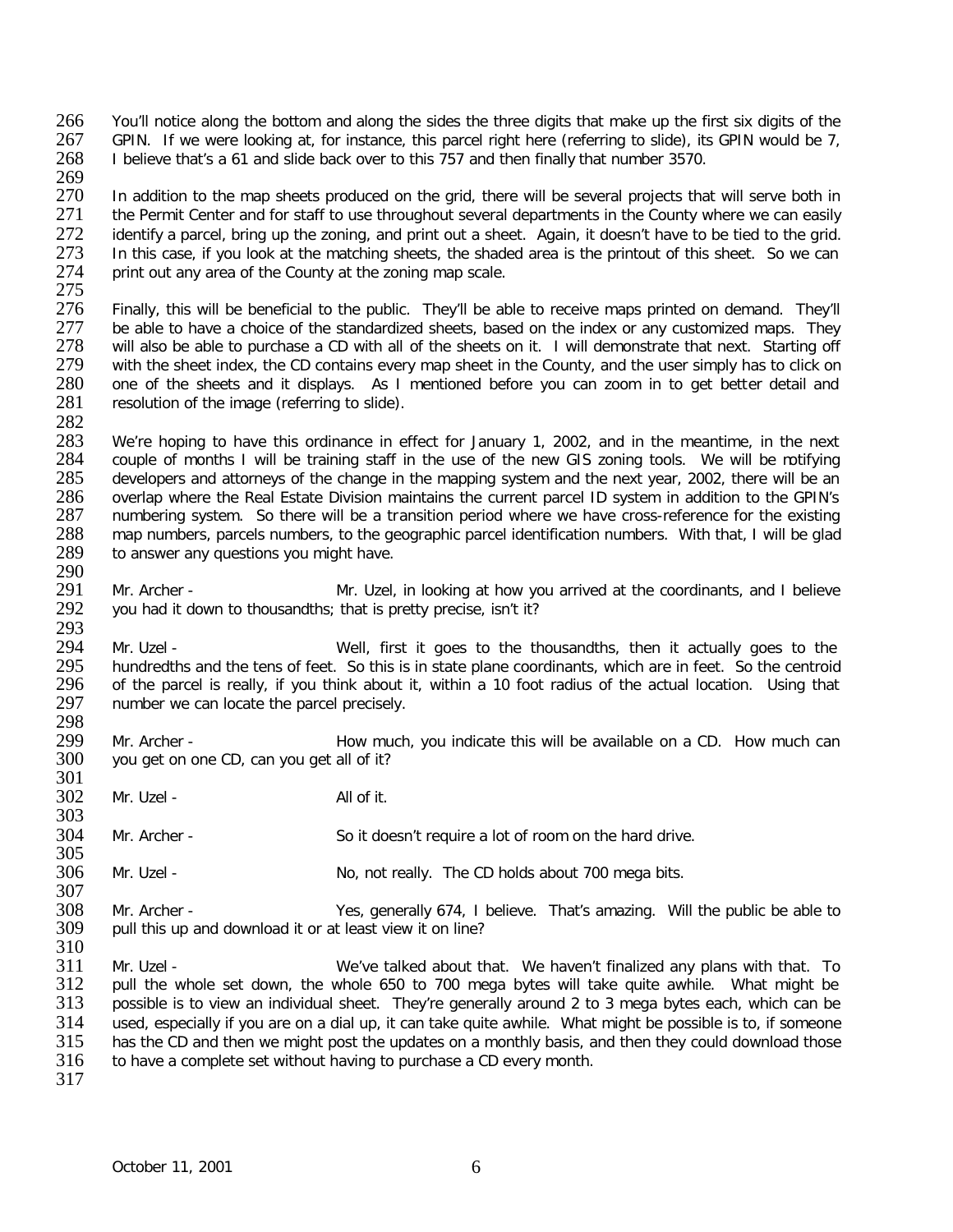318 Mr. Archer - OK. Anybody else have any questions for Mr. Uzel? Quite a process.<br>319 No questions. All right Mr. Secretary what do we need to do? No questions. All right Mr. Secretary what do we need to do?

320<br>321 321 Mr. Marlles - Mr. Chairman, we do need to take action on it. This is an Ordinance 322 Amendment, so we do need to make a recommendation to the Board of Supervisors. Amendment, so we do need to make a recommendation to the Board of Supervisors.

 $323$ <br> $324$ Mr. Archer - All right.

325<br>326 326 Mr. Taylor - Mr. Chairman, I move that we adopt the ordinance to Amend and<br>327 Reordain Section A of Section 245 of the Code, County of Henrico, pertaining to zoning district 327 Reordain Section A of Section 245 of the Code, County of Henrico, pertaining to zoning district 328 boundaries and maps. boundaries and maps.

329<br>330 Mr. Vanarsdall - Second.

331<br>332 332 Mr. Archer - Motion by Mr. Taylor, seconded by Mr. Vanarsdall. All those in favor of the motion say aye —all those opposed by saying nay. The ayes have it and the recommendation will be 333 the motion say aye—all those opposed by saying nay. The ayes have it and the recommendation will be 334 made to the Board. The vote is 5-0. Mr. Kaechele was absent. made to the Board. The vote is 5-0. Mr. Kaechele was absent.

335<br>336 Thank you, Mr. Uzel.

337<br>338 Mr. Uzel - Thank you.

339<br>340 Mr. Archer - All right, Mr. Secretary.

## 341

342 **FAIRFIELD:** 343 **P-12-01 Edward Wisz for AAT Communications Corp.:** Request for a 344 provisional use permit under Sections 24-95(a) and 24-122.1 of Chapter 24 of the County Code in order 345 to construct and operate a 190' telecommunications tower and related equipment on part of Parcel 32-A-<br>346 54, containing 5,625 square feet (0.13 acre), located on the southwest side of Greenwood Road and 346 54, containing 5,625 square feet (0.13 acre), located on the southwest side of Greenwood Road and 347 northeast side of Old Woodman Road. The existing zoning is A1 Agricultural. The Land Use Plan<br>348 recommends Suburban Residential 1, 1.0 to 2.4 units net density per acre. recommends Suburban Residential 1, 1.0 to 2.4 units net density per acre.

349<br>350 The staff report will be given by Mr. Lee Householder.

352 Mr. Archer - Thank you, Mr. Secretary. Is there anyone here in opposition of case P-<br>353 12-01? All right, Mr. Householder. 12-01? All right, Mr. Householder.

354<br>355 355 Mr. Householder - Thank you Mr. Chairman, members of the Commission. This request is 356 to allow the construction of a 190' telecommunication tower. Support equipment would be placed on the 357 ground within a .13 acre leased area at the tower's base. The property is zoned A-1 currently and the 357 ground within a .13 acre leased area at the tower's base. The property is zoned A-1 currently and the 358 adjacent property on all sides is also zoned A-1. The leased area for the tower is located at the end of 358 adjacent property on all sides is also zoned A-1. The leased area for the tower is located at the end of<br>359 Old Woodman Road on the northeast side. To the west of the subject property is the exit ramp and 359 Old Woodman Road on the northeast side. To the west of the subject property is the exit ramp and 360 cloverleaf or I-295, and there are residential dwellings located to the south and east. cloverleaf or I-295, and there are residential dwellings located to the south and east.

361

351

- 362 I'll try and zoom in and give you an idea where the residents are (referring to slide). There is actually a<br>363 trailer right here (referring to slide) and there is a single-family home right here (referring to slide). trailer right here (referring to slide) and there is a single-family home right here (referring to slide).
- 364

365 The applicant has indicated that this tower will be built for Sprint PCS to provide telecommunication 366 service in this area and staff has received a Letter of Intent from Sprint to locate equipment on this 367 tower. The applicant also indicated that the capacity of this tower will be able to handle up to six<br>368 providers. The proposed location of the tower, as I've shown, is adiacent to the cloverleaf on 295. Staff 368 providers. The proposed location of the tower, as I've shown, is adjacent to the cloverleaf on 295. Staff<br>369 feels that a location that was within this cloverleaf is typically more consistent with the goals and 369 feels that a location that was within this cloverleaf is typically more consistent with the goals and 370 objectives of our wireless technology element and the 2010 Land Use Plan, and the applicant has objectives of our wireless technology element and the 2010 Land Use Plan, and the applicant has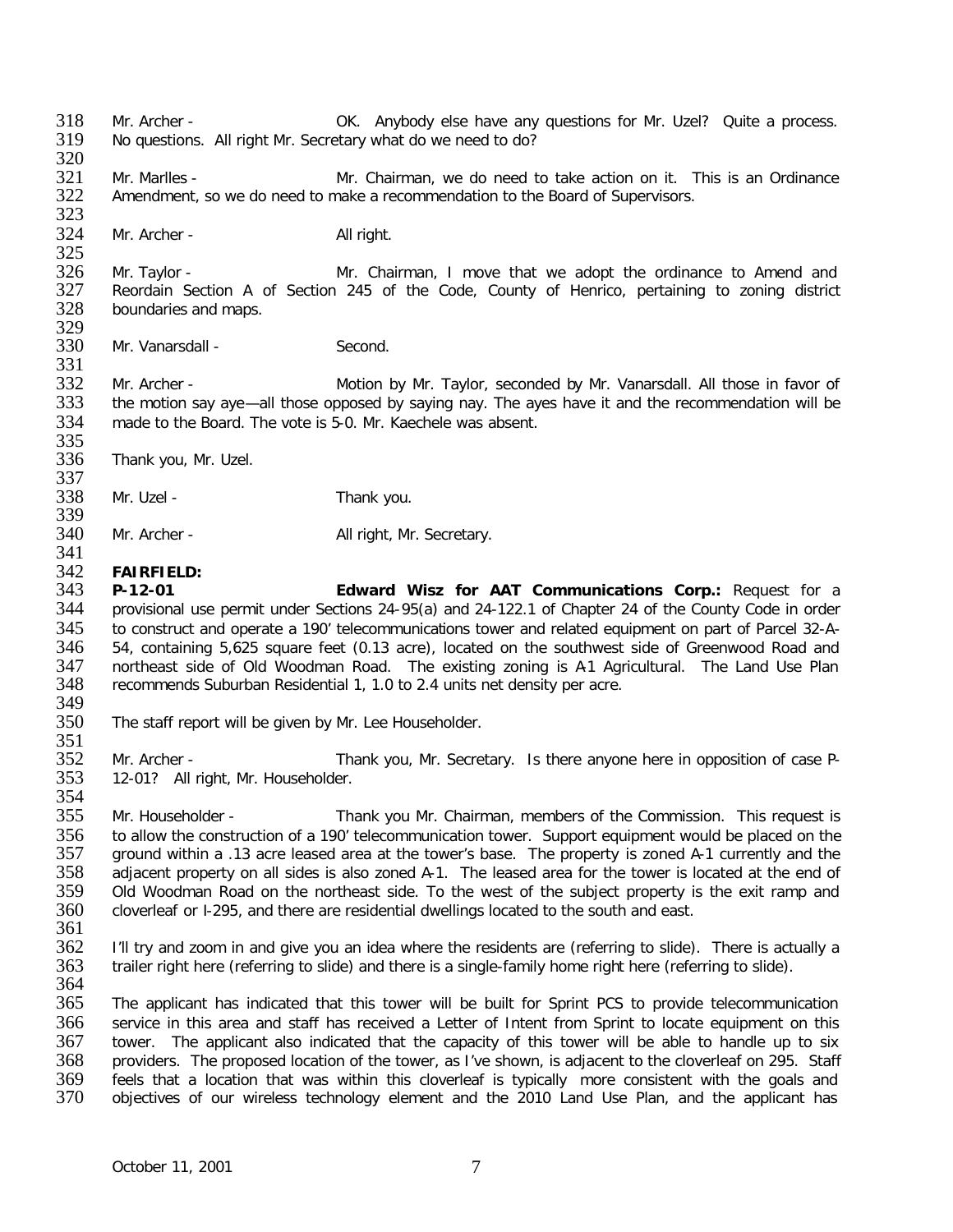371 indicated that they've investigated this location and they just feel it's not best suited to their needs at this<br>372 time. time.

373

374 The zoning ordinance does permit telecommunication towers and antenna up to 50' by right in the A-1<br>375 District. If the Provisional Use Permit is granted by the Board of Supervisors, the ordinance requires that 375 District. If the Provisional Use Permit is granted by the Board of Supervisors, the ordinance requires that<br>376 the base of the tower would be set back at least 50' from all property lines. In addition to set the tower the base of the tower would be set back at least 50' from all property lines. In addition to set the tower 377 in this area would have to be set back 110% of the height or in this case 209'. There is an error in the <br>378 staff report. I have 219' and it's actually 110% which is 209 and that would be from any R Dstrict or 378 staff report. I have 219' and it's actually 110% which is 209 and that would be from any R Dstrict or 379 nearest dwelling. Concern in the staff report was that there were no setbacks shown to this location and 379 nearest dwelling. Concern in the staff report was that there were no setbacks shown to this location and<br>380 what I would like to see, if I have the survey, that was done showing the distance from the structures in 380 what I would like to see, if I have the survey, that was done showing the distance from the structures in 381 this area. This would be the tower location, and the applicant is showing us that it would be 210' from 381 this area. This would be the tower location, and the applicant is showing us that it would be 210' from<br>382 the existing house trailer and then the house sets across from Old Woodman Road. So they have met 382 the existing house trailer and then the house sets across from Old Woodman Road. So they have met 383 the setback requirements in relationship to this slide. the setback requirements in relationship to this slide.

384<br>385 385 The applicant has also provided a propagation map that shows the potential coverage of this tower and 386 they've provided a letter that I've handed out to you that states there is a lack of coverage, a lack of they've provided a letter that I've handed out to you that states there is a lack of coverage, a lack of 387 service in this area, due to absence of telecommunication facilities in the area. Staff typically prefers to 388 see a more detail propagation map. In this case, the applicant has shown us this map, which shows the 388 see a more detail propagation map. In this case, the applicant has shown us this map, which shows the 389 coverage of this single tower. A better understanding we feel could be had if it was shown where other 389 coverage of this single tower. A better understanding we feel could be had if it was shown where other<br>390 towers in the areas are, so where there is gaps in the coverage. This does show substantial coverage, 390 towers in the areas are, so where there is gaps in the coverage. This does show substantial coverage,<br>391 and we feel like if they were able to at least address the concern of staff to provide further iustification of 391 and we feel like if they were able to at least address the concern of staff to provide further justification of 392 this location that would be helpful. this location that would be helpful.

393<br>394

Staff feels the proposed location is reasonable concerning that it's adjacent to 295 and that the tower be 395 located in a heavily wooded area. It does meet this and it also meets the setback requirements of the 396 zoning ordinance. If the applicant can address staff's concern with this propagation issue that I just went 396 zoning ordinance. If the applicant can address staff's concern with this propagation issue that I just went<br>397 over, staff is prepared to recommend approval of this request. If it is recommended for approval, the over, staff is prepared to recommend approval of this request. If it is recommended for approval, the 398 Provisional Use Permit would be subject to the standard conditions that were listed in the staff report. I<br>399 will take any questions that you may have. will take any questions that you may have.

400<br>401 401 Mr. Archer - Mr. Householder, I guess I can ask the applicant this when he comes up,<br>402 but is there anywhere else on this site that this tower could be located? You know, it's so close to Old 402 but is there anywhere else on this site that this tower could be located? You know, it's so close to Old<br>403 Woodman, and it's not centrally located within the site. Does the property owner own all of it, that A-1 403 Woodman, and it's not centrally located within the site. Does the property owner own all of it, that A-1<br>404 Diece that we're looking at? piece that we're looking at?

405<br>406 406 Mr. Householder - It's my understanding, yes that they do. The property owner is also<br>407 here tonight. here tonight.

408

409 Mr. Archer - Yes, I spoke with him earlier this evening.

410<br>411 411 Mr. Householder - I don't see a reason why you couldn't place it somewhere else other<br>412 than for access. You would have to probably have a small dirt road or something, gravel road to get to 412 than for access. You would have to probably have a small dirt road or something, gravel road to get to 413 the base of the tower. So, logically, it seems that they might have placed it there. the base of the tower. So, logically, it seems that they might have placed it there.

- $\frac{414}{415}$ 415 Mr. Archer - I understand that it really doesn't make that much difference, but it's a<br>416 and there and I was just wondering from your point of view if we did use everything that's in 416 rather wide lot there and I was just wondering from your point of view if we did use everything that's in<br>417 that A-1 piece would this be the best location within that spot or does it really make any difference, as 417 that A-1 piece would this be the best location within that spot or does it really make any difference, as 418 Iong as they meet the required setback from the residents? long as they meet the required setback from the residents?
- 419<br>420 420 Mr. Householder - My initial thoughts to that would be that this makes logical sense to 421 place it so that wou could get to it for access. But if you look at the survey, this is as close as they can 421 place it so that you could get to it for access. But if you look at the survey, this is as close as they can<br>422 possibly get to this house in this location. possibly get to this house in this location. 423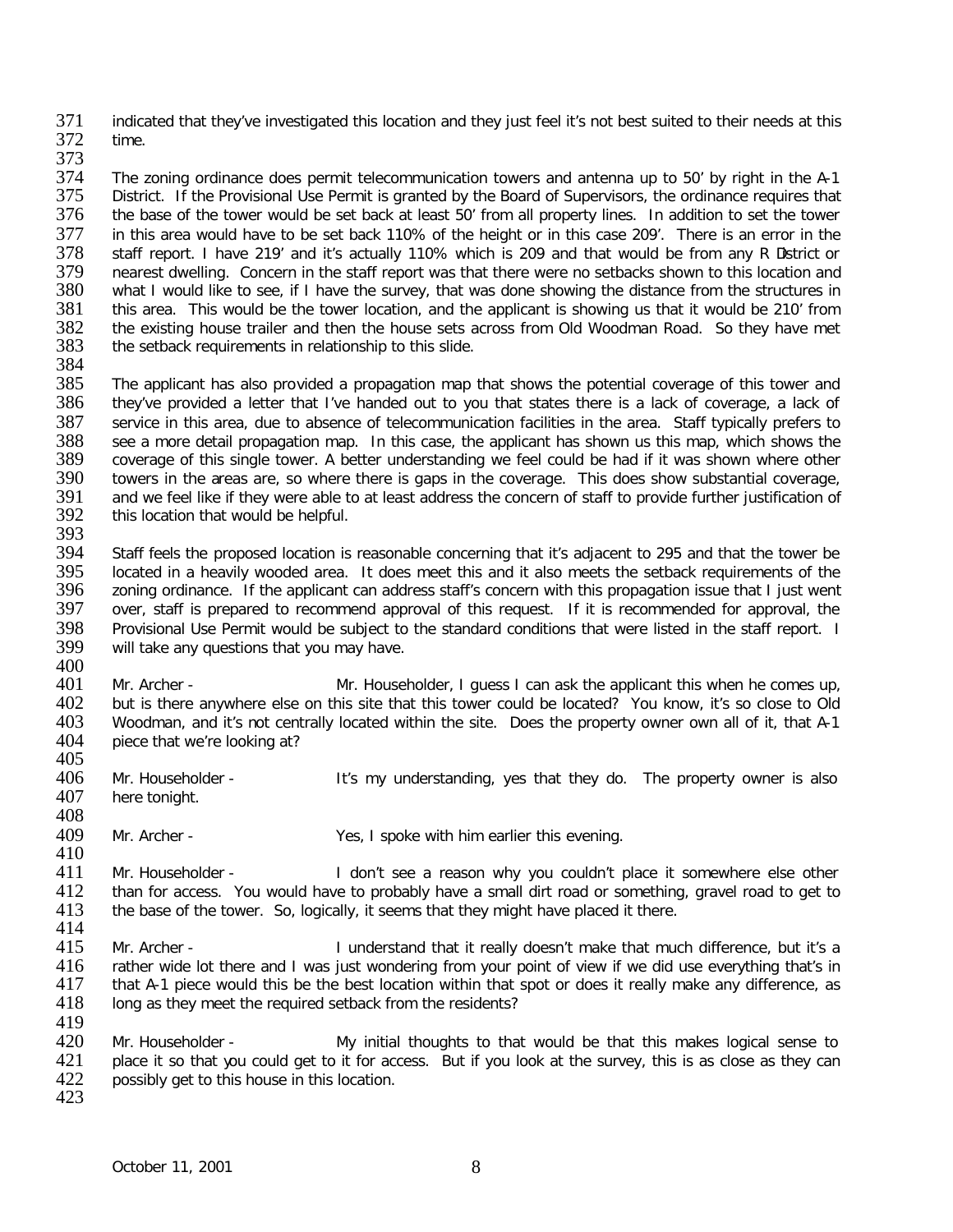424 Mr. Archer - I was wondering why not the other side, the other corner. 425<br>426 Mr. Vanarsdall - I think what you are saying, Mr. Chairman, is there is so much property 427 there, why is it up in the corner there by Old Woodman? 428 Mr. Archer - Think I have a pretty good idea of why it's in that corner, but I was 430 wondering why not the other one closer to that exit ramp. There are no dwellings on that side. There 431 are some dwellings on Old Woodman. One of them appears to be an abandoned house, but the one are some dwellings on Old Woodman. One of them appears to be an abandoned house, but the one 432 down at the end of Old Woodman, where it butts up against the exit ramp is occupied, and I believe Mr.<br>433 Harris owns the trailer that vou're speaking about on the property and he is the property owner. Harris owns the trailer that you're speaking about on the property and he is the property owner. 434<br>435 435 Mr. Householder - I received a fax today from this property owner here, which was 436 addressed to all the members of the Commission in opposition to the request. addressed to all the members of the Commission in opposition to the request. 437<br>438 Mr. Archer - Ch, there was opposition to the request? 439 440 Mr. Householder - The opposition was based on the concerns that have now been meet. 441<br>442 Mr. Archer - OK. 443<br>444 Mr. Householder - Listed in the letter were all the things that were listed in the staff report. 445<br>446 446 Ms. Dwyer - Do we know why location within the cloverleaf as staff suggested is not,<br>447 has not met with favor by the applicant? has not met with favor by the applicant? 448<br>449 449 Mr. Householder - The answer that was given to me was economical reasons. It is much 450 more expensive to place it in a VDOT in cloverleaf. more expensive to place it in a VDOT in cloverleaf. 451<br>452 452 Mr. Archer - OK, any more questions for Mr. Householder from the Commission?<br>453 Thank you, sir. We might need you again, but we will hear from the applicant now if we may. Thank you, sir. We might need you again, but we will hear from the applicant now if we may. 454<br>455 Mr. Wisz - Good evening, Edward Wisz, with AAT Communications. 456 457 Mr. Jernigan - What's your last name, sir? 458<br>459 Mr. Wisz - It's Wisz. 460<br>461 Mr. Marlles - Think the question, Mr. Wisz, is would it be possible to locate the 462 communication tower in the opposite corner near the exit ramp on the property, as opposed to maybe 463 where it's located in closer, currently in closer proximity to Woodman Road? 464<br>465 465 Mr. Wisz - Absolutely. I mean technologically speaking, it is feasible. The reason<br>466 that we choose that particular location actually was, well, there were several reasons. Number one was that we choose that particular location actually was, well, there were several reasons. Number one was 467 to minimize any potential inconvenience to the property owner, Mr. Harris. He has let us know that down 468 the line he would like to potentially construct a regular home, that would basically not be taking up or<br>469 cutting into his land or risk anything that he wanted to do with it in the future going forward. Number 469 cutting into his land or risk anything that he wanted to do with it in the future going forward. Number<br>470 two, the corner that you are seeing right now where we propose to put it is heavily forested, so that way 470 two, the corner that you are seeing right now where we propose to put it is heavily forested, so that way<br>471 we wanted to put it there where we would have to minimize any kind of aesthetically unpleasing site. we wanted to put it there where we would have to minimize any kind of aesthetically unpleasing site, 472 minimizing a line of site issues except where basically if you looked out, standing as a normal person<br>473 would on the road, vou're still going to see just those tress as opposed to having to look at a piece of 473 would on the road, you're still going to see just those tress as opposed to having to look at a piece of 474 tower. Third, was, obviously, economic liability. That it is where it stands, or where it's proposed to 474 tower. Third, was, obviously, economic liability. That it is where it stands, or where it's proposed to 475 stand, the quickest route in and out. Again, that's going to minimize any burdensome impact on Mr. 475 stand, the quickest route in and out. Again, that's going to minimize any burdensome impact on Mr.<br>476 Harris. Harris.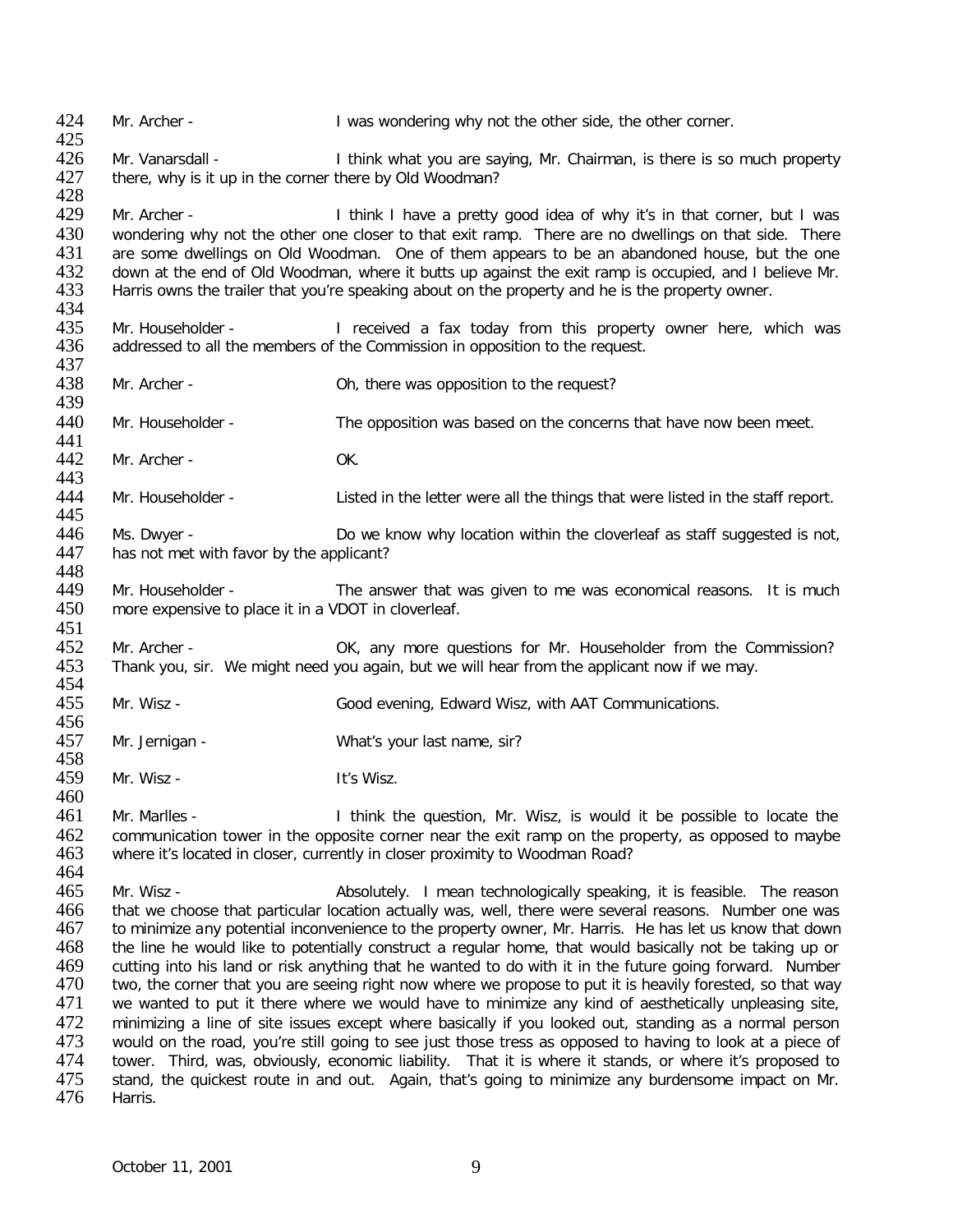477<br>478 All 178 Mr. Archer - The Music of the Unit ask that question just randomly. I sort of figured that and he<br>All 179 has explained to me that for different economic reasons he would like to use some of the proceeds from has explained to me that for different economic reasons he would like to use some of the proceeds from 480 the use of this tower to construct a house and move his family from the trailer. I am in sympathy with 481 that, and I can also understand how ease of access could be acquired going down Old Woodman Road 481 that, and I can also understand how ease of access could be acquired going down Old Woodman Road<br>482 from it. I just wanted to make sure that if we approved this and recommend it to the Board that we 482 from it. I just wanted to make sure that if we approved this and recommend it to the Board that we<br>483 answer all these questions before we go that far with it. Obviously, if we put it in the circle, that 483 answer all these questions before we go that far with it. Obviously, if we put it in the circle, that 484 property belongs to the State, to VDOT, and would be of no benefit at all to Mr. Harris. And really when property belongs to the State, to VDOT, and would be of no benefit at all to Mr. Harris. And really when 485 you examine it visually, it won't have that much of an effect, you'll still see the tower regardless of where<br>486 it is because you are taking maybe 100 to 150 feet. I think that's what I needed to know, if it were 486 it is because you are taking maybe 100 to 150 feet. I think that's what I needed to know, if it were 487 possible to move that to another spot on the site would it interfere with what his construction plans are 487 possible to move that to another spot on the site would it interfere with what his construction plans are 488 and probably it would. So, I can understand that, Any other questions from the Commission? and probably it would. So, I can understand that. Any other questions from the Commission? 489<br>490 490 Ms. Dwyer - Inoticed, Mr. Wisz, that the site that is being leased here is a little over<br>491 5,000 square feet, and, typically, if we look at sites on the other tower applications that we have tonight 491 5,000 square feet, and, typically, if we look at sites on the other tower applications that we have tonight 492 they're 10,000 or greater. This looks like a fairly small site, so you're not going to have control over 493 those woods, the control that you would have if you had a larger site that you were leasing. those woods, the control that you would have if you had a larger site that you were leasing. 494<br>495 495 Mr. Wisz - Well, correct. What we're looking to do, is again remove as few trees as 496 possible and keep the actual compound size as small as possible. possible and keep the actual compound size as small as possible. 497<br>498 498 Ms. Dwyer - So I guess we'll just, in light of the particular circumstances here, rely on<br>499 the landowner to have an interest in maintaining all those woods for his own protection. So, maybe, it's 499 the landowner to have an interest in maintaining all those woods for his own protection. So, maybe, it's 4500 not as imperative that you maintain control over that property. not as imperative that you maintain control over that property. 501<br>502 502 Mr. Wisz - I'm sorry. I see what you're driving at. Yes, anything that's in, adjacent 503 to, would be a right-of-way to the leased area, actually, as per the agreement is our responsibility to to, would be a right-of-way to the leased area, actually, as per the agreement is our responsibility to 504 maintain. 505<br>506 Ms. Dwyer - All right. 507<br>508 508 Mr. Wisz - Anything outside of that would be that of the property owner as it is solution of the property of the currently. currently. 510 511 Ms. Dwyer - So will you clear this 5,000 feet?  $\frac{512}{513}$ Mr. Wisz - That would be cleared, correct. 514 515 Ms. Dwyer - So everything in the wooded area would then belong to the landowner S16 who lives there and presumably would want to maintain those trees? who lives there and presumably would want to maintain those trees?  $\frac{517}{518}$ Mr. Wisz - Correct. 519<br>520 520 Mr. Archer - Mr. Wisz, one more question. In clearing the woods for that site, would there be any wooded area at all left between the edge of the site and Old Woodman? there be any wooded area at all left between the edge of the site and Old Woodman? 522<br>523 523 Mr. Wisz - Yes, with the exception of an access route, it's our intention to leave the 524 trees. trees. 525<br>526 526 Mr. Archer - So you're not just going to flatten everything in there, because it is<br>527 heavily wooded and probably offers as good a screening as you can find right now, if you don't take it heavily wooded and probably offers as good a screening as you can find right now, if you don't take it 528 out. 529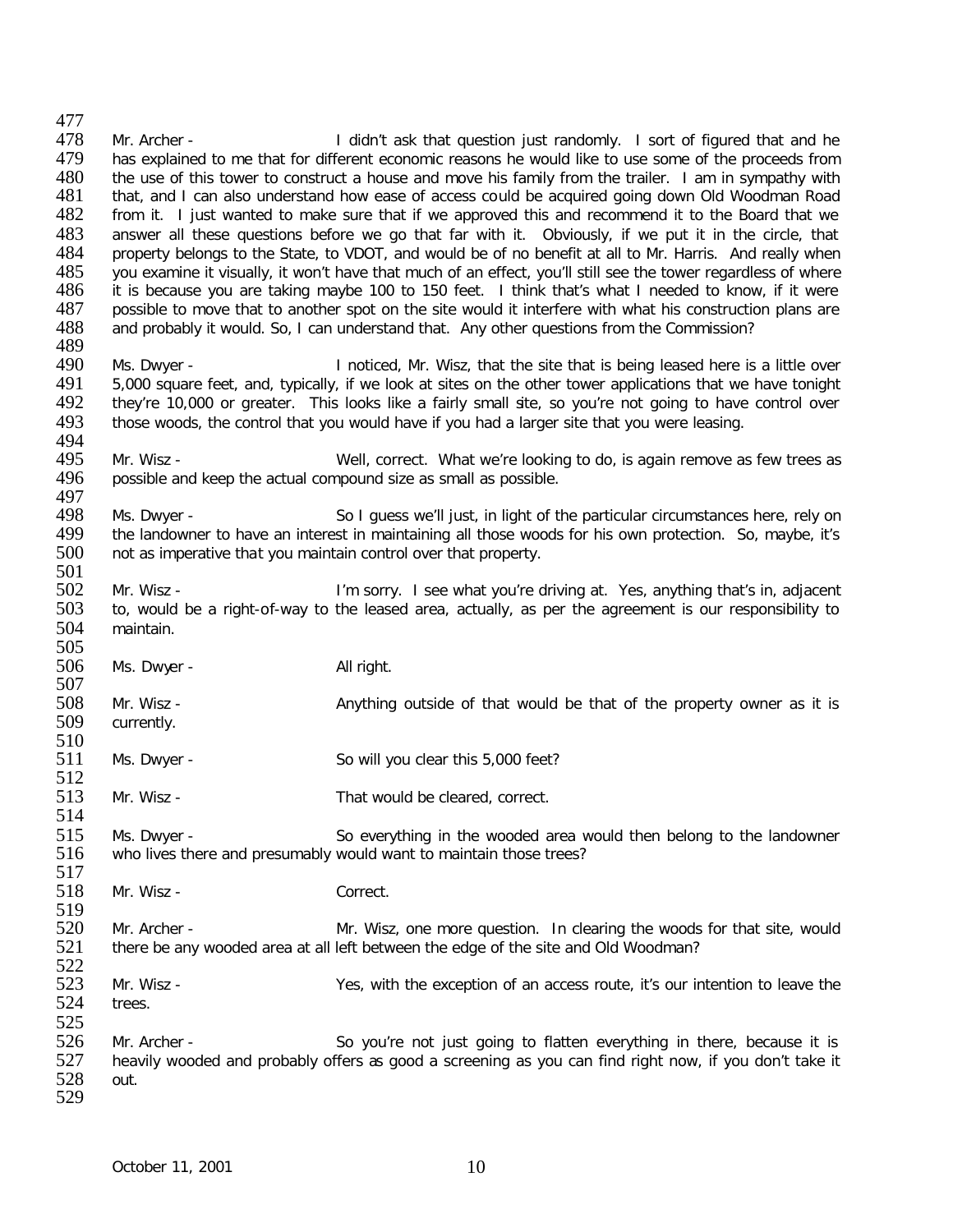534<br>535 535 Mr. Wisz - We do currently have a Letter of Intent to locate on the tower from 536 Sprint PCS. We have additionally contacted every licensed PCS provider in the area, and currently have a<br>537 Letter of Interest, which should be differentiated from a Letter of Intent from Verizon Wireless. Letter of Interest, which should be differentiated from a Letter of Intent from Verizon Wireless. 538<br>539 539 Mr. Archer - COC. So now the indication was up to six. So you could actually co-<br>540 locate six users on that tower? locate six users on that tower? 541<br>542 542 Mr. Wisz - Correct. The tower is being designed to, engineering wise, to be to<br>543 accommodate up to six PCS carriers. As we are a "co-location company" it's in our interests to try to 543 accommodate up to six PCS carriers. As we are a "co-location company" it's in our interests to try to 544 have as many people on that tower as possible as opposed to building more and more towers. have as many people on that tower as possible as opposed to building more and more towers. 545<br>546 546 Mr. Archer - COMENTIC Mr. Householder also mentioned, and I mentioned this to you<br>547 because vou may need this even if we should recommend this tonight, by the time you get to the Board. 547 because you may need this even if we should recommend this tonight, by the time you get to the Board,<br>548 that you could have done a little bit more extensive propagation matter. Is it possible to get that or do 548 that you could have done a little bit more extensive propagation matter. Is it possible to get that or do<br>549 you have it now? you have it now? 550<br>551 551 Mr. Wisz - The actual propagation map that he was referring to is what is going to 552 show each other site in the area. That's something we can obtain. Normally, the map that was provided 552 show each other site in the area. That's something we can obtain. Normally, the map that was provided 553 was actually provided by Sprint PCS, and it is showing where they would anticipate their coverage being was actually provided by Sprint PCS, and it is showing where they would anticipate their coverage being 554 at this site from their tests. 555<br>556 Ms. Dwyer - Thave just an informational question. We've had lots of tower cases 557 several years ago and at that time it was not possible to get six co-locations on one tower like this. How,<br>558 to a lavperson, how has technology changed to allow that many on one tower? to a layperson, how has technology changed to allow that many on one tower? 559 560 Mr. Wisz - I think, actually, just between the modifications that have gone on in the 561 foundation and also the quality of steel, we're able to basically, six is the maximum that I can go on 561 foundation and also the quality of steel, we're able to basically, six is the maximum that I can go on<br>562 tower of this height. Now mind you there are issues that can potentially arise where someone is looking tower of this height. Now mind you there are issues that can potentially arise where someone is looking 563 to locate on the tower that has got a larger system or a larger cable then is "the norm". That can cause 564 you potential problems down the road in getting up to that full six on there. Additionally you can have,<br>565 run into certain issues, where even though it's designed for six if everyone has taken the top places on 565 run into certain issues, where even though it's designed for six if everyone has taken the top places on<br>566 the tower, the places that are now currently available, lets say if there are five on there are so low that 566 the tower, the places that are now currently available, lets say if there are five on there are so low that 567 certain companies potentially could not make that space work within their network. certain companies potentially could not make that space work within their network. 568 Ms. Dwyer - There's still an issue in having separation between? 570<br>571 571 Mr. Wisz - Yes. Currently we provide for two foot between tips of antennas,<br>572 depending on the system. depending on the system. 573<br>574 Ms. Dwyer - Think that's closer than it use to be. 575<br>576 576 Mr. Wisz - Yes, and exactly, the technology has evolved as such that I think before you ran into a lot more of those issues. you ran into a lot more of those issues. 578 579 Mr. Archer - We used to max out at three or four, I believe, at one time when it first 580 started doing that. started doing that. 581

532 Mr. Archer - Any idea, the staff report does mention that the co-location is speculative at this point. Any idea of who would co-locate or have any offers been made? speculative at this point. Any idea of who would co-locate or have any offers been made?

530 Mr. Wisz - That is exactly why we chose there.

531<br>532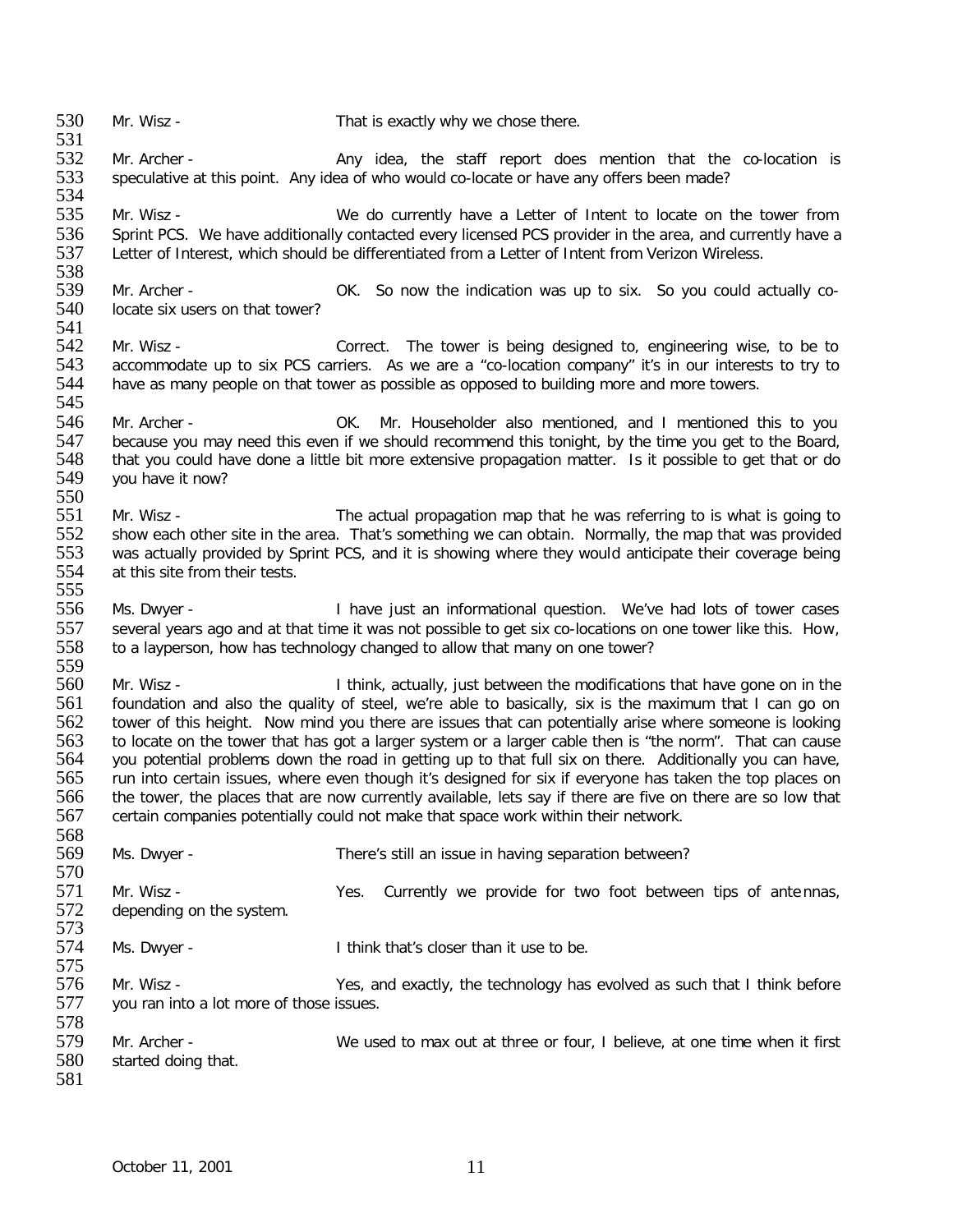582 Mr. Wisz - Well the equipment was bigger, the equipment was bulkier, and the 583 cables were bigger. You're seeing what is typically the norm right now for a PCS and cell system are 583 cables were bigger. You're seeing what is typically the norm right now for a PCS and cell system are 584 typically six foot or less panels that you'll commonly see as you drive around. typically six foot or less panels that you'll commonly see as you drive around. 585<br>586 Ms. Dwyer - Thank you. 587<br>588 Mr. Wisz - You're welcome. 589<br>590 590 Mr. Archer - I have another question sir and it slipped my mind. Maybe it will come<br>591 to me if I keep talking. One thing I did want to ask about is, when you typically begin putting users on 591 to me if I keep talking. One thing I did want to ask about is, when you typically begin putting users on 592 the tower, do you start at the bottom or the top? the tower, do you start at the bottom or the top? 593<br>594 594 Mr. Wisz - That depends on each particular customer, where they would need to be<br>595 in that system. For example, Sprint on this location is proposing to have their equipment centered at 595 in that system. For example, Sprint on this location is proposing to have their equipment centered at 596 160', at the 160' mark on the tower, I should say. 160', at the 160' mark on the tower, I should say. 597<br>598 Mr. Archer - Which does not stop there? 599 600 Mr. Wisz - Correct. That's where they would need to be to configure that location 601 within the rest of their network, whereas that way we have the space available above them to try to 601 within the rest of their network, whereas that way we have the space available above them to try to 602 bring additional carriers onto the same site. We have the space available below them to do the same. bring additional carriers onto the same site. We have the space available below them to do the same. 603 604 Mr. Archer - Ok. Now when you lease space on these towers, is the lease amount 605 some kind of way configured to how high you are on the tower? Does the lowest guy pay the least? some kind of way configured to how high you are on the tower? Does the lowest guy pay the least? 606<br>607 Mr. Wisz - We'll say the "prime space". 608 609 Mr. Archer - Yes, is there prime space? It seems like it would be the top space.  $\frac{610}{611}$ 611 Mr. Wisz - If you consider a tower, to over simplify, but to consider it simply vertical<br>612 real estate. If you are in the penthouse of the building, you might pay more than if you are on the 612 real estate. If you are in the penthouse of the building, you might pay more than if you are on the 613 basement floor. So the place on the tower can have an impact on it, the amount of equipment can have 613 basement floor. So the place on the tower can have an impact on it, the amount of equipment can have 614 an impact that they propose, and how that equipment is going to effect the loading. In other words, if an impact that they propose, and how that equipment is going to effect the loading. In other words, if 615 they are putting so much up there that now it's going to prevent me from getting up to six on there, that 616 could have an impact on the price as well.  $617$ <br> $618$ Mr. Archer - **CK. I don't think I have any more. Go ahead Mr. Taylor.** 619 620 Mr. Taylor - I have one, since we are into some of the technology here. Some of the 621 arrays that I see are triangular extrusions, I guess, that come out radially and then there's a vertical.<br>622 You're saying there are panels on this one. Are the panels different from the radial allowed and a 622 You're saying there are panels on this one. Are the panels different from the radial allowed and a<br>623 transducer or vertical or... transducer or vertical or... 624<br>625 Mr. Wisz - What it is, it's going to be depending on each particular site is dependent 626 upon, obviously you run into topography and geography issues where they are either trying to point a<br>627 signal in a certain direction or send it out all over. The antennas where I mentioned, the panels, that's 627 signal in a certain direction or send it out all over. The antennas where I mentioned, the panels, that's<br>628 just because it's a typical set up that you tend to see a lot. There are also those, that are called omni or 628 just because it's a typical set up that you tend to see a lot. There are also those, that are called omni or<br>629 with antennas, they look like big sticks that are up there. Those are used, you'll typically see those an with antennas, they look like big sticks that are up there. Those are used, you'll typically see those and 630 will say a Nextel, where you'll see those commercials with the, it's almost like a walkie-talkie. It's called a<br>631 SMR, like a specialized mobilized radio system. It's also used in certain applications for PCS, but wh 631 SMR, like a specialized mobilized radio system. It's also used in certain applications for PCS, but what 632 Sprint is proposing is actually the panel antennas. Sprint is proposing is actually the panel antennas. 633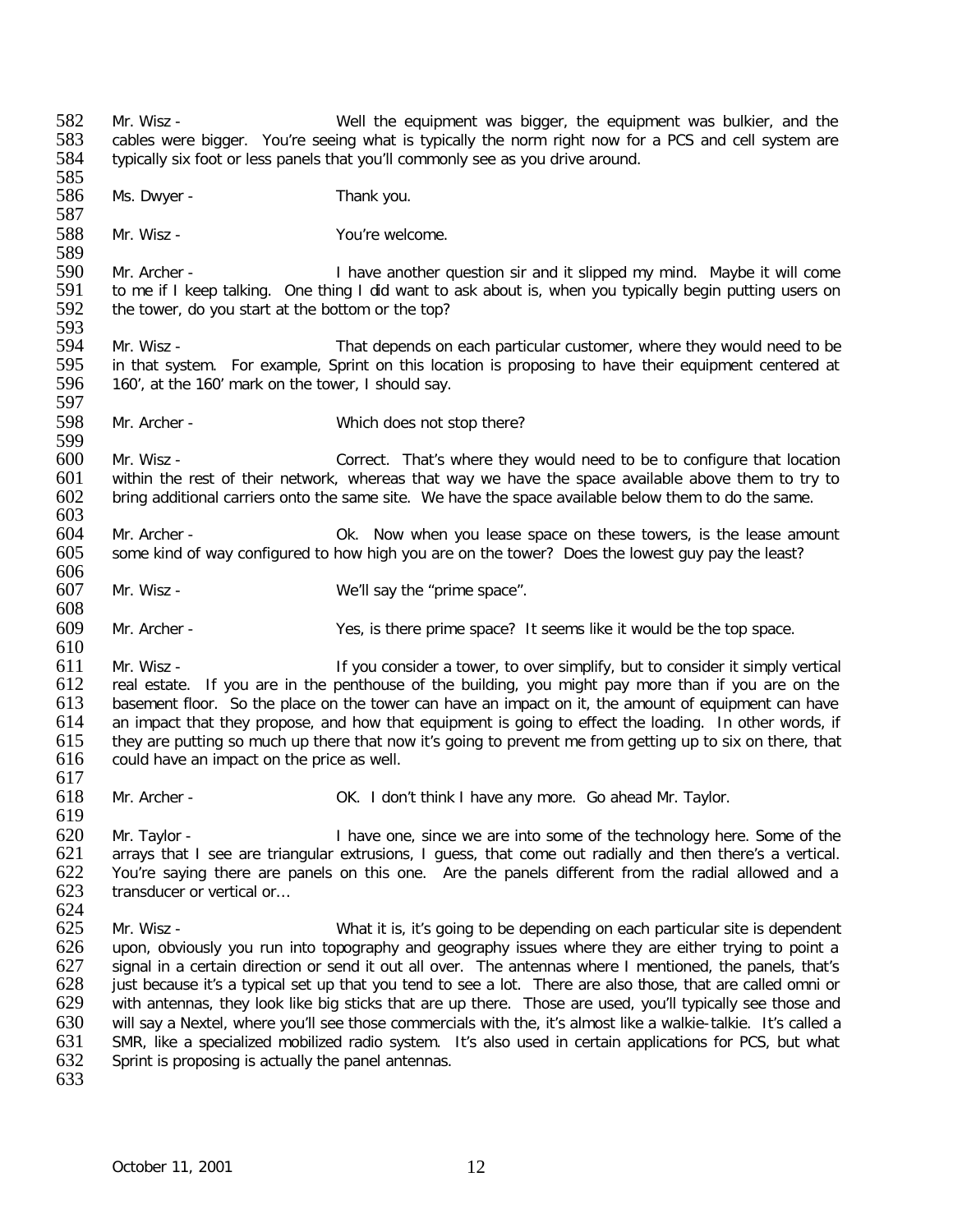637<br>638 638 Mr. Wisz - What they are proposing, I believe they are 51" in length, is the equipment that's Sprint's using. equipment that's Sprint's using. 640<br>641 Mr. Taylor - But they're just a vertical? 642<br>643 Mr. Wisz - Correct, they are straight square panels. 644<br>645 Mr. Taylor - That's all I have. 646 647 Mr. Archer - Ok. Anyone else? I think that's all I have too, sir. 648<br>649 Mr. Wisz - Thank you. 650<br>651 Mr. Archer - While you're going back to your seat, you don't need to answer this, but 652 I will tell you that these cases do have a tendency to take on another life between the time they leave us<br>653 and they come to the Board. All right. I had dscussed it with Mr. Householder and I did have some and they come to the Board. All right. I had dscussed it with Mr. Householder and I did have some 654 questions that I think were fairly well answered here tonight, and I can very much appreciate and 655 understand Mr. Harris' desire to use his property so that it will be a benefit to him in being able to move understand Mr. Harris' desire to use his property so that it will be a benefit to him in being able to move 656 his family into better quarters and I think that is commendable, and also bearing in mind there may be 657 things that you need to do between now and the Board time. But, with that, I believe I'll move to 658 recommend approval of P-12-01 to the Board. 659<br>660 Mr. Vanarsdall - Second. 661<br>662 662 Mr. Archer - Motion by Archer and seconded by Mr. Vanarsdall. All in favor of the 663 motion say ave - all those opposed by saying nay. The aves have it. The motion is granted. The vote is 663 motion say aye—all those opposed by saying nay. The ayes have it. The motion is granted. The vote is 664 5-0. Mr. Kaechele was absent. 5-0. Mr. Kaechele was absent. 665 666 REASON: Acting on a motion by Mr. Archer, seconded by Mr. Vanarsdall, the Planning Commission voted 667 5-0 (one absence) to recommend that the Board of Supervisors **grant** the request because it is 668 reasonable in light of the surrounding zoning and land uses and it would provide added services to the community. 670<br>671 Mr. Marlles - Mr. Chairman, the next case is in the Three Chopt District. It's case C-672 57-01. 673<br>674 674 **C-57-01 John T. Cochran for HHHunt Corporation:** Request to rezone from 675 R-3C One Family Residence District (Conditional) to C-1 Conservation District, part of Parcels 11-A-3 and<br>676 4. containing approximately 3.9 acres, located along the Chickahominy River and northeast of the new 676 4, containing approximately 3.9 acres, located along the Chickahominy River and northeast of the new 677 Chappell Ridge subdivision. A conservation area is proposed. The Land Use Plan recommends Suburban 678 Residential 2, 2.4 to 3.4 units net density per acre, and Environmental Protection Area. 679 The staff report will be given by Mr. Mark Bittner. 681 682 Mr. Archer - Is anyone here opposed to C-57-01? All right. Mr. Bittner. 683<br>684 684 Mr. Bittner - Thank you, Mr. Chairman. This conservation area would be within the 685 new Rivers Edge at Wyndham Forest Subdivision and that subdivision is adiacent to Chappell Ridge. 685 new Rivers Edge at Wyndham Forest Subdivision and that subdivision is adjacent to Chappell Ridge.<br>686 Filing this application fulfills a proffer requirement approved by the Board of Supervisors with case C-18C-Filing this application fulfills a proffer requirement approved by the Board of Supervisors with case C-18C-

634 Mr. Taylor - Yes, I have seen some that look like they have a typically structure a<br>635 ...structure with a panel. My concern is that if you're talking about large panels like that in an area that is 635 …structure with a panel. My concern is that if you're talking about large panels like that in an area that is 636 residential. I wasn't sure that's going to be in keeping with the residential neighborhood.

residential, I wasn't sure that's going to be in keeping with the residential neighborhood.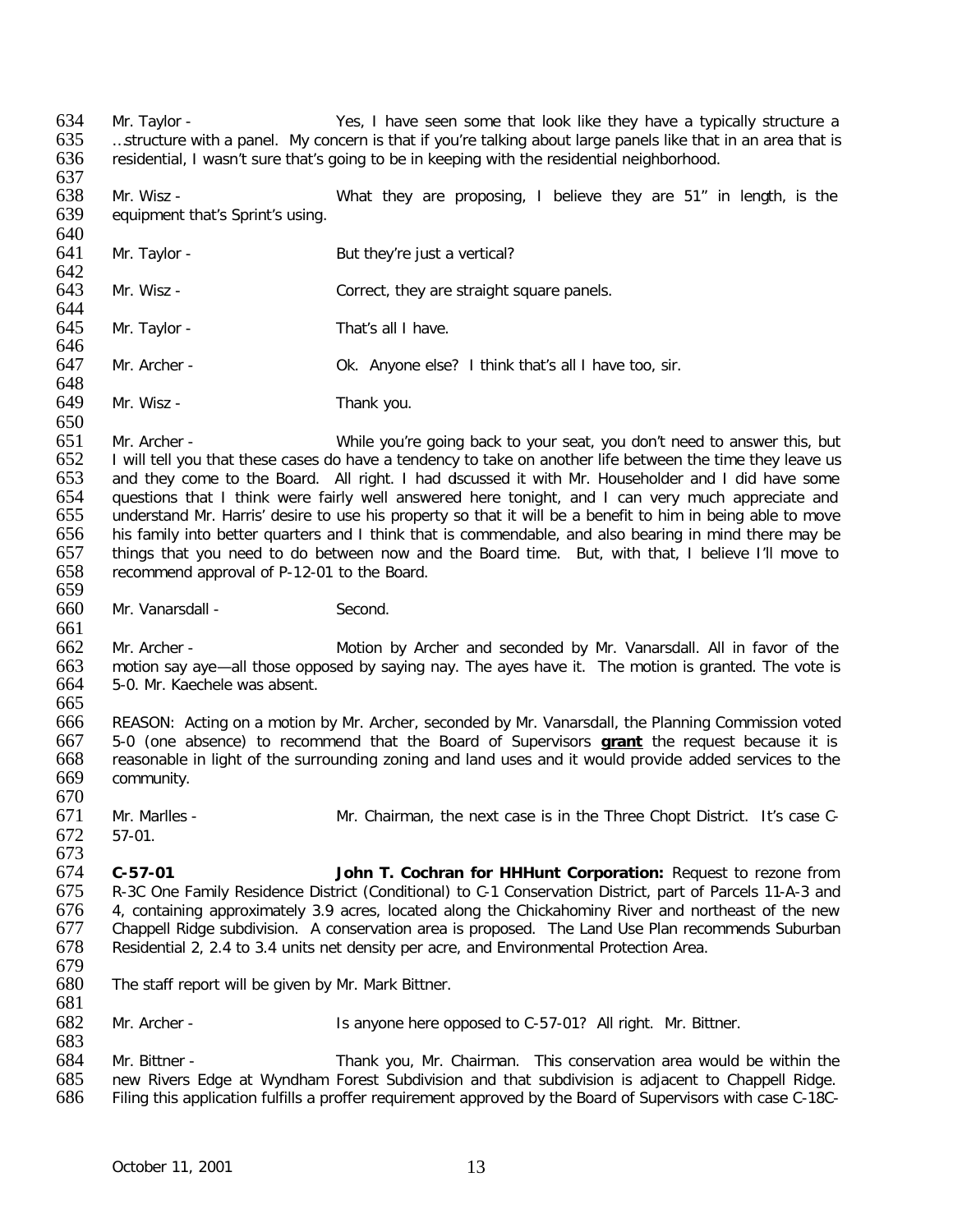687 99. This application is consistent with the 2010 Land Use Plan, the requirements of C-18C-99 and 688 surrounding land uses. Staff recommends approval of this application. I would be happy to answer any 689 questions vou may have. questions you may have. 690<br>691 691 Mr. Archer - Thank you, sir. Are there questions from the Commission for Mr.<br>692 Bittner? Bittner? 693<br>694 Mr. Taylor - Do we have a GIS view on this? 695<br>696 696 Mr. Bittner - We have the aerial photos, we have the zoning map, and we also have 697 the Land Use map. Then we have a subdivision plan that was prepared by the applicant and we've 697 the Land Use map. Then we have a subdivision plan that was prepared by the applicant and we've  $698$  superimposed the conservation area on it over here (referring to slide). superimposed the conservation area on it over here (referring to slide). 699 700 Mr. Taylor - What is the distance, generally the distance, between the river and the 701 edge of the conservation zone, or the adjacent residential area? What is that on here? edge of the conservation zone, or the adjacent residential area? What is that on here? 702<br>703 703 Mr. Bittner - I don't know off the top of my head and I'm not finding anything on here<br>704 T can really reference to try and estimate the distance. Maybe Mr. Cochran might be able to answer that 704 I can really reference to try and estimate the distance. Maybe Mr. Cochran might be able to answer that 705 unestion. Do you have any idea? question. Do you have any idea? 706 707 Mr. Taylor - The scale down at the bottom looks like it would be from 100 yards to<br>708 200 vards. Do you have something to clarify that or to confirm that? 200 yards. Do you have something to clarify that or to confirm that? 709 Mr. Bittner - Well that is scaled in feet, so using my eye I would guess that this varies 711 between 100 feet and maybe as much as 300 feet in depth. 712<br>713 Mr. Taylor - And then the area along River's Edge, that road is probably, looking on 714 that scale, 100 yards? 715<br>716 Mr. Bittner - Are you referring to this road here (referring to slide)? 717 718 Mr. Taylor - No, yes, River's Edge, and then look down at the lower scale, which has<br>719 feet. It looks like that's 100 vards to me. Confirm that? feet. It looks like that's 100 yards to me. Confirm that? 720 Mr. Bittner - This distance here, is that what you are referring to (referring to slide)? 722 Mr. Taylor - No, the distance between the road... 724 725 Mr. Bittner - From here to here. 726<br>727 Mr. Taylor - The Right, in that area. 728 Mr. Bittner - Again, I guess maybe that is about 300 feet. That's about 100 yards. 730 731 Mr. Taylor - The State of there been any discussions, Mr. Bittner, with regard to any<br>732 improvements in that conservation area? Is there going to be a trail, will there be amenities? improvements in that conservation area? Is there going to be a trail, will there be amenities? 733 Mr. Bittner - Not to my knowledge. 735 Mr. Taylor - Will it just remain... 737 Mr. Bittner - The Common natural area. 739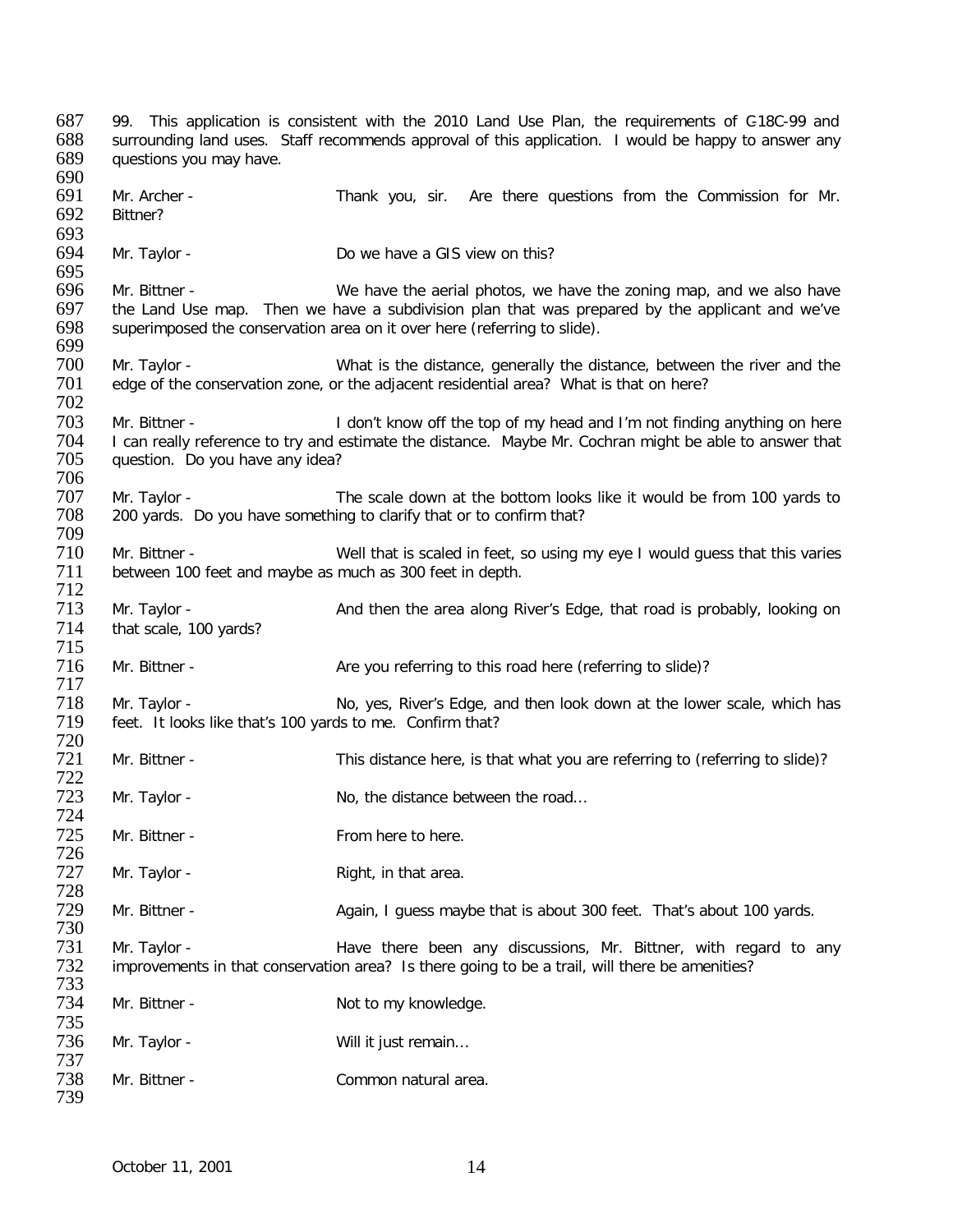| 740 | Mr. Taylor -     | Wild common area. OK. But no development, no intrusion of any type?   |
|-----|------------------|-----------------------------------------------------------------------|
| 741 |                  |                                                                       |
| 742 | Mr. Bittner -    | None that I'm aware of.                                               |
| 743 |                  |                                                                       |
| 744 | Mr. Taylor -     | Thank you.                                                            |
| 745 |                  |                                                                       |
| 746 | Mr. Archer -     | Anything further? Do you need to hear from the applicant, Mr. Taylor? |
| 747 |                  |                                                                       |
| 748 | Mr. Taylor -     | Is the applicant here?                                                |
| 749 |                  |                                                                       |
| 750 | Mr. Bittner -    | Yes sir, he is.                                                       |
| 751 |                  |                                                                       |
| 752 | Mr. Taylor -     | Would the applicant like to present the case?                         |
| 753 |                  |                                                                       |
| 754 | Mr. Archer -     | OK.                                                                   |
| 755 |                  |                                                                       |
| 756 | Mr. Taylor -     | Anybody have any particular desire to hear the case?                  |
| 757 |                  |                                                                       |
| 758 | Mr. Archer -     | That's up to you, Mr. Taylor.                                         |
| 759 |                  |                                                                       |
| 760 | Mr. Taylor -     | That's what worries me. See, I'm satisfied with the case.             |
| 761 |                  |                                                                       |
| 762 | Mr. Vanarsdall - | We don't have any opposition, you better                              |
| 763 |                  |                                                                       |

764 Mr. Taylor - Speaking for myself, knowing that area of the Chickahominy, it is an 765 area that I think bears preservation, and I believe that HHHunt in agreeing to preserve this provides an 765 area that I think bears preservation, and I believe that HHHunt in agreeing to preserve this provides an<br>766 additional amenity for the HHHunt properties. So with that, I'll move approval of case C-57-01, HHHunt additional amenity for the HHHunt properties. So with that, I'll move approval of case C-57-01, HHHunt Corporation.

 Mr. Vanarsdall - Second.

770<br>771 771 Mr. Archer - **Motion by Mr. Taylor, seconded by Mr. Vanarsdall.** All in favor of the 772 motion say ave—all those opposed by saying nay. The aves have it. The motion is granted. The vote is 772 motion say aye—all those opposed by saying nay. The ayes have it. The motion is granted. The vote is 773 5-0. Mr. Kaechele was absent. 5-0. Mr. Kaechele was absent.

 775 REASON: Acting on a motion by Mr. Taylor, seconded by Mr. Vanarsdall, the Planning Commission voted<br>776 5-0 (one absence) to recommend that the Board of Supervisors **grant** the request because it conforms to 5-0 (one absence) to recommend that the Board of Supervisors **grant** the request because it conforms to the recommendations of the Land Use Plan.

- **P-13-01 Gloria L. Freye for 4M Communications, Inc.:** Request for a 780 provisional use permit under Sections 24-95(a) and 24-122.1 of Chapter 24 of the County Code in order<br>781 to construct and operate 8 radio towers between 175' and 270' in height and related equipment on part to construct and operate 8 radio towers between 175' and 270' in height and related equipment on part of Parcel 19-A-31, containing approximately 20 acres, located west of the northern terminus of Fords Country Lane, south of the Chickahominy River, and north of the Henrico County Landfill (10620 Fords 784 Country Lane). The existing zoning is A-1 Agricultural District. The Land Use Plan recommends<br>785 Government and Environmental Protection Area. Government and Environmental Protection Area.
- The staff report will be given by Mr. Mark Bittner.
- Mr. Archer - All right. Is there opposition to P-13-01? No opposition. Mr. Bittner.
- 791 Mr. Bittner - Thank you, Mr. Archer. This application would allow the construction<br>792 and operation of eight radio communication towers on a portion of the Henrico County Landfill along the and operation of eight radio communication towers on a portion of the Henrico County Landfill along the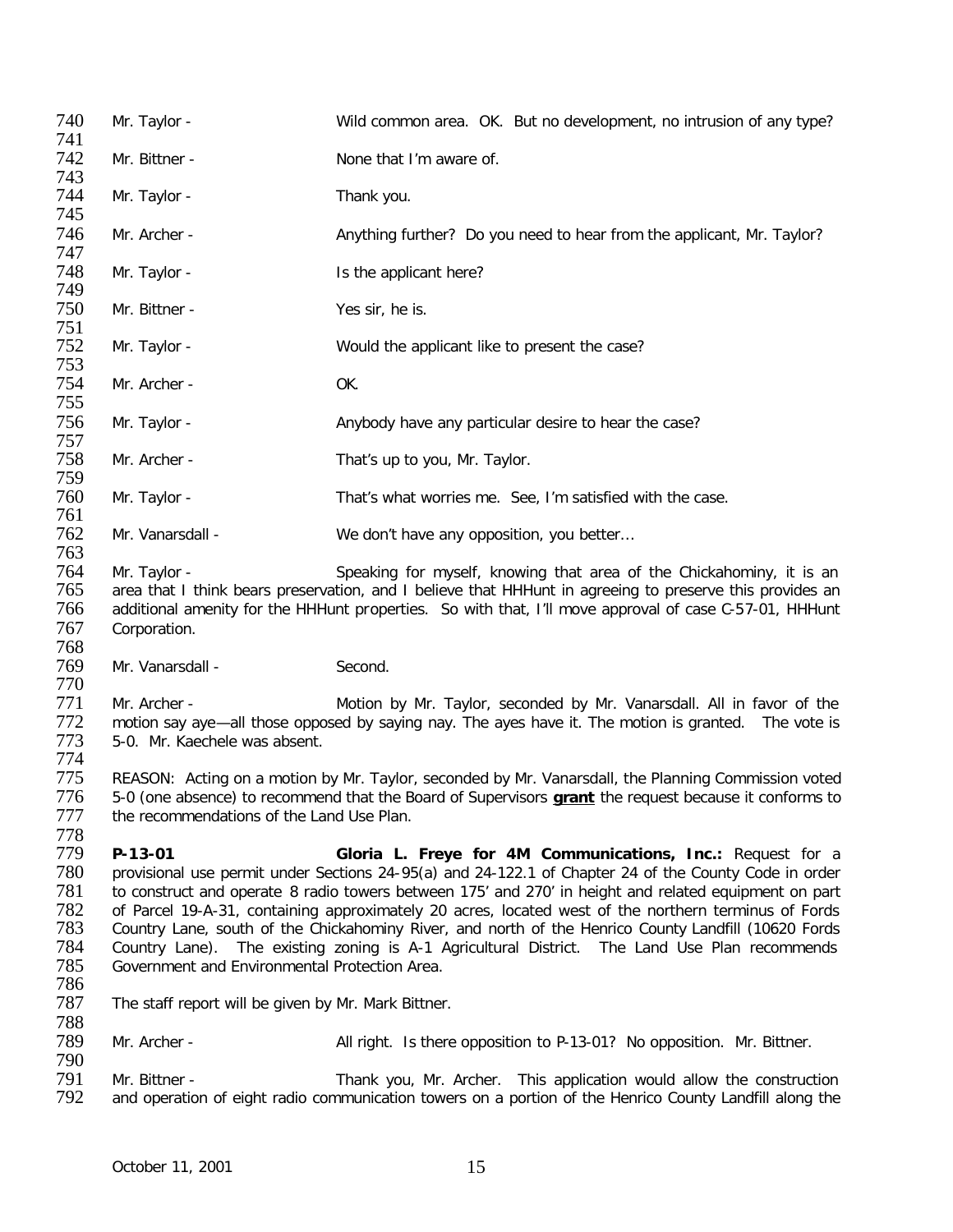793 Chickahominy River. The towers would broadcast signals for two radio stations, AM 1480 and WLEE AM<br>794 990. Four towers would be 175' in height, while three towers would be 255'. The last tower would be 794 990. Four towers would be 175' in height, while three towers would be 255'. The last tower would be 795 270' in height and would provide at least two co-location opportunities. The applicant has stated that 795 270' in height and would provide at least two co-location opportunities. The applicant has stated that 796 these co-location opportunities would be above the radio communications equipment, which is the reason 796 these co-location opportunities would be above the radio communications equipment, which is the reason<br>797 for the increased height. Because of the multiple number of towers proposed, staff would prefer to 797 for the increased height. Because of the multiple number of towers proposed, staff would prefer to<br>798 maximize co-location opportunities on this site. It is possible that this site could someday provide 798 maximize co-location opportunities on this site. It is possible that this site could someday provide<br>799 increased cellular service to the Wyndham and Twin Hickory Communities, as well as other surrounding 799 increased cellular service to the Wyndham and Twin Hickory Communities, as well as other surrounding neighborhoods.

 $\frac{801}{802}$ 

802 Since the printing of the staff report, much new information has been submitted by the applicant.<br>803 Because of this, staff is now recommending revised conditions for this Provisional Use Permit. We've just 803 Because of this, staff is now recommending revised conditions for this Provisional Use Permit. We've just 804 passed those out and they should be in front of you. The revisions are as follows: Condition one has 804 passed those out and they should be in front of you. The revisions are as follows: Condition one has 805 been amended to reflect the applicant's plan to provide at lease two co-location spaces. Staff had asked 805 been amended to reflect the applicant's plan to provide at lease two co-location spaces. Staff had asked 806 the applicant to consider providing more than one tower with co-location spaces. The applicant informed 806 the applicant to consider providing more than one tower with co-location spaces. The applicant informed<br>807 staff that radio towers are not as strong as cellular telephone towers and the expense of providing more 807 staff that radio towers are not as strong as cellular telephone towers and the expense of providing more<br>808 than one co-location tower would be significant. However, staff has also learned that the process of 808 than one co-location tower would be significant. However, staff has also learned that the process of 809 removing an existing tower and replacing it with a stronger tower can be fairly simple. Crump Memorial 809 removing an existing tower and replacing it with a stronger tower can be fairly simple. Crump Memorial 810 Park is an example of where this has happened. To address the maximization of co-location 810 Park is an example of where this has happened. To address the maximization of co-location<br>811 opportunities, the applicant has submitted a letter stating their willingness to cooperate with the County 811 opportunities, the applicant has submitted a letter stating their willingness to cooperate with the County<br>812 and any future co-locators in providing additional co-location space bevond the initial two. This 812 and any future co-locators in providing additional co-location space beyond the initial two. This 813 cooperation would extend to the possible removal and replacement of a second co-location tower. The 813 cooperation would extend to the possible removal and replacement of a second co-location tower. The 814 applicant has also submitted information indicating differing communication technologies, such as AM<br>815 radio and cellular telephone facilities, could exist side by side. Because of the new information submitted 815 radio and cellular telephone facilities, could exist side by side. Because of the new information submitted<br>816 by the applicant, staff is comfortable that the wording of condition one would provide significant coby the applicant, staff is comfortable that the wording of condition one would provide significant co-817 location opportunities.

818<br>819

Staff is also recommending new wording for condition two. In accordance with the applicant's plans, it 820 would allow four of the eight towers to be above 175' but to be no taller than 270'.

821 822 Condition five regarding FAA requirements has also been reworded. The applicant wishes to limit review<br>823 time by obtaining approval for FAA required lighting now. The FAA has not yet said what their 823 time by obtaining approval for FAA required lighting now. The FAA has not yet said what their<br>824 Frequirements will be. However, the applicant is fairly certain that it will include the following: a white 824 requirements will be. However, the applicant is fairly certain that it will include the following: a white<br>825 strobe light at the top of the towers during davlight operating hours: a flashing red beacon at the top of 825 strobe light at the top of the towers during daylight operating hours; a flashing red beacon at the top of 826 the towers during nighttime hours, and steady burning red lights on the legs of the towers also operating 826 the towers during nighttime hours, and steady burning red lights on the legs of the towers also operating<br>827 at night. Staff does not object to any of this equipment and has reworded the condition to allow its 827 at night. Staff does not object to any of this equipment and has reworded the condition to allow its 828 installation. The condition also now states that if the FAA requires anything different from this list, such 828 installation. The condition also now states that if the FAA requires anything different from this list, such as orange or white stripping, the applicant must obtain approval for it from the Planning Commission. as orange or white stripping, the applicant must obtain approval for it from the Planning Commission. 830

831 In summary, staff feels that this is an appropriate location for the proposed use and it would have limited<br>832 impacts on residential areas. Staff is also comfortable that the site would provide several co-location 832 impacts on residential areas. Staff is also comfortable that the site would provide several co-location<br>833 opportunities for varied wireless communication technology. Staff recommends approval of this 833 opportunities for varied wireless communication technology.<br>834 application with the conditions presented tonight. I'd be happy 834 application with the conditions presented tonight. I'd be happy to answer any questions you may have.<br>835 The applicant's representatives from Richmond Radio are here tonight to provide answers, as well. The applicant's representatives from Richmond Radio are here tonight to provide answers, as well.

836<br>837

Mr. Archer - Thank you, Mr. Bittner. Are there questions from the Commission?

838<br>839 839 Ms. Dwyer - I have a question Mr. Bittner. I got the understanding from your staff 840 report that, and I think you reiterated here, that the County is interested in as many co-location report that, and I think you reiterated here, that the County is interested in as many co-location 841 opportunities at this site as possible, particularly given the fact that we were being asked to allow eight<br>842 towers, tower farm really. So your original conditions said that if any tower were built less than 270. 842 towers, tower farm really. So your original conditions said that if any tower were built less than 270,'<br>843 then it had to be capable of being extended. And, so that all went to address the desire of the County to 843 then it had to be capable of being extended. And, so that all went to address the desire of the County to <br>844 have tall towers that will allow co-location. So why are we stating now in condition two that no more 844 have tall towers that will allow co-location. So why are we stating now in condition two that no more 845 than four towers can be constructed to a height greater than 175? than four towers can be constructed to a height greater than 175'?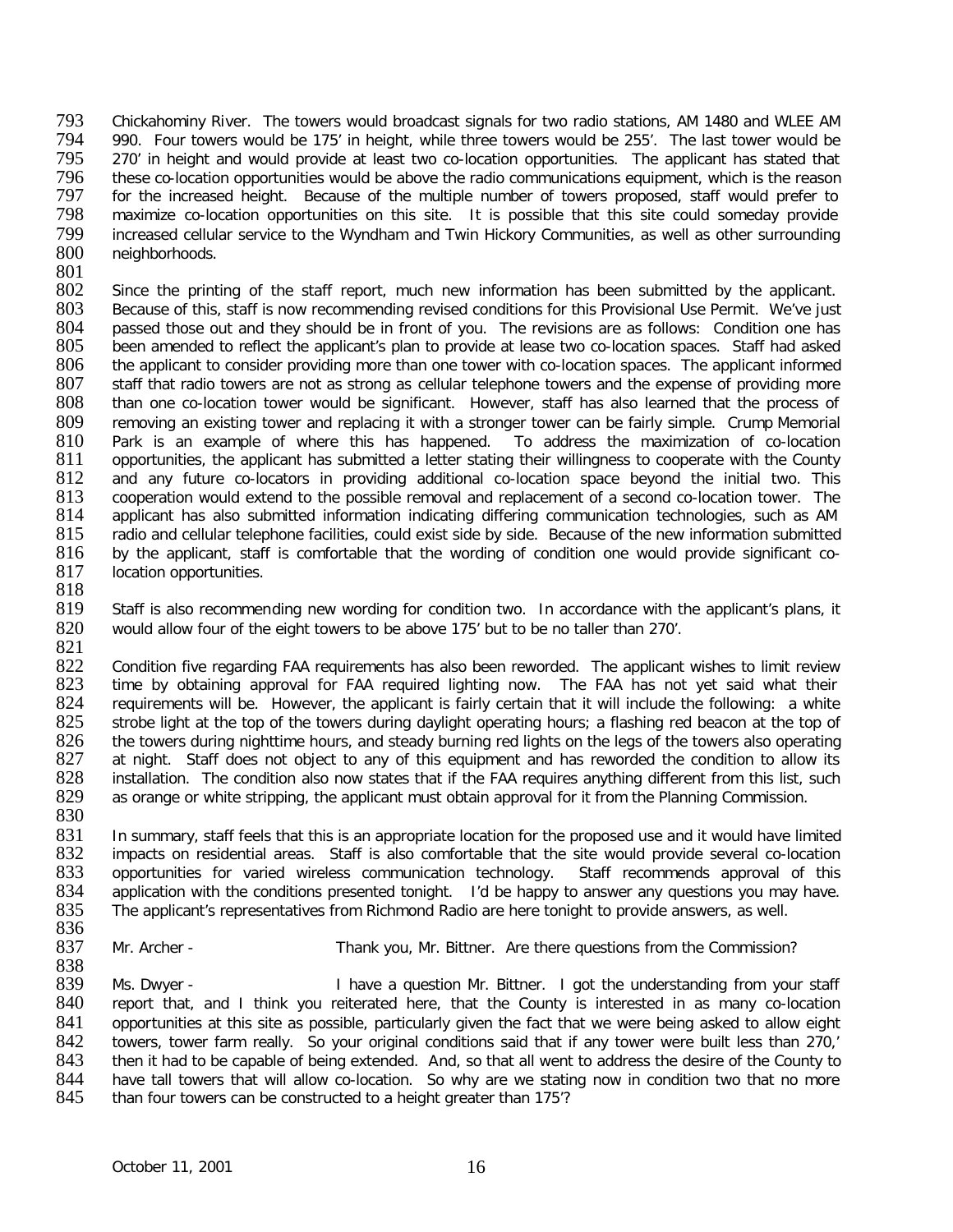846<br>847 847 Mr. Bittner - The reason for that is the original wording would have allowed all eight 848 towers to perhaps go up to 270'. When we started looking at it again, we felt it might have been just a towers to perhaps go up to 270'. When we started looking at it again, we felt it might have been just a 849 little extreme, so what that condition now would do is basically allow four of them to go up to 270'<br>850 perhaps, someday, but no more than four. perhaps, someday, but no more than four. 851 852 Ms. Dwyer - <br>853 that it is strong enough to allow telephone communication equipment. Is that what I understood you to that it is strong enough to allow telephone communication equipment. Is that what I understood you to 854 say? 855<br>856 Mr. Bittner - Yes. 857<br>858 858 Ms. Dwyer - But out of eight towers, we're only getting two opportunities for co-<br>859 location for telephone communications? location for telephone communications? 860<br>861 Mr. Bittner - That is what the applicant has specifically said they will cooperate with 862 us on. I would just like to add, though, that I think the applicant has been very cooperative up to this 863 point. And if we do somedav get to the point where perhaps all eight towers could accommodate other point. And if we do someday get to the point where perhaps all eight towers could accommodate other 864 users, I would like to think the applicant would be willing to work with us to bring that about. I don't 865 know whether that would be technologically possible or not, but I do think that they are very 865 know whether that would be technologically possible or not, but I do think that they are very 866 cooperative. cooperative. 867 868 Ms. Dwyer - Is there room on this site to build additional towers solely for telephone 869 communication? communication? 870<br>871 871 Mr. Bittner - **Example 1** Probably, because you are talking about the landfill which itself has a 872 aood amount of acreage. And this particular site within the landfill is 20 acres; so probably within that good amount of acreage. And this particular site within the landfill is 20 acres; so probably within that 873 20-acre space you could build other towers as well. 874<br>875 875 Ms. Dwyer - There's no incompatibility then between the radio signal and the 876 telephone signal? telephone signal? 877 878 Mr. Bittner - I would probably let the applicant get into more detailed answers on<br>879 this. But my understanding is sometimes you'll reach snags when you are mixing those technologies so this. But my understanding is sometimes you'll reach snags when you are mixing those technologies so 880 close to each other. But for the most part they can be corrected and that those two uses can coexist 881 with each other. with each other. 882<br>883 Mr. Archer - CR. Any further questions from the Commission? 884<br>885 885 Mr. Taylor - Mr. Chairman, I would like to ask Mr. Bittner if he'd like to comment a<br>886 little bit about the state of the landfill as we inspected it for this particular use and the condition now of 886 little bit about the state of the landfill as we inspected it for this particular use and the condition now of 887 the first cell of the two cells, and the opportunity that we have in the future for recreational facili the first cell of the two cells, and the opportunity that we have in the future for recreational facilities. 888 889 I just want to bring into focus that Virginia Beach has a similar situation where several years ago they<br>890 had a landfill and they capped it, and then put some fill on it, landscaped it, and presently it serves as a 890 had a landfill and they capped it, and then put some fill on it, landscaped it, and presently it serves as a<br>891 Mount Trashmore, which is like the only hill in Virginia Beach. And if it ever snows in Virginia Beach. 891 Mount Trashmore, which is like the only hill in Virginia Beach. And if it ever snows in Virginia Beach, 892 which occasionally it does, and the children who are there have sleds, which most of them perhaps have, 892 which occasionally it does, and the children who are there have sleds, which most of them perhaps have, 893 that's maybe one time in a lifetime that they get to sleigh ride on Mount Trashmore. This particular that's maybe one time in a lifetime that they get to sleigh ride on Mount Trashmore. This particular 894 landfill is really, buffers to Henrico the same opportunity for winter recreation. And if it doesn't, it will<br>895 make a very challenging golf course, and it's site by the river is a really nice site to preserve, and i 895 make a very challenging golf course, and it's site by the river is a really nice site to preserve, and in<br>896 working with the applicant we have tried to consider all of the potential reuses for the site and 896 working with the applicant we have tried to consider all of the potential reuses for the site and 897 recognizing, too, it's right adjacent to Twin Hickory and the schools. It offers particular attractiveness as 897 recognizing, too, it's right adjacent to Twin Hickory and the schools. It offers particular attractiveness as<br>898 a potential area for parks, picnicking, whatever. And the towers have been sited and designed with that a potential area for parks, picnicking, whatever. And the towers have been sited and designed with that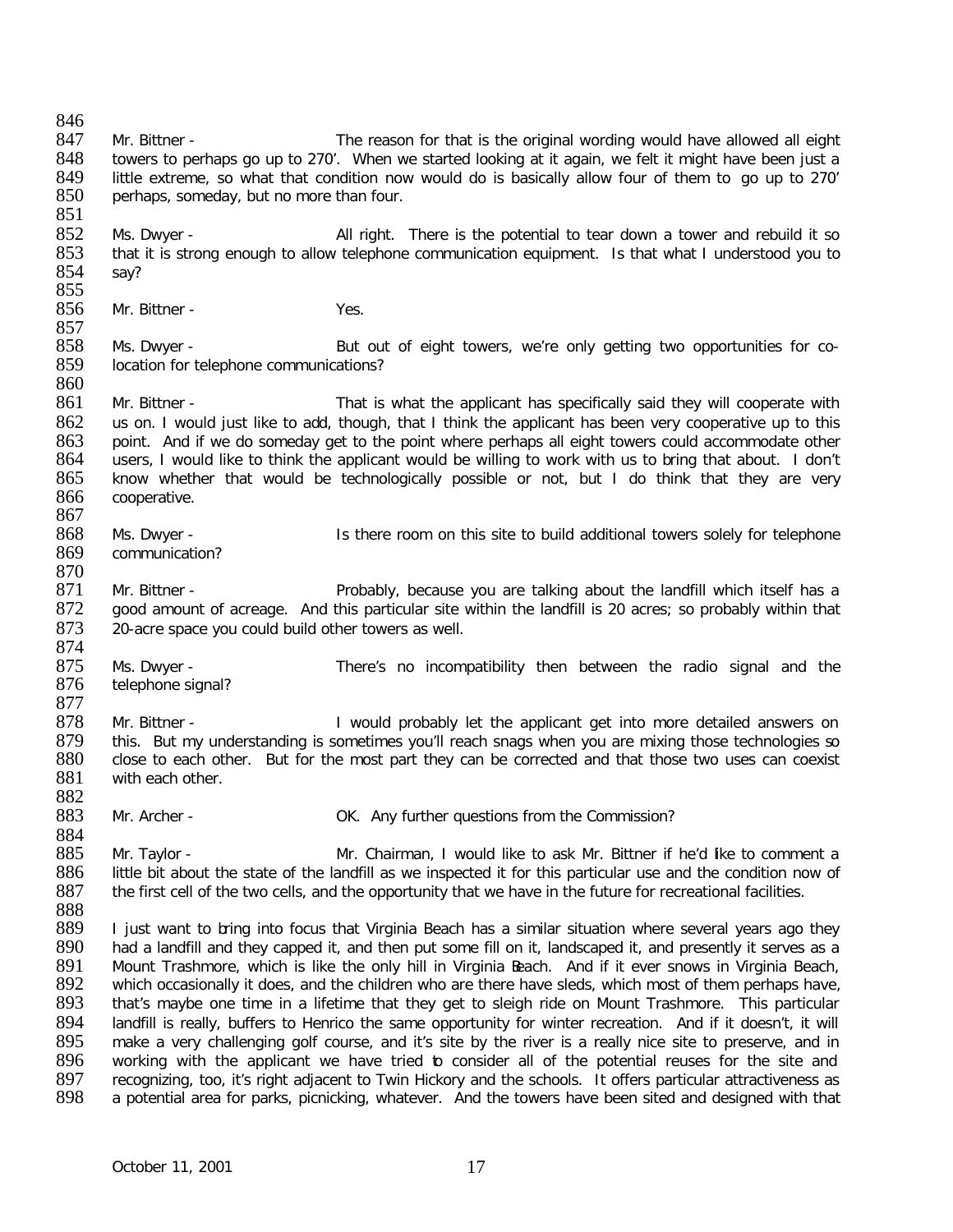899 compatibility in mind, and that's why we had the differences in the towers, and the differences in the 900 sizes. I am delighted to say that the applicant in working with us has been very enthusiastic and very 900 sizes. I am delighted to say that the applicant in working with us has been very enthusiastic and very 901 cooperative in doing a balloon test, working with us for long hours over the different uses, and I want to 901 cooperative in doing a balloon test, working with us for long hours over the different uses, and I want to<br>902 both make sure that the Commission is aware of the potential of this site, the state of the landfill, and 902 both make sure that the Commission is aware of the potential of this site, the state of the landfill, and<br>903 then not lose site of the fact that in the meantime we would have this opportunity to improve radio 903 then not lose site of the fact that in the meantime we would have this opportunity to improve radio<br>904 telecommunication facilities in Henrico County as we wait for it to snow. telecommunication facilities in Henrico County as we wait for it to snow.

905<br>906

Mr. Archer - All right. Mr. Taylor would you like to hear from the applicant?

907<br>908 908 Mr. Taylor - I would or by the applicant's attorney, who joined us on the landfill, and<br>909 the balloon test and saw these strange creatures running up the landfill which she wasn't quite sure...she 909 the balloon test and saw these strange creatures running up the landfill which she wasn't quite sure...she<br>910 thought they were ostriches, but I assured her there are only ostriches in her mind. They're really 910 thought they were ostriches, but I assured her there are only ostriches in her mind. They're really 911 turkeys. turkeys.

912<br>913 913 Mrs. Freye - Good evening, Mr. Chairman, members of the Commission. My name is 914 Gloria Freye. I am an attorney here on behalf of the applicant, who is 4M Communications trading as Gloria Freye. I am an attorney here on behalf of the applicant, who is 4M Communications trading as 915 Radio Richmond. Also here this evening is Mike Mazursky, Chuck Milkis, of Radio Richmond, as well as <br>916 their consultant. Don Williams, who will be available to help us answer some of those questions about co-916 their consultant, Don Williams, who will be available to help us answer some of those questions about co-<br>917 location and compatibility if we need them. But Mr. Bittner has done a really good job explaining the 917 location and compatibility if we need them. But Mr. Bittner has done a really good job explaining the 918 request for the two sets of towers that we're asking for on this property. Radio Richmond is committed 918 request for the two sets of towers that we're asking for on this property. Radio Richmond is committed 919 to building the 270' tower, which will allow for co-location. The commitment is for the two, the increased 919 to building the 270' tower, which will allow for co-location. The commitment is for the two, the increased<br>920 height at the top allows for two PCS carriers to go with that increased height. The other nice thing about 920 height at the top allows for two PCS carriers to go with that increased height. The other nice thing about<br>921 that tower is it is being designed technologically to have an antenna, an AM antenna that is also 921 that tower is it is being designed technologically to have an antenna, an AM antenna that is also<br>922 compatible with other types of users, whereas the PCS carrier might not be compatible, there are other 922 compatible with other types of users, whereas the PCS carrier might not be compatible, there are other<br>923 types of carriers that could be. And in this market their consultant, and a letter has been submitted to 923 types of carriers that could be. And in this market their consultant, and a letter has been submitted to 924 the County that lays out the potential users, there could be up to seven on that tower. But the condition 924 the County that lays out the potential users, there could be up to seven on that tower. But the condition<br>925 does require two, and that extra height will allow that to happen. They're also willing to allow some of does require two, and that extra height will allow that to happen. They're also willing to allow some of 926 the other towers to be replaced with stronger technologically designed towers that would allow for other<br>927 co-locations. So if the demand for other collocation is filled by the 270, then the other tower locations 927 co-locations. So if the demand for other collocation is filled by the 270, then the other tower locations<br>928 would be available. It would disrupt their service temporarily, but typically these replacements can be 928 would be available. It would disrupt their service temporarily, but typically these replacements can be 929 done in a couple of days. So, that's something that they are willing to do and would be accommodating 929 done in a couple of days. So, that's something that they are willing to do and would be accommodating 930 to the County to make the maximum co-location available. We did do two balloon tests on this because 930 to the County to make the maximum co-location available. We did do two balloon tests on this because<br>931 of the height. The nice thing is that in Henrico the closest resident is about a half of mile away. We 931 of the height. The nice thing is that in Henrico the closest resident is about a half of mile away. We<br>932 called adiacent landowners, advised them about the balloon test. We got calls back from people across 932 called adjacent landowners, advised them about the balloon test. We got calls back from people across<br>933 295 from Summerberry saving that they could not see the balloons and that lady had a two-story house 933 295 from Summerberry saying that they could not see the balloons and that lady had a two-story house<br>934 right close to the interstate. The other call we got was from Todd Pitts from Hartley Plantation saying 934 right close to the interstate. The other call we got was from Todd Pitts from Hartley Plantation saying<br>935 that he could not see the towers' balloons from the test. And we took photographs from Nuckols Road. 935 that he could not see the towers' balloons from the test. And we took photographs from Nuckols Road, 936 Opaca Lane and from 295, and could not see the balloons. We also went around to the County of 936 Opaca Lane and from 295, and could not see the balloons. We also went around to the County of 937 Hanover and I talked with one of the landowners there, Mr. Grayson Murphy, who also was on the 938 Iookout for the balloons. And he's probably the closest Hanover resident and said that he could not see 938 lookout for the balloons. And he's probably the closest Hanover resident and said that he could not see<br>939 the balloons either. He did ask me a question about whether there would be any vibration or noise 939 the balloons either. He did ask me a question about whether there would be any vibration or noise<br>940 associated with the radio towers. And we assured him that there would not be. So we are very happy 940 associated with the radio towers. And we assured him that there would not be. So we are very happy<br>941 that this is such a good location and locating it at the rear of the landfill behind the cap cell has really 941 that this is such a good location and locating it at the rear of the landfill behind the cap cell has really<br>942 provided a lot of coverage so that these towers are just not visible. The only place that we could see 942 provided a lot of coverage so that these towers are just not visible. The only place that we could see<br>943 them was on the landfill itself. Looking right down the drive where there was an opening in the trees. 943 them was on the landfill itself. Looking right down the drive where there was an opening in the trees, 944 that's where you could see the towers. But driving by on 295 you couldn't see them, either. Radio 944 that's where you could see the towers. But driving by on 295 you couldn't see them, either. Radio<br>945 Richmond has worked very closely with Mr. Bittner and Mr. Taylor to address the issues, the concerns 945 Richmond has worked very closely with Mr. Bittner and Mr. Taylor to address the issues, the concerns<br>946 that were raised. They are very much in agreement with the revised conditions that were passed out to that were raised. They are very much in agreement with the revised conditions that were passed out to 947 you today. We would be glad to answer and questions that you have about the technology or how radio<br>948 stations work, and any other questions that you might have. stations work, and any other questions that you might have.

949<br>950

950 Mr. Archer - Thank you Mrs. Freye. Are there questions for Mrs. Freye from the 951 Commission?

Commission?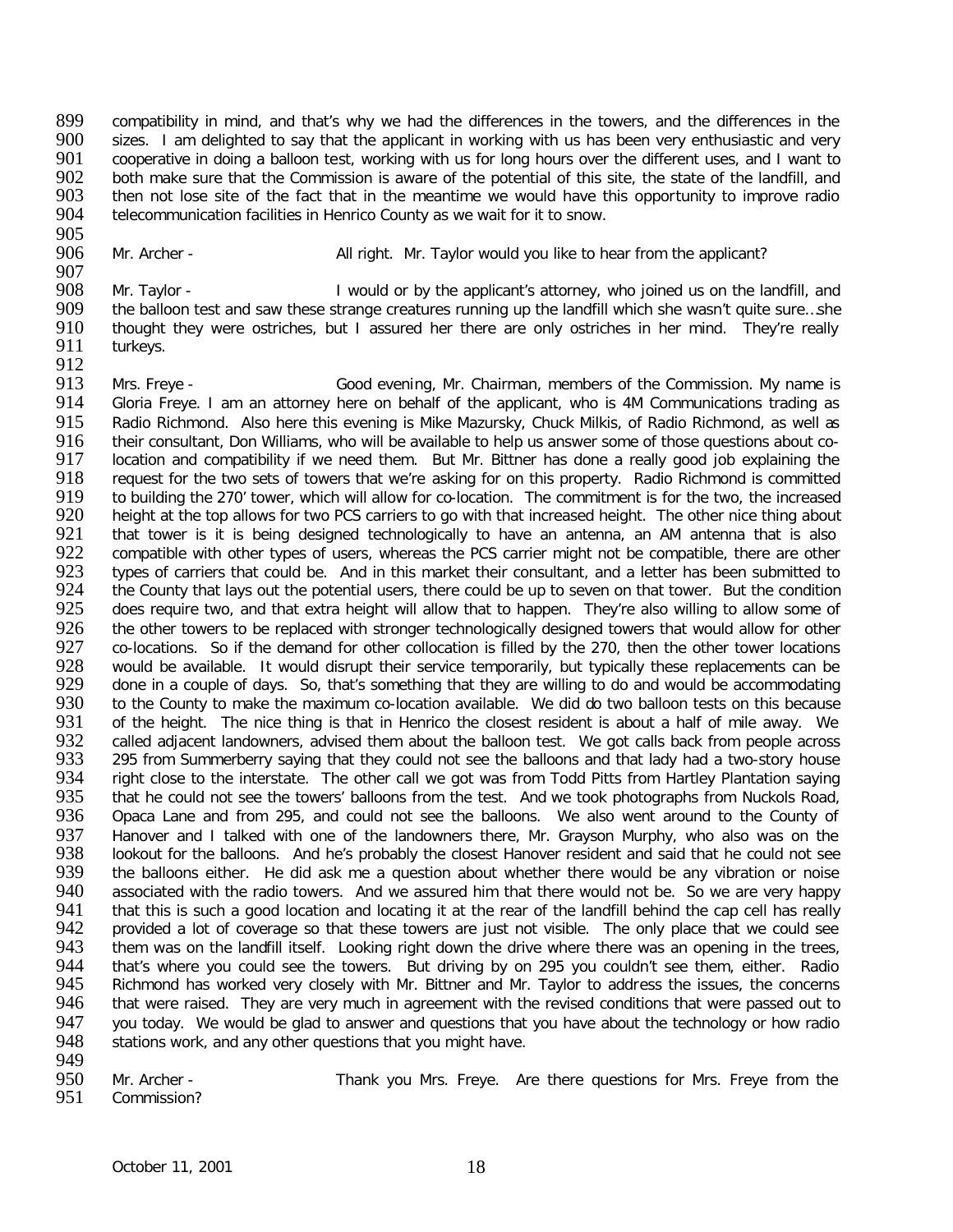952<br>953 953 Mr. Vanarsdall - Would this be known as an eight tower? How many does it take to 954 become known as a tower farm, if there is such a thing? become known as a tower farm, if there is such a thing?

955<br>956 956 Mrs. Freye - I guess that's really a very subjective question. I have heard as many as 957 three being called a tower farm. But I think that in this situation with the landfill and with the adjacent three being called a tower farm. But I think that in this situation with the landfill and with the adjacent 958 development around it, it's a very compatible use. There's minimal visibility. It's not close to residences.<br>959 It won't have an adverse impact even on the landfill, like Mr. Tavlor was suggesting that future uses of 959 It won't have an adverse impact even on the landfill, like Mr. Taylor was suggesting that future uses of 960 the landfill for recreational purposes, these towers would not interfere with that at all. It is very low 960 the landfill for recreational purposes, these towers would not interfere with that at all. It is very low<br>961 power. Of course, they comply very strictly with the FCC regulations for safety and OSHA requirements. 961 power. Of course, they comply very strictly with the FCC regulations for safety and OSHA requirements.<br>962 Each of the bases of the towers would be fenced, so there's not a problem there, and also the landfill 962 Each of the bases of the towers would be fenced, so there's not a problem there, and also the landfill<br>963 there itself is locked and gated. So that's another security feature that exists there. So we feel like, I 963 there itself is locked and gated. So that's another security feature that exists there. So we feel like, I<br>964 iust can't imagine that there's a better site for eight radio towers than the landfill site. just can't imagine that there's a better site for eight radio towers than the landfill site.

- 965<br>966 966 Ms. Dwyer - I think it's a great site, too. That's why I just want to make sure that<br>967 aiven the difficulties we had sitting towers for locations that there's ample opportunity to use this site for given the difficulties we had sitting towers for locations that there's ample opportunity to use this site for 968 those purposes, as well. So additional towers could be built, if, say, a company wanted to come in and 969 build their own tower and work and negotiated with... build their own tower and work and negotiated with...
- 970<br>971 971 Mrs. Freye - The Anght. The engineers would have to do their testing to make sure that 972 the technologies were compatible. It would probably be more compatible for the company to actually 972 the technologies were compatible. It would probably be more compatible for the company to actually 973 replace a tower and to use the special antennas for the radio transmissions to be compatible with 973 replace a tower and to use the special antennas for the radio transmissions to be compatible with 974 whatever the new user would be, rather than just have somebody come in and put another tower in that 974 whatever the new user would be, rather than just have somebody come in and put another tower in that 975 20-<br>975 20-acre space. They would have to coordinate with the radio station and the other co-locators anyway to 975 20-acre space. They would have to coordinate with the radio station and the other co-locators anyway to 976 make sure that all the technologies were compatible. But the company is, the radio station is very willing 976 make sure that all the technologies were compatible. But the company is, the radio station is very willing 977 to coordinate with any other user at all. to coordinate with any other user at all.
- 978<br>979 979 Ms. Dwyer - Since we don't really know whether that's cost prohibitive for someone 980 coming in to cause that to happen, do you have a thought on that? coming in to cause that to happen, do you have a thought on that?
- 981<br>982 982 Mrs. Freye - I really don't know how to address that. I think that's one of the 983 reasons that the company was willing to go ahead and commit to the extra expense of the taller. 983 Freasons that the company was willing to go ahead and commit to the extra expense of the taller, 984 Stronger tower that uses the special antennas to permit as much co-location as possible, so that right off 984 stronger tower that uses the special antennas to permit as much co-location as possible, so that right off<br>985 the bat there's a potential for seven co-locators on that 270' tower. But recognizing demand, we don't 985 the bat there's a potential for seven co-locators on that 270' tower. But recognizing demand, we don't 986 know what technologies are going to be, then they're also willing to allow another tower to go up and a 986 know what technologies are going to be, then they're also willing to allow another tower to go up and a 987 replacement of one of theirs if that works out. replacement of one of theirs if that works out.
- 988<br>989 Ms. Dwyer - Thank you.
- 990<br>991 991 Mr. Taylor - Mr. Mazursky made be able to answer what the future in radio<br>992 technology might be that would change the patterns. technology might be that would change the patterns.
- 993<br>994 994 Mr. Mazursky - Thank you, Mr. Taylor. Could I defer that to Don Williamson, our <a>
995 engineer? engineer?
- 996<br>997 997 Mr. Taylor - Well, we don't have to do it now. I just wanted to say you might be a vailable as a resource to address that. I didn't mean to put you on the spot. available as a resource to address that. I didn't mean to put you on the spot. 999

| 1000<br>1001 | Mr. Mazursky - | Thank you, sir.                      |
|--------------|----------------|--------------------------------------|
| 1002         | Mr. Archer -   | Mrs. Freye, I did have one question. |
| 1003<br>1004 | Mrs. Freye -   | Yes, sir.                            |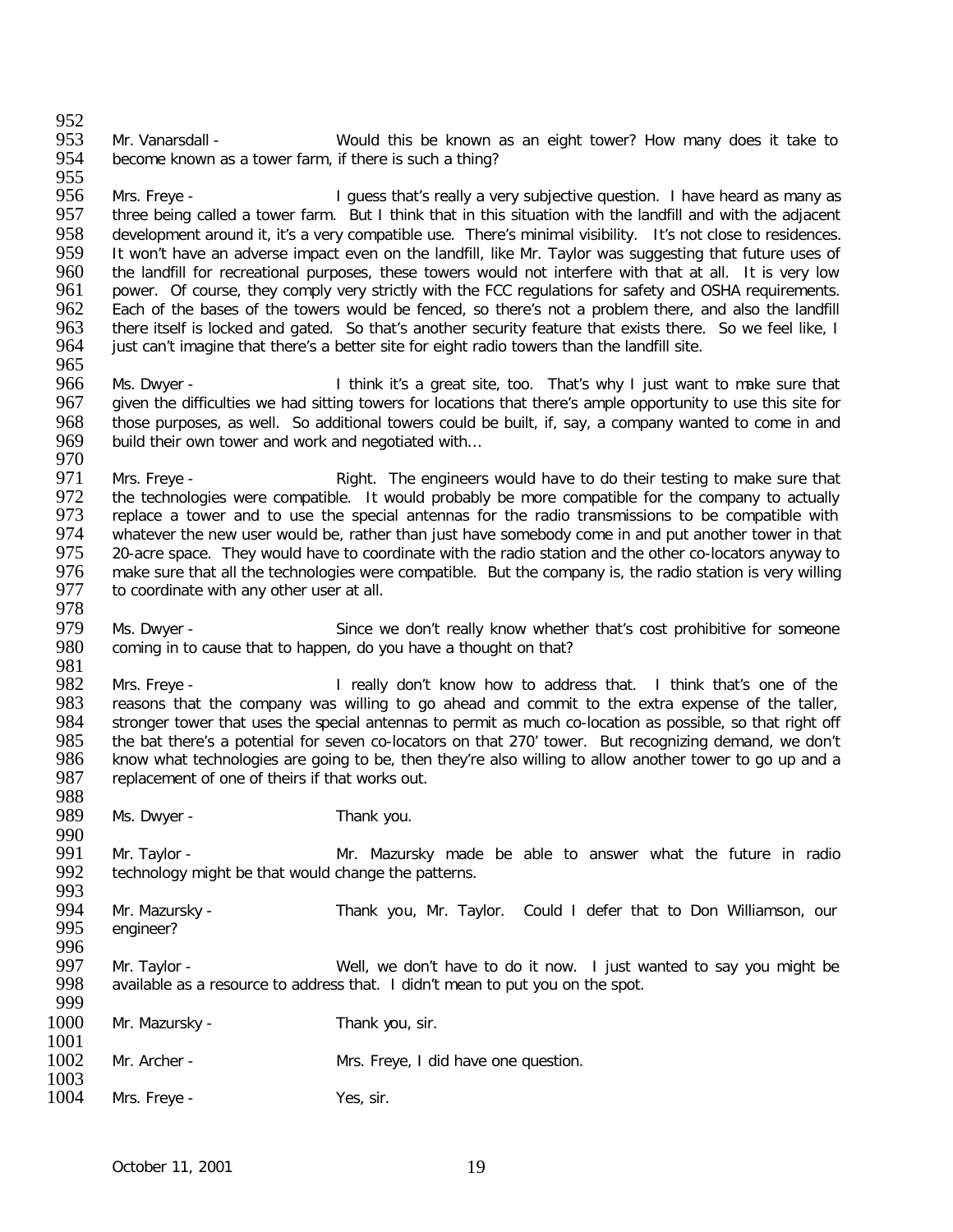1005<br>1006 1006 Mr. Archer - In looking at the revised condition number 5, where the bold print<br>1007 specifies what might have to be done to comply with the FAA requirement, the paragraph below that 1007 specifies what might have to be done to comply with the FAA requirement, the paragraph below that 1008 said. "The applicant shall obtain approval from the Planning Commission should the FAA require the 1008 said, "The applicant shall obtain approval from the Planning Commission should the FAA require the 1009 addition of any state in marking and lighting and intertional and the FAA require the 1009 addition of any 1009 addition of any obstruction marking and lighting and white stripping, orange and white stripping, to any<br>1010 of the towers that is different from the above listed equipment. Applicant shall notify the Director of 1010 of the towers that is different from the above listed equipment. Applicant shall notify the Director of 1011 Planning prior to making any changes to the original galvanized finish of any tower." Now what would 1011 Planning prior to making any changes to the original galvanized finish of any tower." Now what would<br>1012 happen if, because I don't know what period of time this is specific to, what would happen if after these 1012 happen if, because I don't know what period of time this is specific to, what would happen if after these<br>1013 towers are constructed, the FAA should come back and say you've got to add obstruction markings and 1013 towers are constructed, the FAA should come back and say you've got to add obstruction markings and 1014 vou have to come back and get approval from the Planning Commission? you have to come back and get approval from the Planning Commission?  $\frac{1015}{1016}$ Mrs. Freye - Yes, sir. 1017<br>1018 1018 Mr. Archer - **And at that time we may have been replaced by people who are not as** 1019 nice as we are, and they say no. Does that mean the towers would have to come down? nice as we are, and they say no. Does that mean the towers would have to come down?

 $\frac{1020}{1021}$ 1021 Mrs. Freye - Yes, sir. I mean it could mean that because Provisional Use Permits are 1022 Frevocable, and if for some reason the County felt that that marking or that painting made them so much<br>1023 From that it became a negative impact on surrounding properties, the County would be within its 1023 more visible that it became a negative impact on surrounding properties, the County would be within its<br>1024 in rights to revoke that permit. So that is a risk that every applicant, everybody who receives a Provisiona 1024 rights to revoke that permit. So that is a risk that every applicant, everybody who receives a Provisional 1025 Use Permit runs. Use Permit runs.

- 1026<br>1027 1027 Mr. Archer - COK. I really just wanted to make sure that everybody was aware of that 1028 this provision is there and could come to fruition. You know, hopefully not. this provision is there and could come to fruition. You know, hopefully not.
- 1029<br>1030 1030 Mrs. Freye - The State of Understood. Well, and I think that the experience in the industry is that UNSI that<br>1031 The industry is that the state of the orange and white painting until towers are 350' or more, and 1031 typically the FAA doesn't require the orange and white painting until towers are 350' or more, and<br>1032 particularly in this location it's very highly unlikely that that is going to happen. But if it did, it might be 1032 particularly in this location it's very highly unlikely that that is going to happen. But if it did, it might be a<br>1033 factor that the County would want to look at again and because of that, the applicant is willing 1033 factor that the County would want to look at again and because of that, the applicant is willing to come<br>1034 back to the County if that should happen. back to the County if that should happen.
- 1035<br>1036 1036 Mr. Archer - And I would suppose that, also, typically they'll tell you that upfront…
- 1037<br>1038 Mrs. Freye - Yes, sir.
- 1039<br>1040 1040 Mr. Jernigan - Mr. Archer, I don't think you will have that problem. We have a tower in 1041 the east end that's less than that height, but it's close to the airport. So I think at that point, there's no 1041 the east end that's less than that height, but it's close to the airport. So I think at that point, there's no<br>1042 runway out here, so I don't think we'll run into that. runway out here, so I don't think we'll run into that.
- 1043<br>1044 Mr. Archer - OK.
- 1045<br>1046 1046 Mr. Vanarsdall - Do you remember, Mr. Archer, at one time the FAA was so far behind?<br>1047 You remember that. Mrs. Freve? You remember that, Mrs. Freye?
- 1048<br>1049 Mr. Archer - The Contract Hat I do remember that.
- $\frac{1050}{1051}$ Mrs. Freye - Yes, sir. 1052
- 1053 Mr. Vanarsdall We might approve it tonight and we never even know whether it needed<br>1054 a light or not till the end of next year. a light or not till the end of next year.
- 1055<br>1056 Mr. Archer - I can remember that coming up...

1057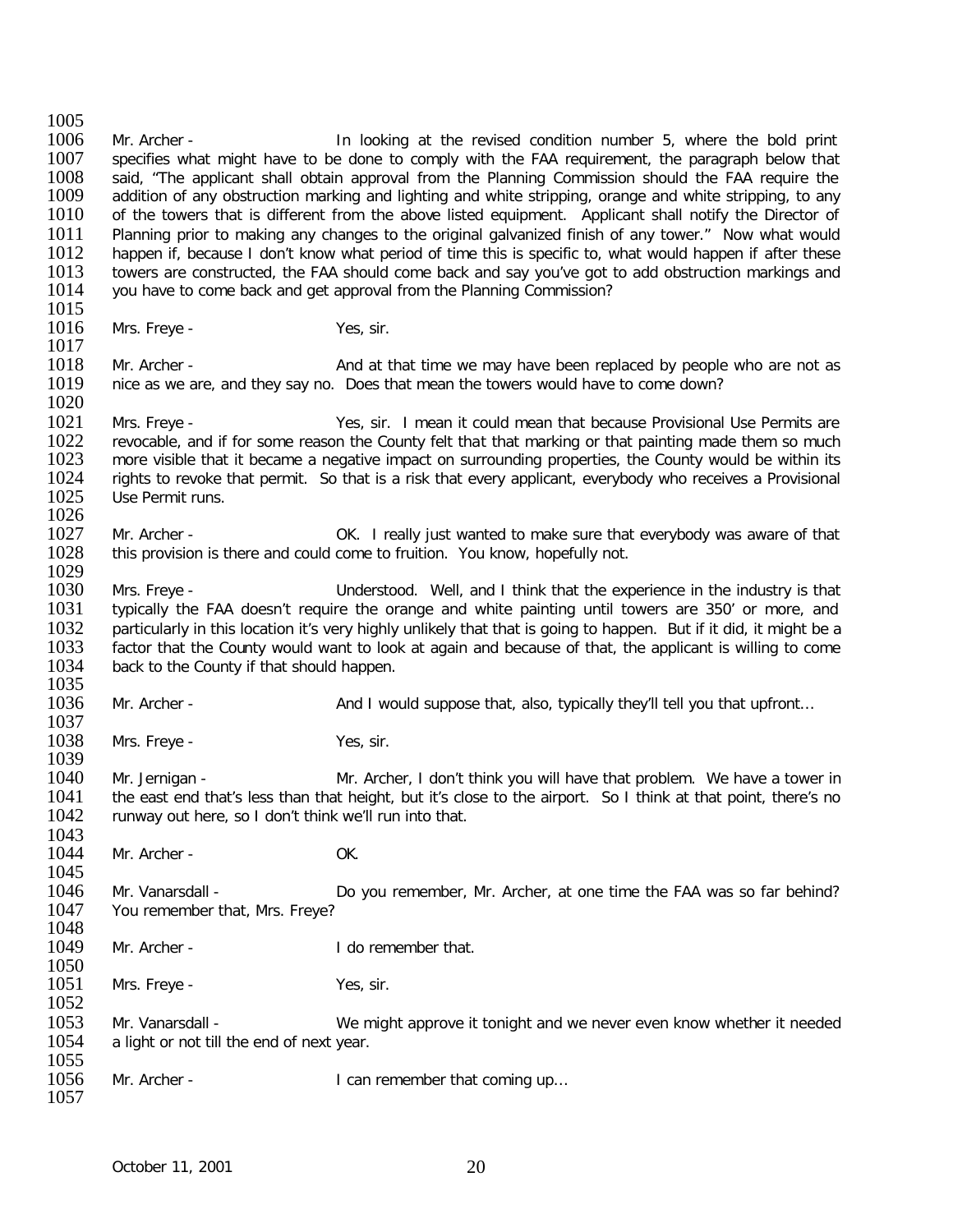| 1058<br>1059 | Mr. Vanarsdall -                                                 | Wonder if they ever got                                                                                   |
|--------------|------------------------------------------------------------------|-----------------------------------------------------------------------------------------------------------|
| 1060<br>1061 | Mrs. Freye -                                                     | And they are still pretty far behind.                                                                     |
| 1062<br>1063 | Mr. Vanarsdall -                                                 | The government.                                                                                           |
| 1064<br>1065 | Mr. Jernigan -                                                   | I think this gentleman has a question here.                                                               |
| 1066<br>1067 | Mr. Turner -                                                     | Mr. Archer, I have a question                                                                             |
| 1068<br>1069 | Mr. Archer -                                                     | Could you come up sir, and identify yourself please.                                                      |
| 1070         | Mr. Turner -                                                     | I'm Andy Turner and I live in the general district and the map is a little                                |
|              |                                                                  |                                                                                                           |
| 1071         |                                                                  | bit confusing to me, and what I'm wondering is what is the main access to this project, and will it be    |
| 1072         |                                                                  | going through, using the landfill road or you know, when all this work is done and whatever? Like I said, |
| 1073         | it's not very clear. I can't look at the map and tell.           |                                                                                                           |
| 1074         |                                                                  |                                                                                                           |
| 1075         | Mr. Taylor -                                                     | Mrs. Freye will handle that.                                                                              |
| 1076         |                                                                  |                                                                                                           |
|              |                                                                  |                                                                                                           |
| 1077         | Mrs. Freye -                                                     | Mr. Turner, the access is through the landfill so they have to come down                                  |
| 1078         |                                                                  | Fords Country Lane and it's the second entrance into the landfill.                                        |
| 1079         |                                                                  |                                                                                                           |
| 1080         | Mr. Turner -                                                     | You follow the same road like you are going in right now?                                                 |
| 1081         |                                                                  |                                                                                                           |
| 1082         |                                                                  |                                                                                                           |
|              | Mrs. Freye -                                                     | Yes, sir. That's right.                                                                                   |
| 1083         |                                                                  |                                                                                                           |
| 1084         | Mr. Turner -                                                     | You have a lot of work going on. Everything going to the tower and                                        |
| 1085         | whatever, you know                                               |                                                                                                           |
| 1086         |                                                                  |                                                                                                           |
| 1087         | Mrs. Freye -                                                     | Yes, sir. That's correct. It's the second entrance to the landfill that goes                              |
| 1088         |                                                                  | down by the pump house and then comes back along the Chickahominy. So, it's the furthest road back.       |
| 1089         |                                                                  |                                                                                                           |
|              |                                                                  |                                                                                                           |
| 1090         | Mr. Turner -                                                     | From Nuckols Road you will going the same as you go around by, what's                                     |
| 1091         | the name?                                                        |                                                                                                           |
| 1092         |                                                                  |                                                                                                           |
| 1093         | Mrs. Freye -                                                     | Fords Country Lane.                                                                                       |
| 1094         |                                                                  |                                                                                                           |
| 1095         | Mr. Turner -                                                     | Yes, Fords Country Lane, you will be going in that way right there?                                       |
|              |                                                                  |                                                                                                           |
| 1096         |                                                                  |                                                                                                           |
| 1097         | Mrs. Freye -                                                     | Yes, sir.                                                                                                 |
| 1098         |                                                                  |                                                                                                           |
| 1099         | Mr. Taylor -                                                     | Ok, that answers it.                                                                                      |
| 1100         |                                                                  |                                                                                                           |
| 1101         | Mr. Archer -                                                     | All right, thank you sir. Thank you, Mrs. Freye.                                                          |
| 1102         |                                                                  |                                                                                                           |
|              |                                                                  |                                                                                                           |
| 1103         | Mr. Taylor -                                                     | And just to repeat, the landfill site is locked, normally locked during non-                              |
| 1104         | operating hours.                                                 |                                                                                                           |
| 1105         |                                                                  |                                                                                                           |
| 1106         | Mr. Archer -                                                     | All right. Any further questions? Comments?                                                               |
| 1107         |                                                                  |                                                                                                           |
| 1108         | Mr. Taylor -                                                     | Mr. Chairman, I don't know if Mr. Mazursky wants to address that                                          |
|              |                                                                  |                                                                                                           |
| 1109         | question of future look for additional technologies or antennas. |                                                                                                           |
| 1110         |                                                                  |                                                                                                           |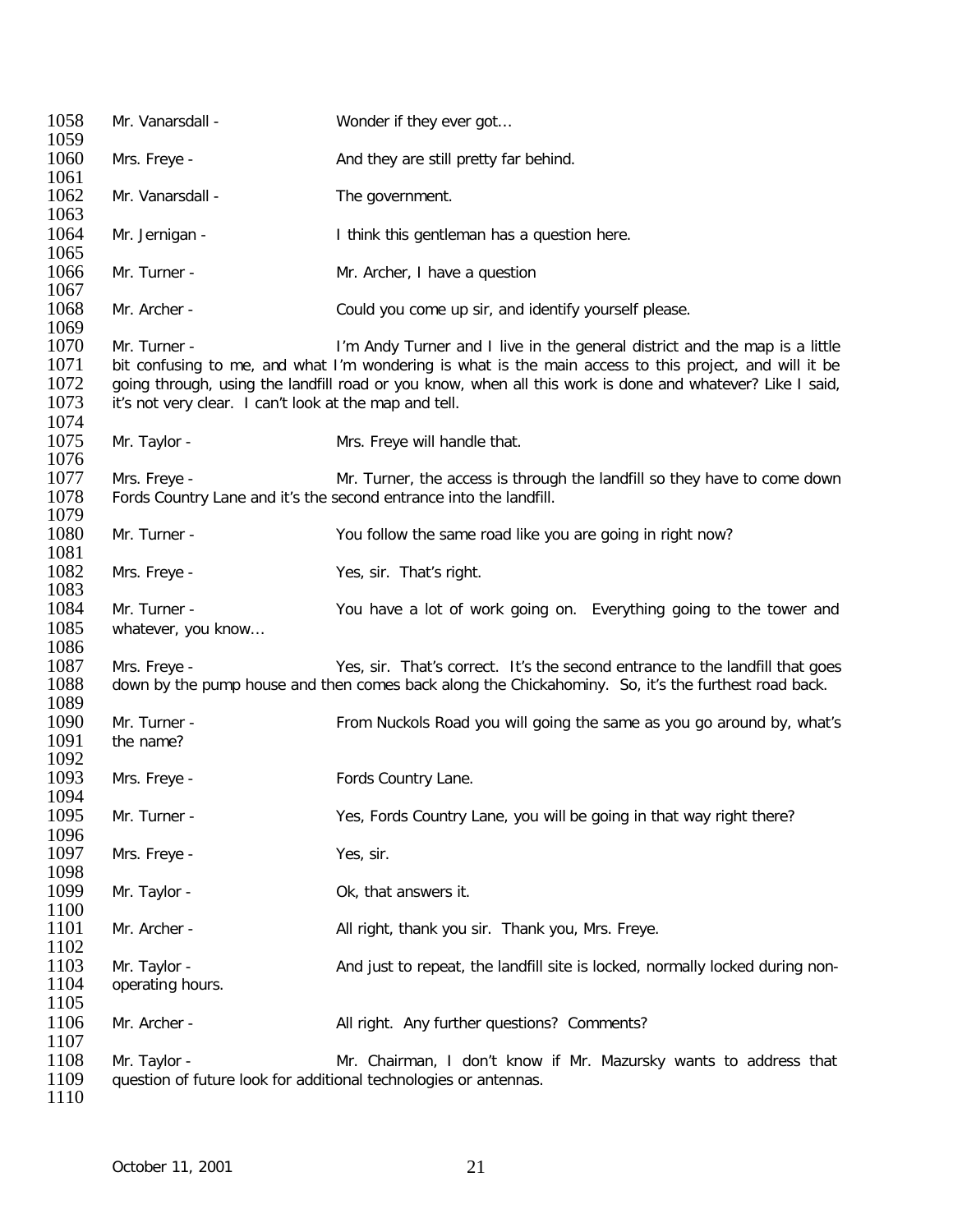- 1111 Mr. Mazursky I appreciate the opportunity, sir. Do you want to say something, Don?<br>1112 I'm going to defer to Mr. Don Williamson. I'm going to defer to Mr. Don Williamson.
- 1113<br>1114 Mr. Taylor - We'd we happy to hear from Mr. Williamson.
- 1115<br>1116 Mr. Mazursky - Thank you, sir.
- $\frac{1117}{1118}$ Mr. Archer - Good evening, Mr. Williamson.

1119<br>1120 1120 Mr. Williamson - I would express my thanks to be allowed to address you. I'm a<br>1121 professional engineer. I graduated from McGill University in Montreal. Canada in 1950 and got my 1121 professional engineer. I graduated from McGill University in Montreal, Canada in 1950 and got my<br>1122 license in 1952. And since 1956 I've been an international consultant engineer, dealing mostly with 1122 license in 1952. And since 1956 I've been an international consultant engineer, dealing mostly with 1123 broadcasting television and relative communications. We've been involved with this particular project for 1123 broadcasting, television and relative communications. We've been involved with this particular project for<br>1124 some vears, and Mr. Milkis and Mr. Mazursky are very good friends of mine, and Loffered to assist them 1124 some years, and Mr. Milkis and Mr. Mazursky are very good friends of mine, and I offered to assist them<br>1125 on this matter. on this matter.

- 1126<br>1127 1127 The matter of co-location of antenna structures is very common. It's common throughout the world. The 128 difference in the frequencies that these stations operate under will allow the use of radio broadcast 1128 difference in the frequencies that these stations operate under will allow the use of radio broadcast 1129 antennas for FM telecommunications, cellular, vou name it. The methods of decoupling are well known. 1129 antennas for FM telecommunications, cellular, you name it. The methods of decoupling are well known.<br>1130 They're established. There are some things which we have to consider in that it as much to be advisable 1130 They're established. There are some things which we have to consider in that it as much to be advisable 1131 to co-locate stations where you have mixed use. It's much easier to isolate the various services to the 1131 to co-locate stations where you have mixed use. It's much easier to isolate the various services to the 1132 FCC requirements by having them all on one antenna site. I've been involved in many of these things. 1132 FCC requirements by having them all on one antenna site. I've been involved in many of these things, 1133 notably the Canadian National tower in Toronto, which has 64 licensees on board. All the television 1133 notably the Canadian National tower in Toronto, which has 64 licensees on board. All the television<br>1134 stations in the city, all the FM stations in the city, microwave, telephone, cellular, vou name it. So, if you stations in the city, all the FM stations in the city, microwave, telephone, cellular, you name it. So, if you 1135 can possibly locate them together, particularly where you're mixing it with AM radio, it's to be desirable.<br>1136 But when one moves an antenna into the same general, for instance, erecting another tower on a site 1136 But when one moves an antenna into the same general, for instance, erecting another tower on a site<br>1137 where an AM station is close by, the detuning of these antennas, one from the other, becomes a maior where an AM station is close by, the detuning of these antennas, one from the other, becomes a major 1138 project. It can be done, but it's expensive, and it does not add anything really to the operational aspect 1139 of it. and it's much, much simpler if one puts them altogether. of it, and it's much, much simpler if one puts them altogether.
- 1140<br>1141 Mr. Archer - All right.
- $\frac{1142}{1143}$ 1143 Mr. Taylor - Is it your current feeling, overall, that with the versatility of these<br>1144 antennas, that these antennas could service well into the future as a site? antennas, that these antennas could service well into the future as a site?
- 1145<br>1146 1146 Mr. Williamson - <br>1147 and bounds, and I know in some areas we've run into aspects where the cellular companies have been 1147 and bounds, and I know in some areas we've run into aspects where the cellular companies have been<br>1148 mandated to combine their facilities rather than having antennas all over the place for cellular. Now, mandated to combine their facilities rather than having antennas all over the place for cellular. Now, 1149 where they can cooperate, it makes life much easier for everybody. But I know, particularly, if you use 1150 them on AM towers with AM radio stations, it's virtually necessary that you put them all together. Makes, 1150 them on AM towers with AM radio stations, it's virtually necessary that you put them all together. Makes,<br>1151 from an engineer's point of view. I'm speaking now. I don't know, sometimes, politically, it's not possibl 1151 from an engineer's point of view, I'm speaking now, I don't know, sometimes, politically, it's not possible, 1152 but from a technical point of view. I would agree. but from a technical point of view, I would agree.
- $\frac{1153}{1154}$
- 1154 Mr. Taylor I would think from a business point of view, too, it's also difficult to get 1155 everybody to do it.
- everybody to do it.
- 1156<br>1157 Mr. Williamson - Well... 1158
- 1159 Mr. Taylor But I agree with you that co-location where it's technically possible has 1160 an advantage to allowing the extra antennas as well as futuristic approach to it. an advantage to allowing the extra antennas as well as futuristic approach to it.
- 1161<br>1162 1162 Mr. Williamson - The When you are looking at the structural advisability of these things, and 1163 vou're into hundreds of thousands of dollars most of the time, to put one structure up just makes sense. you're into hundreds of thousands of dollars most of the time, to put one structure up just makes sense.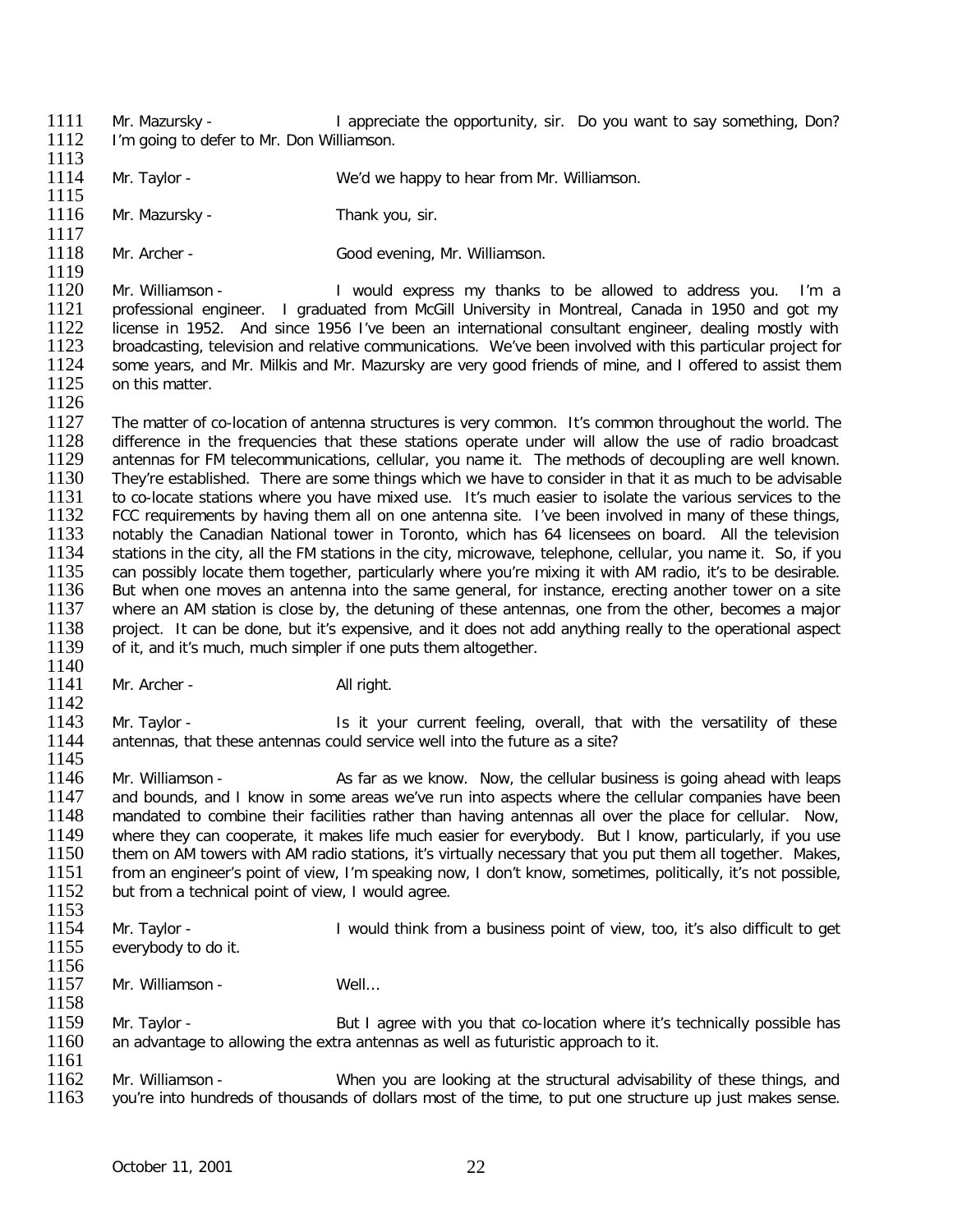1167 reason. 1168<br>1169 Mr. Taylor - Thank you, sir. 1170<br>1171 Mr. Archer - Thank you, Mr. Williams. 1172<br>1173 1173 Mr. Taylor - We have that one moment in time when seemingly everybody agrees,<br>1174 Mr. Chairman. So I'll move for approval of Provisional Use Permit. P-13-01. 4M Communications. Mr. Chairman. So I'll move for approval of Provisional Use Permit, P-13-01, 4M Communications. 1175<br>1176 Mr. Vanarsdall - Second. 1177<br>1178 1178 Mr. Archer - Motion by Mr. Taylor, seconded by Mr. Vanarsdall. Those in favor of the 1179 motion say ave  $-$  those opposed by saving nay. The aves have it the motion is granted. The vote is 5-0. 1179 motion say aye — those opposed by saying nay. The ayes have it the motion is granted. The vote is 5-0, 1180 Mr. Kaechele absent. Mr. Kaechele absent. 1181<br>1182 1182 REASON: Acting on a motion by Mr. Taylor, seconded by Mr. Vanarsdall, the Planning Commission voted 1183 5-0 (one absence) to recommend that the Board of Supervisors **grant** the request because it is 1183 5-0 (one absence) to recommend that the Board of Supervisors **grant** the request because it is 1184 reasonable in light of the surrounding uses and existing zoning near the property and it would provide 1185 added services to the community. added services to the community. 1186<br>1187 THE COMMISSION TOOK A BRIEF RECESS AT THIS TIME. 1188<br>1189 **THE COMMISSION RECONVENED AT THIS TIME.** 1190<br>1191 1191 Mr. Archer - The Planning Commission will reconvene. Mr. Secretary, moving right 1192 along. along. 1193<br>1194 1194 Mr. Marlles - OK, the next case was deferred from the September 13, 2001 meeting.<br>1195 It's case P-10-01. It's case P-10-01. 1196<br>1197 1197 *Deferred from the September 13, 2001 Meeting* 1198 **P-10-01 Richard Moseley for American Tower:** Request for a provisional use 1199 permit under Sections 24-95(a) and 24-122.1 of Chapter 24 of the County Code in order to construct and 1200 operate a 150' high telecommunications tower and related equipment on part of Parcel 235-A-17. 1200 operate a 150' high telecommunications tower and related equipment on part of Parcel 235-A-17,<br>1201 containing 10.000 square feet (0.223 acre), located on the west side of Osborne Turnpike south of containing 10,000 square feet (0.223 acre), located on the west side of Osborne Turnpike south of 1202 Cornelius Creek and approximately 1,000 feet south of proposed I-895 right-of-way (under construction).<br>1203 The existing zoning is A-1 Agricultural District. The Land Use Plan recommends Rural Residential, up to 1203 The existing zoning is A-1 Agricultural District. The Land Use Plan recommends Rural Residential, up to 1204 1.0 units net density per acre, and Environmental Protection Area. 1.0 units net density per acre, and Environmental Protection Area. 1205<br>1206 The staff report will be given by Mr. Tom Coleman. 1207<br>1208 1208 Mr. Archer - Is there anyone here opposed to P-10-01, American Tower? All right, 1209 Mr. Coleman. Mr. Coleman.  $\frac{1210}{1211}$ Mr. Coleman - This request is to construct and operate a 150' monopole style 1212 communication tower. Support equipment would be placed on the ground within with a 100' x 100'<br>1213 leased area at the tower's base. leased area at the tower's base.  $\frac{1214}{1215}$ 1215 The subject property is zoned A-1, and much of the surrounding area is A-1 and R-2A. A portion of the 1216 adiacent Hadad's Palisades Club and Lake is zoned B3. The proposed site is located along an entrance adjacent Hadad's Palisades Club and Lake is zoned B3. The proposed site is located along an entrance

1164 You are right. Economically, it is, it does make sense that way, but as I say sometimes politically it isn't.<br>1165 I've been dealing with cellular companies on either side of the fence, and finding that they can't agr 1165 I've been dealing with cellular companies on either side of the fence, and finding that they can't agree<br>1166 one with the other. And they all say, "Ike I'm not going on with Joe," you know, because of some

one with the other. And they all say, "Ike I'm not going on with Joe," you know, because of some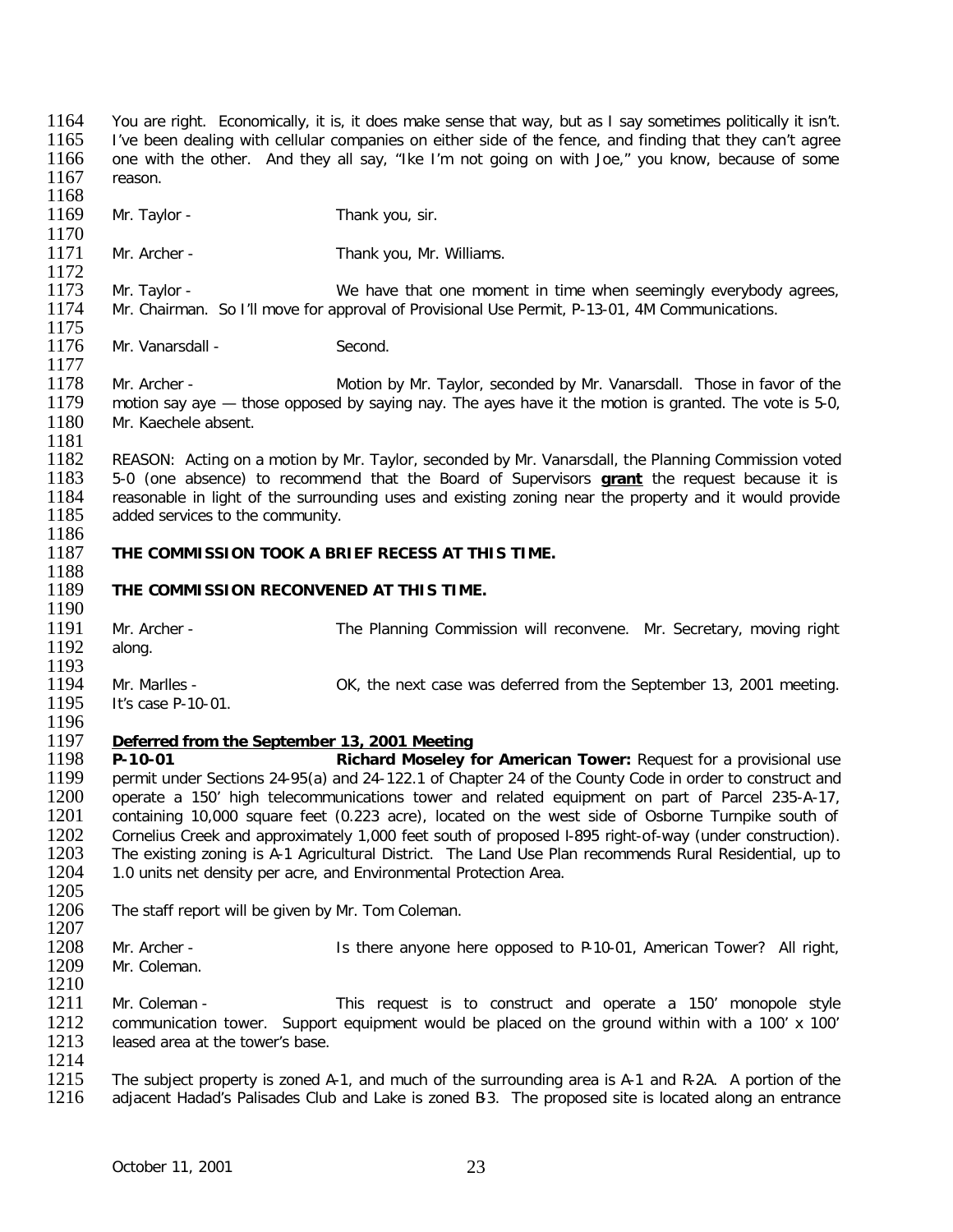1217 road to the Hadad's Palisades Club and Lake. The tower would be placed along a gravel portion of the 1218 entrance road approximately 900' west of Osborne Turnpike and 800' south of Interstate 895. 1218 entrance road approximately 900' west of Osborne Turnpike and 800' south of Interstate 895.<br>1219 Construction of this maior roadway is well underway and the proposed tower would be visible from the Construction of this major roadway is well underway and the proposed tower would be visible from the 1220 interstate. Osborne Heights Subdivision is approximately 240' to the south. The applicant has submitted 1221 evidence that this area currently lacks coverage and staff is not aware of any existing structures in the 1221 evidence that this area currently lacks coverage and staff is not aware of any existing structures in the<br>1222 area that have co-location potential. The Land Use Plan recommends Rural Residential. This application 1222 area that have co-location potential. The Land Use Plan recommends Rural Residential. This application 1223 is not consistent with the County's Policy of discouraging tower sites in areas planned for residential uses. 1223 is not consistent with the County's Policy of discouraging tower sites in areas planned for residential uses,<br>1224 and it is not consistent with the Comprehensive Plan amendment addressing the sighting of wireless 1224 and it is not consistent with the Comprehensive Plan amendment addressing the sighting of wireless 1225 communication facilities. The Comprehensive Plan policies include towers in areas zoned or planned for 1225 communication facilities. The Comprehensive Plan policies include towers in areas zoned or planned for<br>1226 residential uses are strongly discouraged and non-stealth towers adiacent to or in close proximity to 1226 residential uses are strongly discouraged and non-stealth towers adjacent to or in close proximity to 1227 existing residential areas or areas recommended for residential use are discouraged. In this area 1227 existing residential areas or areas recommended for residential use are discouraged. In this area<br>1228 (referring to slide), Interstate 895 lies approximately 1.000' from Osborne Heights Subdivision. Staff 1228 (referring to slide), Interstate 895 lies approximately 1,000' from Osborne Heights Subdivision. Staff<br>1229 would prefer that a tower in the vicinity be closer to the interstate and a location immediately adiacent to 1229 would prefer that a tower in the vicinity be closer to the interstate and a location immediately adjacent to 1230 the interstate could be acceptable. There is industrial zoning in the area along the James River, and a 1230 the interstate could be acceptable. There is industrial zoning in the area along the James River, and a<br>1231 Luse permit to extract materials has been approved on a nearby property. There is another parcel 1231 use permit to extract materials has been approved on a nearby property. There is another parcel<br>1232 between the subiect property and Interstate 895 and locating a tower on this property would move the 1232 between the subject property and Interstate 895 and locating a tower on this property would move the 1233 tower hundreds of feet closer to the interstate, and away from Osborne Heights and the residential uses 1233 tower hundreds of feet closer to the interstate, and away from Osborne Heights and the residential uses<br>1234 along Mill Road. The location of the tower would be downhill from Osborne Heights. The topography 1234 along Mill Road. The location of the tower would be downhill from Osborne Heights. The topography<br>1235 would reduce the visibility and effectively reduce part of the impact of the proposed tower site from 1235 would reduce the visibility and effectively reduce part of the impact of the proposed tower site from<br>1236 Osborne Heights. The site is also heavily treed. Stealth tower design is a critical consideration for a 1236 Osborne Heights. The site is also heavily treed. Stealth tower design is a critical consideration for a<br>1237 tower proposed at this location. The applicant has demonstrated a need for additional coverage and vervi 1237 tower proposed at this location. The applicant has demonstrated a need for additional coverage and very<br>1238 few towers currently exist in this area. The construction of the interstate will intensify the demand for 1238 few towers currently exist in this area. The construction of the interstate will intensify the demand for<br>1239 additional services in this area. Stealth technology with limited tower visibility would generate less 1239 additional services in this area. Stealth technology with limited tower visibility would generate less<br>1240 impact on the nearby residential area. The topography, combined with existing trees, could enhance the impact on the nearby residential area. The topography, combined with existing trees, could enhance the 1241 effectiveness of a stealth tower design at this location.

1242<br>1243 1243 In summary, there may be more appropriate choices for tower sites along the 1895 corridor. The 1244 applicant has chosen one of the few areas along the interstate corridor close to a residential area, close 1244 applicant has chosen one of the few areas along the interstate corridor close to a residential area, close<br>1245 to residential subdivision. However, if this site is determined to be appropriate for a tower, the applic 1245 to residential subdivision. However, if this site is determined to be appropriate for a tower, the applicant 1246 should incorporate an appropriate stealth design providing as many co-location opportunities as 1246 should incorporate an appropriate stealth design providing as many co-location opportunities as<br>1247 technically feasible. Should the Planning Commission find this proposal to be acceptable, it is 1247 technically feasible. Should the Planning Commission find this proposal to be acceptable, it is 1248 recommended the request be granted subject to the conditions included in the staff report except for 1248 recommended the request be granted subject to the conditions included in the staff report except for 1249 number 8. I would be happy to answer any questions. number 8. I would be happy to answer any questions.

 $\frac{1250}{1251}$ 

Mr. Archer - Thank you, Mr. Coleman. Are there questions from the Commission?

 $1252$ <br> $1253$ 1253 Mr. Jernigan - Mr. Coleman, we discussed before on the stealthing and I think at this 1<br>1254 point, after finding out more, that once you stealth it, that's the way it has to stay. I'm compelled that point, after finding out more, that once you stealth it, that's the way it has to stay. I'm compelled that I 1255 would rather leave it as a monopole, so we can have additional people get onto that tower when the time<br>1256 comes. I want to be able to use every tower we can in Varina to the utmost use. And, also that tower is 1256 comes. I want to be able to use every tower we can in Varina to the utmost use. And, also that tower is 1257 setting out in the middle of the open, and I know the topography is backed up by woods and there's 1257 setting out in the middle of the open, and I know the topography is backed up by woods and there's 1258 nowhere else. I mean, we've looked this site over, and if you leave off of where they are right now. 1258 nowhere else. I mean, we've looked this site over, and if you leave off of where they are right now,<br>1259 they're in a floodplain, and they are not going to build it in a floodplain. That's all I've got to say, they're in a floodplain, and they are not going to build it in a floodplain. That's all I've got to say.

1260<br>1261 1261 Mr. Archer - All right. Any of the other Commission have any comments or 1262 questions? Ok. Do you need to hear from the applicant. Mr. Jernigan? questions? Ok. Do you need to hear from the applicant, Mr. Jernigan?

1263<br>1264 Mr. Jernigan - Yes, sir.

1265<br>1266 Mr. Archer - Would the applicant come forward, please?

1267<br>1268 1268 Mrs. Freye: Good evening, Mr. Chairman, members of the Commission, my name is<br>1269 Gloria Freve. I am an attornev here on behalf of American Tower. And also from American Tower this Gloria Freye. I am an attorney here on behalf of American Tower. And also from American Tower this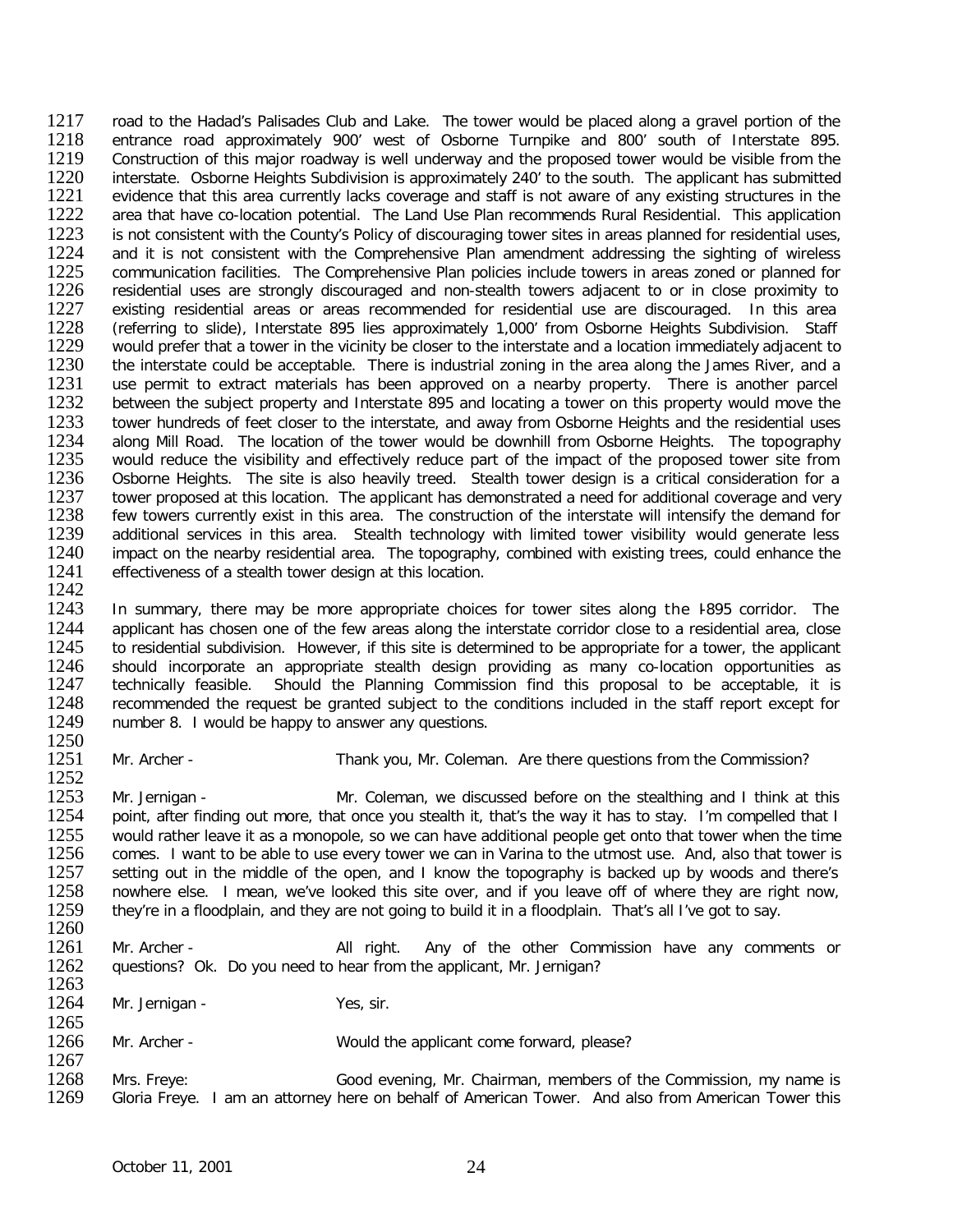1270 evening, here with us is Dorothy Brunetti. American Tower did defer this case last month so that they<br>1271 could take another opportunity to look at this property and see if there might be other locations that 1271 could take another opportunity to look at this property and see if there might be other locations that 1272 would move it further away from Osborne Heights that might make it less visible. What we found are the 1272 would move it further away from Osborne Heights that might make it less visible. What we found are the 1273 two other possibilities were going to have an impact on the floodplain, and that was going to be a 1273 two other possibilities were going to have an impact on the floodplain, and that was going to be a<br>1274 problem for the company to do that. The other thing, in looking at this, is that we're actually back at the 1274 problem for the company to do that. The other thing, in looking at this, is that we're actually back at the<br>1275 original location that we started at, which is about 240' south of Osborne Heights. But it is well below 1275 original location that we started at, which is about 240' south of Osborne Heights. But it is well below<br>1276 the elevation that Osborne Heights fits, and I think that you can see in the photo simulation, when they 1276 the elevation that Osborne Heights fits, and I think that you can see in the photo simulation, when they<br>1277 did the balloon test, that's on your screen now (referring to slide), that it's only the tip top of the tow 1277 did the balloon test, that's on your screen now (referring to slide), that it's only the tip top of the tower<br>1278 that would actually be visible from Osborne Heights. I think it is also helpful to note that the citiz 1278 that would actually be visible from Osborne Heights. I think it is also helpful to note that the citizens<br>1279 have not opposed this, because, actually one of the residents said, "he needs better cell coverage down 1279 have not opposed this, because, actually one of the residents said, "he needs better cell coverage down<br>1280 here." It's a very badly needed facility in this area. There's very poor coverage. There's an existing 1280 here." It's a very badly needed facility in this area. There's very poor coverage. There's an existing 1281 demand for better service right now and with the construction of 1895, that demand is only going to 1281 demand for better service right now and with the construction of 1895, that demand is only going to 1282 increase. By having the tower at 150, but keeping the standard monopole triangular array, we can have 1282 increase. By having the tower at 150, but keeping the standard monopole triangular array, we can have 1283 collocation for up to four carriers on this pole and still keeping it at the height where it's just barely vis 1283 collocation for up to four carriers on this pole and still keeping it at the height where it's just barely visible<br>1284 above the trees, and not have a negative impact on the residential area but still be able to serv 1284 above the trees, and not have a negative impact on the residential area but still be able to serve the area<br>1285 and 895 as well. and 895 as well.

1286<br>1287 1287 The property, Mr. Coleman did talk about the goals and policies of the County and discouraging towers in<br>1288 Close proximity to residential development. The nice thing about this property is that it is zoned A-1 and 1288 close proximity to residential development. The nice thing about this property is that it is zoned A-1 and<br>1289 B-3. It is actually developed for commercial use, and so in that regard, even though the land use plan 1289 B-3. It is actually developed for commercial use, and so in that regard, even though the land use plan<br>1290 might like for that property someday to be residential, the existing development is commercial. And 1290 might like for that property someday to be residential, the existing development is commercial. And 1291 that's why we think this is an appropriate site for this tower, particularly on balance by restricting the 1291 that's why we think this is an appropriate site for this tower, particularly on balance by restricting the 1292 height to 150'. Restricting the height to 150' also helps, because the less visible it will be if it does 1292 height to 150'. Restricting the height to 150' also helps, because the less visible it will be if it doesn't<br>1293 have to be lighted, and, typically, it's the 200' mark that towers have to be lighted. So it also helps 1293 have to be lighted, and, typically, it's the 200' mark that towers have to be lighted. So it also helps to<br>1294 beep it less obtrusive at this height, less obtrusive on the neighbors, but still allowing co-location fo 1294 keep it less obtrusive at this height, less obtrusive on the neighbors, but still allowing co-location for up<br>1295 to four carriers. Stealth design was an issue that was raised by the staff. We did look into that as w 1295 to four carriers. Stealth design was an issue that was raised by the staff. We did look into that as well.<br>1296 VoiceStream, the carrier that wants to be on this tower, has told us that any lower profile of the antenn 1296 VoiceStream, the carrier that wants to be on this tower, has told us that any lower profile of the antennas<br>1297 would reduce their effectiveness, that they would not be able to transmit as far. At this point they can 1297 would reduce their effectiveness, that they would not be able to transmit as far. At this point they can<br>1298 aet a range of about three miles, but with the more narrow profile, or flush mounted or omni directional 1298 get a range of about three miles, but with the more narrow profile, or flush mounted or omni directional<br>1299 type antennas, it's going to reduce that about half. They are trying to connect to where they co-locate 1299 type antennas, it's going to reduce that about half. They are trying to connect to where they co-locate<br>1300 on an existing tower behind Varina High School and also an existing tower: I believe it's on Fordson Lane. 1300 on an existing tower behind Varina High School and also an existing tower; I believe it's on Fordson Lane,<br>1301 next to 295 on this Osborne property. So the stealth design would not allow them to do that, and would 1301 next to 295 on this Osborne property. So the stealth design would not allow them to do that, and would 1302 not be effective and would not really be effective for promoting the co-location just as Mr. Jernigan has 1302 not be effective and would not really be effective for promoting the co-location just as Mr. Jernigan has<br>1303 pointed out. The company is in the business of finding co-location, finding tenants for these towers, so I 1303 pointed out. The company is in the business of finding co-location, finding tenants for these towers, so I<br>1304 think that you can be assured that if they are granted the provisional use permit, they will do everythin 1304 think that you can be assured that if they are granted the provisional use permit, they will do everything 1305 in their power to get the maximum co-location on this tower. in their power to get the maximum co-location on this tower.

1306<br>1307 The company is in agreement with the conditions, especially with the deletion of number 8. We feel that 1308 even though this may not be the perfect site, and not one that staff feels particularly good about, on<br>1309 balance, we think there are very cood reasons to support this site. It is far downhill from Osborne 1309 balance, we think there are very good reasons to support this site. It is far downhill from Osborne 1310 Heights, so that it's just the top that the folks, the residents would be able to see. At this location, 1310 Heights, so that it's just the top that the folks, the residents would be able to see. At this location,<br>1311 there's no impact on the floodplain or the wetlands. The property is already commercially developed. It 1311 there's no impact on the floodplain or the wetlands. The property is already commercially developed. It<br>1312 would provide co-location for up to four uses. It would also help to reduce the risk of another tower in 1312 would provide co-location for up to four uses. It would also help to reduce the risk of another tower in<br>1313 the close proximity of this area (referring to slide). It would provide badly needed coverage and 1313 the close proximity of this area (referring to slide). It would provide badly needed coverage and 1314 providing telecommunications facilities is very similar to the County providing other utility services to the 1314 providing telecommunications facilities is very similar to the County providing other utility services to the<br>1315 public, like sewer and road and water. One of the statistics that American Tower has told me is that o 1315 public, like sewer and road and water. One of the statistics that American Tower has told me is that over<br>1316 50,000 calls are made to 911 everyday from cell phones. So we feel that approving the facility here 1316 50,000 calls are made to 911 everyday from cell phones. So we feel that approving the facility here<br>1317 would not have a negative impact on the adiacent landowners, but would actually enhance the general would not have a negative impact on the adjacent landowners, but would actually enhance the general 1318 welfare because it would be providing a service that's lacking in the area. And, we ask that you<br>1319 recommend approval of this request to the Board of Supervisors. We'll be alad to answer any questions 1319 recommend approval of this request to the Board of Supervisors. We'll be glad to answer any questions 1320 that vou have. that you have.

1321<br>1322

Mr. Archer - Thank you Mrs. Freye. Questions from the Commission?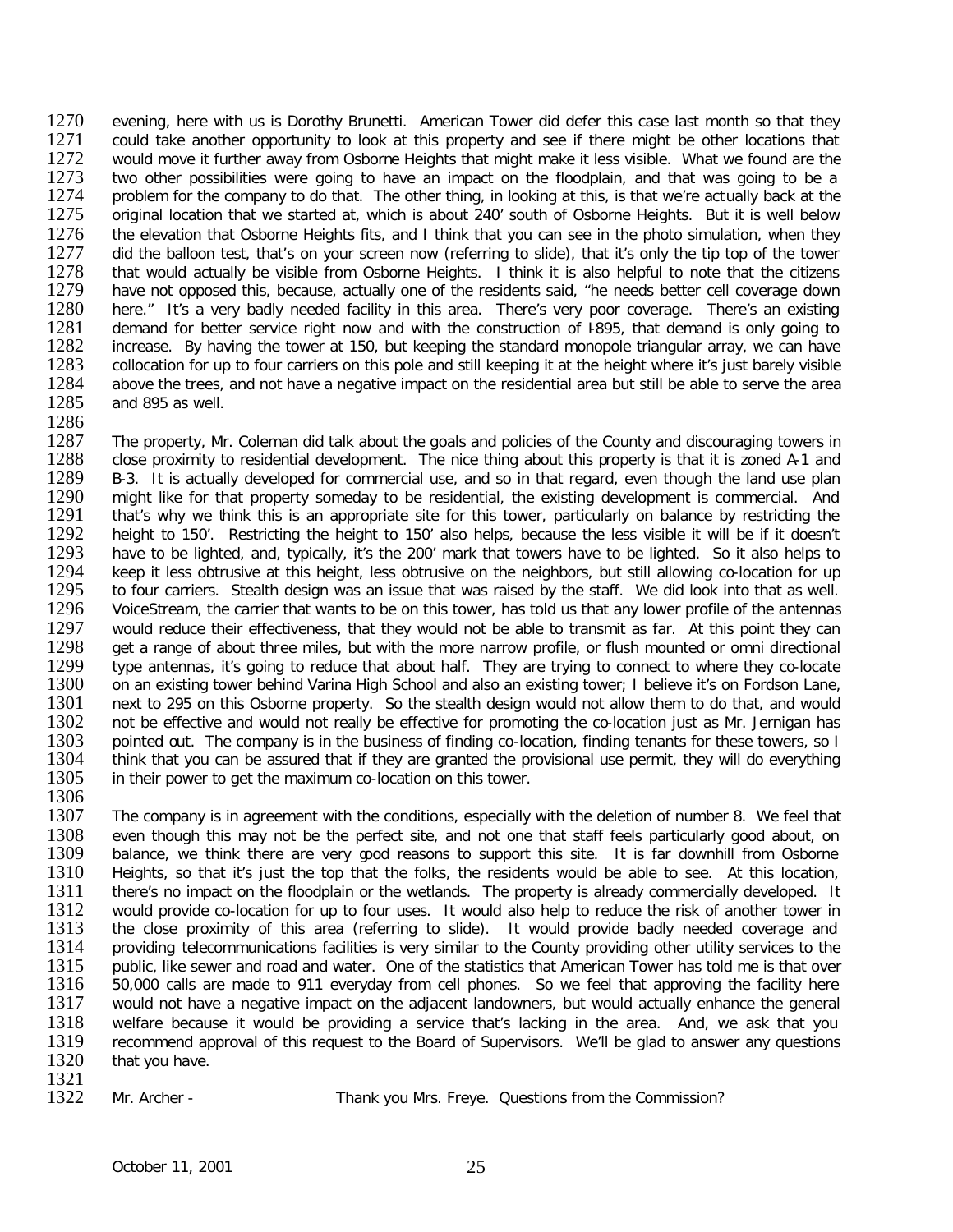1323<br>1324 1324 Mr. Marlles - Mr. Chairman, I do have a question for Mrs. Freye. What type of stealth 1325 technology did you actually consider? technology did you actually consider?

1326<br>1327 1327 Mrs. Freye - We looked at flush-mounted antennas and omni-directional antennas,<br>1328 which are the very low profile, they're close into the pole, but that reduces the range that they can 1328 which are the very low profile, they're close into the pole, but that reduces the range that they can<br>1329 transmit and receive signals. The array that you see in the photo simulation is a triangular platform that 1329 transmit and receive signals. The array that you see in the photo simulation is a triangular platform that 1330 vou could fit the antennas further out from the pole. you could fit the antennas further out from the pole.

1331<br>1332 1332 Mr. Marlles - Mrs. Freye, I'm going to put you on the spot a little bit, but I know<br>1333 around the country there's other types of stealth design for these types of telecommunication towers. I 1333 around the country there's other types of stealth design for these types of telecommunication towers. I<br>1334 mean, I've seen them actually look like trees and other things, the use of color. Was any of that 1334 mean, I've seen them actually look like trees and other things, the use of color. Was any of that 1335 considered? considered?

1336<br>1337 1337 Mrs. Freye - <br>1338 the top of the pole a green. The only time that's really going to be effective is if you have a backdrop of 1338 the top of the pole a green. The only time that's really going to be effective is if you have a backdrop of 1339 trees for it to blend into. In this case the trees are in front, so that visibility would make it stand 1339 trees for it to blend into. In this case the trees are in front, so that visibility would make it stand out<br>1340 really worse, to do that in this situation. The nice way that that does work is if you are on a hillside 1340 really worse, to do that in this situation. The nice way that that does work is if you are on a hillside, and<br>1341 vou have trees below and above and around, then it can blend in. That's when you can do the pole itsel 1341 you have trees below and above and around, then it can blend in. That's when you can do the pole itself<br>1342 in a brown or actual bark kind of design, and then have the green. It would blend in, but in this situation 1342 in a brown or actual bark kind of design, and then have the green. It would blend in, but in this situation 1343 it really would stand out worse. it really would stand out worse.

- 1344<br>1345
- 1345 Mr. Archer All right. Any further questions from the Commission? All right then, Mr. 1346 Jernigan.
- Jernigan.

1347<br>1348 1348 Mr. Jernigan - Mr. Chairman, I've checked this property pretty good and really there is<br>1349 no, even though this is A1 property, and I know the County doesn't like putting it on A1, there is 1349 no, even though this is A-1 property, and I know the County doesn't like putting it on A-1, there is 1350 nowhere else to relocate this pole that I feel that it would be better than the spot that it is. We can't 1350 nowhere else to relocate this pole that I feel that it would be better than the spot that it is. We can't<br>1351 move it down any, because it would defiantly be in floodplain, and I know they are not going to build it 1351 move it down any, because it would defiantly be in floodplain, and I know they are not going to build it <br>1352 there. So with that, and also Mr. Hadad, in the neighborhood, next door, I did go to and talk to the 1352 there. So with that, and also Mr. Hadad, in the neighborhood, next door, I did go to and talk to the 1353 neighbors. And we don't have any opposition to it, so I think everybody is pretty comfortable with the 1353 neighbors. And we don't have any opposition to it, so I think everybody is pretty comfortable with the 1354 situation. So with that, I would like to make a motion to approve Provisional Use Permit P-10-01, with 1354 situation. So with that, I would like to make a motion to approve Provisional Use Permit P-10-01, with 1355 conditions 1 through 7. conditions 1 through 7.

1356<br>1357 Mr. Taylor - Second.

1358<br>1359 1359 Mr. Archer - Motion by Mr. Jernigan, seconded by Mr. Taylor. All those in favor say<br>1360 ave – those opposed say nay. The aves have it. It will be recommended. The vote was 5-0. Mr. aye – those opposed say nay. The ayes have it. It will be recommended. The vote was 5-0. Mr. 1361 Kaechele was absent.

1362<br>1363 1363 REASON: Acting on a motion by Mr. Jernigan, seconded by Mr. Taylor, the Planning Commission voted 1364 5-0 (one absence) to recommend that the Board of Supervisors **grant** the request because it is 1364 5-0 (one absence) to recommend that the Board of Supervisors **grant** the request because it is 1365 reasonable in light of its relationship to the surrounding zoning and land uses and it would provide added<br>1366 services to the community. services to the community.

1367<br>1368 1368 Mr.Vanarsdall - Mr. Chairman.

1369<br>1370 Mr. Archer - Yes, sir. Mr. Vanarsdall.

1371<br>1372 1372 Mr.Vanarsdall - Since we've had so many towers tonight, we would have had three<br>1373 more, but they were deferred. I wanted to mention something on one of the towers we have. more, but they were deferred, I wanted to mention something on one of the towers we have. 1374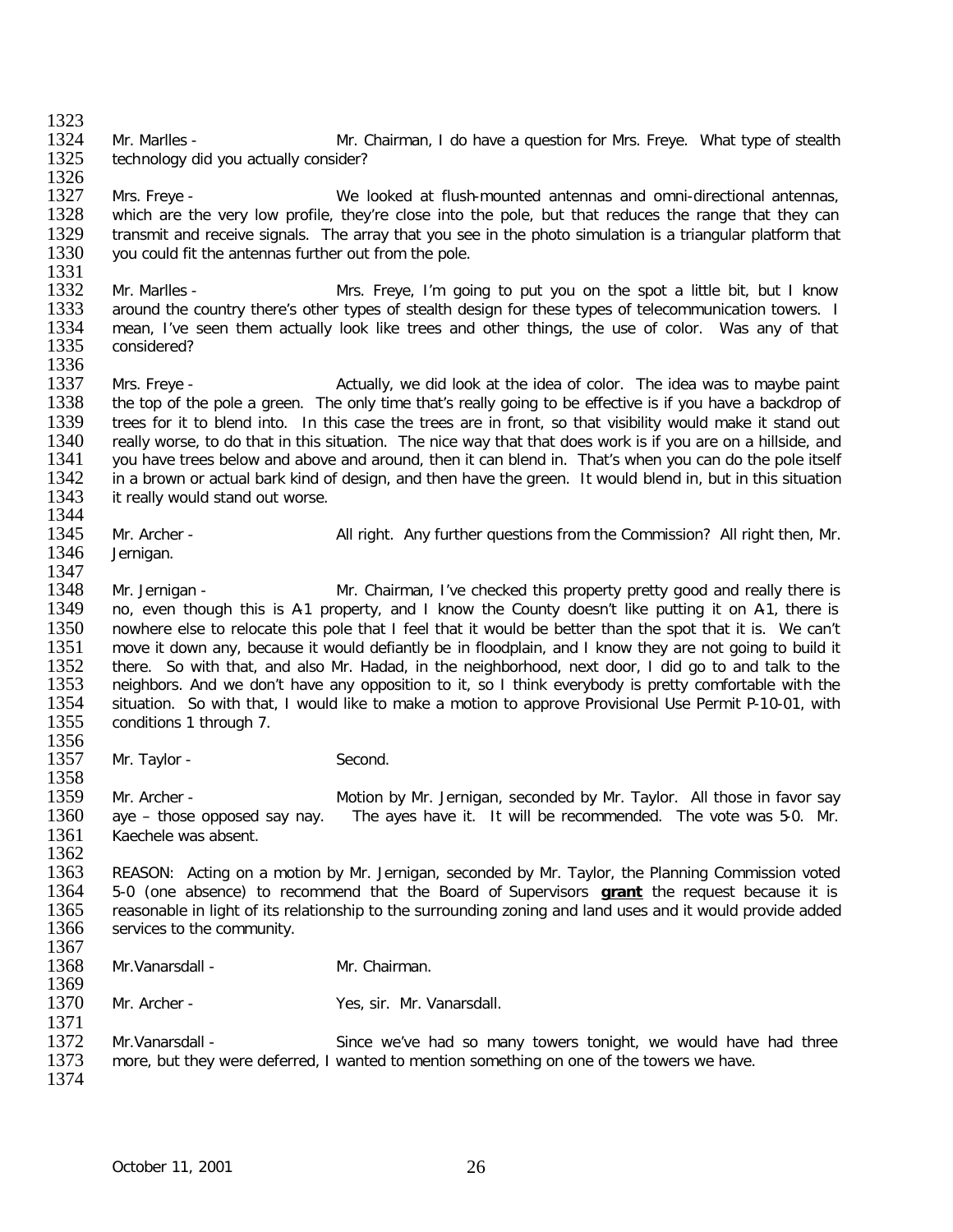1375 You remember the tower we had out in front of North Carolina Furniture Company at Pemberton and<br>1376 Broad Street, and I think Mike Bittner had that case. They put, they couldn't put it behind the building 1376 Broad Street, and I think Mike Bittner had that case. They put, they couldn't put it behind the building<br>1377 because they're going to expand, they couldn't find anywhere else, and they tried to locate it over at the because they're going to expand, they couldn't find anywhere else, and they tried to locate it over at the 1378 new water works, and that didn't work, and so Mr. Taylor they decided on a flag pole type, and Mr.<br>1379 Taylor, and I'm bringing this up mainly because the American Legion is here tonight and you all will enjoy 1379 Taylor, and I'm bringing this up mainly because the American Legion is here tonight and you all will enjoy<br>1380 this. Mr. Taylor asked them to put a plague in front of the flagpole and they did. They put a nice lookin 1380 this. Mr. Taylor asked them to put a plaque in front of the flagpole and they did. They put a nice looking<br>1381 bronze plaque and it's dedicated to the Veterans of World War II. I thought that was a clever way to do 1381 bronze plaque and it's dedicated to the Veterans of World War II. I thought that was a clever way to do 1382 something and North Carolina Furniture got a lot of mileage out of it. Mr. Taylor. I think that was a very 1382 something and North Carolina Furniture got a lot of mileage out of it. Mr. Taylor, I think that was a very<br>1383 annot idea vou had. good idea you had. 1384

| 1011<br>1385<br>1386 | Mr. Taylor -     | Thank you, sir. In light of the activities as the past month, I do too. |
|----------------------|------------------|-------------------------------------------------------------------------|
| 1387<br>1388         | Mr. Archer -     | Thank you for that observation Mr. Vanarsdall.                          |
| 1389<br>1390         | Mr. Vanarsdall - | The timing was right.                                                   |
| 1391                 | Mr. Archer -     | All right. Moving right along, Mr. Secretary.                           |
| 1392<br>1393         | Mr. Marlles -    | Ok, Mr. Chairman the next case is C-58C-01.                             |

1394<br>1395 1395 **C-58C-01 Andrew M. Condlin for Martin J. Bannister/Luke O. Bannister,**  1396 **Sr.:** Request to amend proffered conditions accepted with rezoning case C-74C-98, on part of Parcel 140-<br>1397 A-45, containing approximately 7.77 acres, located on the east line of Creighton Road approximately 1397 A-45, containing approximately 7.77 acres, located on the east line of Creighton Road approximately<br>1398 1.600 feet northeast of Caddie Lane. The amendment is related to Proffer 9, home frontage on 1398 1,600 feet northeast of Caddie Lane. The amendment is related to Proffer 9, home frontage on<br>1399 Creighton Road and landscape buffers: and Proffer 11, dedicating property for Concept Road 140-1. The 1399 Creighton Road and landscape buffers; and Proffer 11, dedicating property for Concept Road 140-1. The 1400 Land Use Plan recommends Suburban Residential 1, 1.0 to 2.4 units net density per acre, and 1400 Land Use Plan recommends Suburban Residential 1, 1.0 to 2.4 units net density per acre, and<br>1401 Environmental Protection Area. Part of the site is also in the Airport Safety Overlay District. Environmental Protection Area. Part of the site is also in the Airport Safety Overlay District.

1402<br>1403 The staff report will be given by Mr. Lee Householder.

1404<br>1405 1405 Mr. Archer - All right. Thank you. Is there opposition to C-58C-01? Mr. Householder.

1407<br>1408 Mr. Householder - **OK. Thank you, Mr. Chairman.** 

1409<br>1410 1410 This application would amend the proffers for an undeveloped 7.77 acre-property that was originally 1411 zoned as part of a 22.8-acre tract with case C-74C-98. This case included several proffers, including the 1411 zoned as part of a 22.8-acre tract with case C-74C-98. This case included several proffers, including the<br>1412 auality of single family residential development that included house size, type of building foundations, quality of single family residential development that included house size, type of building foundations, 1413 materials, landscape buffers, density, etc. The 15 acre-portion of this original request is named Stony<br>1414 Run Estates and is pictured right here on this map (referring to slide). It has received final subdivision 1414 Run Estates and is pictured right here on this map (referring to slide). It has received final subdivision<br>1415 approval for 42 lots in August of this vear. The remaining 7.77 acres, which is the irregular shape parce 1415 approval for 42 lots in August of this year. The remaining 7.77 acres, which is the irregular shape parcel<br>1416 here, (referring to slide), is the subiect of this case and was not included in the Stony Run Estates 1416 here, (referring to slide), is the subject of this case and was not included in the Stony Run Estates 1417 Subdivision plan. This is considered to be a left over piece of property, with an awkward shape that has 1417 Subdivision plan. This is considered to be a left over piece of property, with an awkward shape that has<br>1418 varying topography, floodplain and does not appear to be suitable for a multi lot subdivision. Instead the 1418 varying topography, floodplain and does not appear to be suitable for a multi lot subdivision. Instead the<br>1419 applicant in this case has indicated they intend to build one single-family home on the property. In orde 1419 applicant in this case has indicated they intend to build one single-family home on the property. In order<br>1420 to develop the property for this purpose, they would like to delete the following proffers, and I'll go o 1420 to develop the property for this purpose, they would like to delete the following proffers, and I'll go over<br>1421 them very quickly. Proffer 9 states that no homes shall face front on Creighton Road and a twenty-five 1421 them very quickly. Proffer 9 states that no homes shall face front on Creighton Road and a twenty-five<br>1422 foot landscape buffer would be provided along Creighton Road. Because the Stony Run Estates 1422 foot landscape buffer would be provided along Creighton Road. Because the Stony Run Estates<br>1423 Subdivision does not have any stub roads to this subject property, this property would only apply to this 1423 Subdivision does not have any stub roads to this subject property, this property would only apply to this<br>1424 85' wide portion that is left over. Staff feels the request to delete this proffer is reasonable, because 1424 85' wide portion that is left over. Staff feels the request to delete this proffer is reasonable, because it<br>1425 does only apply to this portion of the property, and there would be no other alternative access points. 1425 does only apply to this portion of the property, and there would be no other alternative access points.<br>1426 Proffer 11 states that the developer should dedicate the right-of-way for this Concept Road that runs in 1426 Proffer 11 states that the developer should dedicate the right-of-way for this Concept Road that runs in<br>1427 this area, which is named 140-1. This road would connect Creighton Road with Dabbs House Road and this area, which is named 140-1. This road would connect Creighton Road with Dabbs House Road and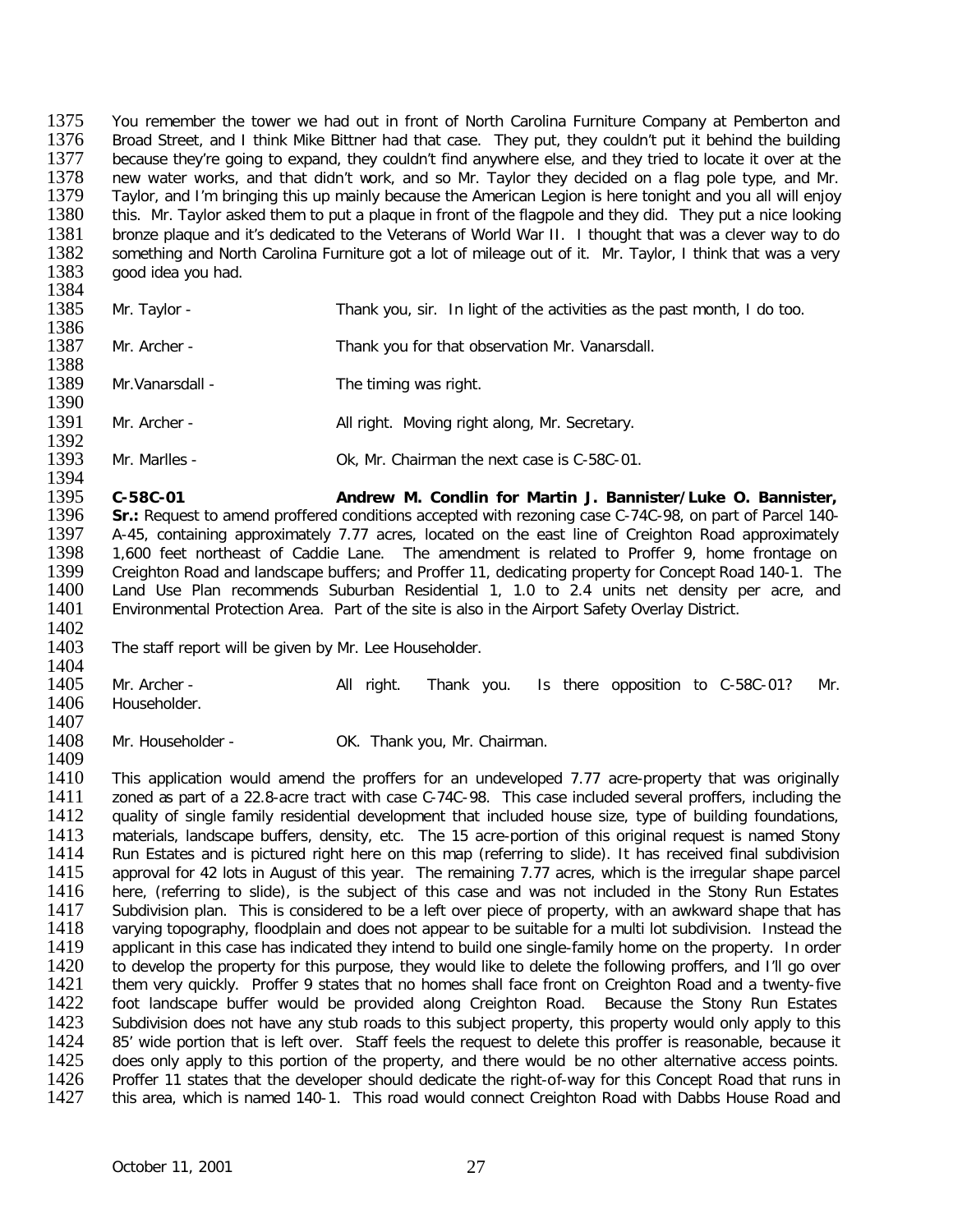1428 would be a minor collector road on the County's Major Thoroughfare Plan when it is constructed. The 1429 County Public Works Department has stated that there are future plans to construct this concept road 1429 County Public Works Department has stated that there are future plans to construct this concept road<br>1430 and removing this proffer, they feel, would impact the right to reserve and obtain right-of-way. This 1430 and removing this proffer, they feel, would impact the right to reserve and obtain right-of-way. This 1431 proffer is an important aspect of this case and significant portions have already been dedicated with this 1431 proffer is an important aspect of this case and significant portions have already been dedicated with this<br>1432 subdivision here, which is called Hallwood Farms, and the concept road actually comes in to this little t 1432 subdivision here, which is called Hallwood Farms, and the concept road actually comes in to this little tip<br>1433 here and a portion was dedicated with Stony Run. The applicant addressed this concern this evening. 1433 here and a portion was dedicated with Stony Run. The applicant addressed this concern this evening,<br>1434 which now I have got a proffer that they've decided not to delete proffer 11. This originally, staff 1434 which now I have got a proffer that they've decided not to delete proffer 11. This originally, staff<br>1435 thought this was the solution. If we left this proffer in, it would take care of it, but as we met with the 1435 thought this was the solution. If we left this proffer in, it would take care of it, but as we met with the 1436 applicant and thought about the case, the more we've learned that the way the proffer is written, it rea 1436 applicant and thought about the case, the more we've learned that the way the proffer is written, it reads<br>1437 that the only way that we could get dedication of this right-of-way is at the time of subdivision. The 1437 that the only way that we could get dedication of this right-of-way is at the time of subdivision. The 1438 applicant has indicated they do not intend on further subdividing this property and, therefore, they do not 1438 applicant has indicated they do not intend on further subdividing this property and, therefore, they do not<br>1439 intend to dedicate the right-of-way that was approved with the original zoning case. Staff is concerned 1439 intend to dedicate the right-of-way that was approved with the original zoning case. Staff is concerned 1440 because this is still a very important issue and it was at the time of rezoning for the Stony Run Estates. 1440 because this is still a very important issue and it was at the time of rezoning for the Stony Run Estates.<br>1441 And, we do not feel that we could recommend approval of this request until the applicant has addressed 1441 And, we do not feel that we could recommend approval of this request until the applicant has addressed 1442 this right-of-way dedication. I'll answer any questions that you may have. this right-of-way dedication. I'll answer any questions that you may have. 1443<br>1444 Mr. Archer - Thank you Mr. Householder. Are there questions from the Commission? 1445<br>1446 1446 Mr. Jernigan - Mr. Householder, I guess in the meeting that we had the other day, now<br>1447 I think everybody will confirm that the only dedication for the concept road would be on the subdivision, 1447 I think everybody will confirm that the only dedication for the concept road would be on the subdivision,<br>1448 if they only put one single-family dwelling on there, they do not subdivide, and then the County will have 1448 if they only put one single-family dwelling on there, they do not subdivide, and then the County will have 1449 to negotiate with them on a price. to negotiate with them on a price. 1450<br>1451 Mr. Householder - That is exactly right. 1452<br>1453 Mr. Jernigan - OK. 1454<br>1455 1455 Ms. Dwyer - May I follow-up that with just a question? It seems to me that the<br>1456 County is really being put in an unfair position if that's the case. Because. I am assuming that at the 1456 County is really being put in an unfair position if that's the case. Because, I am assuming that at the 1457 time this property was rezoned that everyone understood that when this was developed, the whole piece 1457 time this property was rezoned that everyone understood that when this was developed, the whole piece<br>1458 vas developed, that the dedicated road, dedication of the road would be made by this landowner. Is 1458 was developed, that the dedicated road, dedication of the road would be made by this landowner. Is 1459 that correct? that correct? 1460<br>1461 Mr. Householder - That was, the proffer made that very clear. 1462<br>1463 Ms. Dwyer - So this Stony Gap Run, that wasn't part of this original zoning? 1464<br>1465 Mr. Householder - Well, what happened was that this entire piece was rezoned. But then 1466 when they came in to subdivide they decided to draw this as their parcel, and, therefore, leaving out this<br>1467 residual, which was not really developable at the time. residual, which was not really developable at the time. 1468<br>1469 1469 Ms. Dwyer - Right, but since this proffer applied to the whole piece, once any part of 1470 it is subdivided it seems to me that that should trigger the dedication obligation. it is subdivided it seems to me that that should trigger the dedication obligation. 1471<br>1472 Mr. Householder - Yes. We did not interpret it that way at the time of subdivision review<br>1473 and that's, at the time this subdivision was approved, in my review of the minutes, there was a concern 1473 and that's, at the time this subdivision was approved, in my review of the minutes, there was a concern<br>1474 that leaving residual piece and not addressing this dedication, they wanted to have, we were holding the 1474 that leaving residual piece and not addressing this dedication, they wanted to have, we were holding the<br>1475 approval up of the subdivision based upon that issue. It was my understanding that the applicant approval up of the subdivision based upon that issue. It was my understanding that the applicant 1476 indicated that they would address that issue by filing this amendment of proffers, which would give them<br>1477 access to Creighton Road, but we did not clearly decide on the disposition of the right-of-way at that access to Creighton Road, but we did not clearly decide on the disposition of the right-of-way at that 1478 time. 1479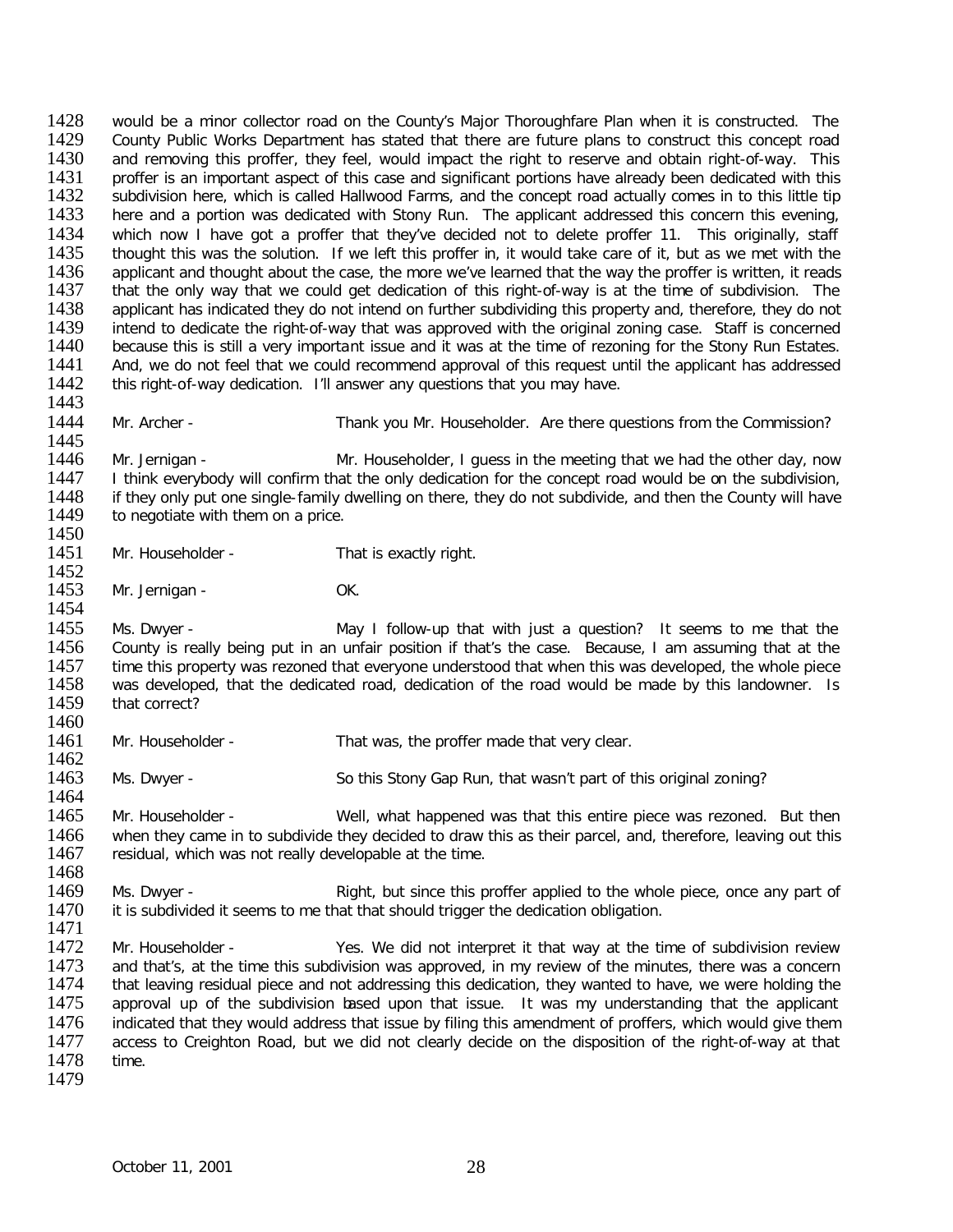1480 Ms. Dwyer - So, there's an unwillingness on the part of this applicant to dedicate<br>1481 anything to this road? Is that ... anything to this road? Is that ... 1482<br>1483 Mr. Householder - That is correct... 1484<br>1485 1485 Ms. Dwyer - …am I reading that correctly? 1486<br>1487 Mr. Householder - That is my understanding. 1488<br>1489 Mr. Jernigan - Well, only if they subdivide it. 1490<br>1491 Mr. Householder - Yes. 1492<br>1493 Mr. Jernigan - They will have to dedicate it. 1494<br>1495 Ms. Dwyer - But just putting one lot on this remaining piece is not subdivided. 1496<br>1497 Mr. Jernigan - Right. 1498<br>1499 1499 Ms. Dwyer - Whereas the intention at the time of zoning, the reason this whole parcel<br>1500 was rezoned was in part because this road would be dedicated. I mean, there is always a give and take 1500 was rezoned was in part because this road would be dedicated. I mean, there is always a give and take 1501 in the zoning case, and I'm just trying to be clear on that. Part of the condition of rezoning this 3 AC 1501 in the zoning case, and I'm just trying to be clear on that. Part of the condition of rezoning this 3 AC<br>1502 property was that this road would be dedicated, and now it looks like because this was done in phases. 1502 property was that this road would be dedicated, and now it looks like because this was done in phases, 1503 that now the applicant saving, well no, I've got my rezoning now; I don't have to dedicate the road. that now the applicant saying, well no, I've got my rezoning now; I don't have to dedicate the road. 1504<br>1505 Mr. Householder - I feel like the applicant would probably be best to answer that... 1506<br>1507 Ms. Dwyer - OK. 1508<br>1509 Mr. Householder - manufacture must be with that's my interpretation. 1510<br>1511 1511 Mr. Jernigan - This was a complicated case from the word go. Because when it came<br>1512 through, it was the original 22 acres. And then when it came up for subdivision, it was only the 15, and I 1512 through, it was the original 22 acres. And then when it came up for subdivision, it was only the 15, and I<br>1513 auess we're going to mask Mr. Condlin on this because he pulled out the legal terms on it. quess we're going to mask Mr. Condlin on this because he pulled out the legal terms on it. 1514<br>1515 1515 Mr. Condlin - Mr. Chairman, members of the Commission, my name is Andy Condlin,<br>1516 and I'm from Williams Mullin. I have with me Luke and Martin Bannister here. I had a nice little spiel 1516 and I'm from Williams Mullin. I have with me Luke and Martin Bannister here. I had a nice little spiel<br>1517 here, but let me try to answer some of the questions in the course of my discussion. here, but let me try to answer some of the questions in the course of my discussion. 1518<br>1519 1519 As Mr. Householder has pointed out, the first case was not filed by, although Mr. Bannister, Mr. Luke and<br>1520 Mr. Martin Bannister did own the property, and as is usual the contract purchaser was the applicant. 1520 Mr. Martin Bannister did own the property, and as is usual the contract purchaser was the applicant.<br>1521 Contract purchaser had purchased for the full 22 acres and filed for the full 22 acres. It was intended to 1521 Contract purchaser had purchased for the full 22 acres and filed for the full 22 acres. It was intended to<br>1522 Durchase the full 22 acres and Lord know I can't run the camera, but we've actually had and there were 1522 purchase the full 22 acres and Lord know I can't run the camera, but we've actually had and there were<br>1523 plans for the entire 22 acres to be subdivided, and you can see on this plan that they're putting up 1523 plans for the entire 22 acres to be subdivided, and you can see on this plan that they're putting up 1524 (referring to slide), after the zoning case, the plan was, and there was no ulterior motive here, certainly 1524 (referring to slide), after the zoning case, the plan was, and there was no ulterior motive here, certainly<br>1525 not by the Bannisters nor by the original contract purchaser to try to get away without dedicating the 1525 not by the Bannisters nor by the original contract purchaser to try to get away without dedicating the 15<br>1526 road. Sorry, I always jinx this thing (referring to slide). Take my word, it looks good, it's a nice 1526 road. Sorry, I always jinx this thing (referring to slide). Take my word, it looks good, it's a nice<br>1527 subdivision over there. They've included, that included the right-of-way would be part of the dedication subdivision over there. They've included, that included the right-of-way would be part of the dedication 1528 and the lots would go right up to the road that's showing on the Major Thoroughfare Plan. And you can<br>1529 see it there, (referring to slide), that would be on this area around, the 22 acres goes right up to the 1529 see it there, (referring to slide), that would be on this area around, the 22 acres goes right up to the<br>1530 original location of the concept road. So that's what, that was the plan. Then the 22-acre contract did 1530 original location of the concept road. So that's what, that was the plan. Then the 22-acre contract did<br>1531 ont go through. I didn't represent the applicants at the time: I don't know why the 22-acre contract did 1531 not go through. I didn't represent the applicants at the time; I don't know why the 22-acre contract did<br>1532 not go through. The new folks came in for the. I think they're called the Glenwood Investors, came in not go through. The new folks came in for the, I think they're called the Glenwood Investors, came in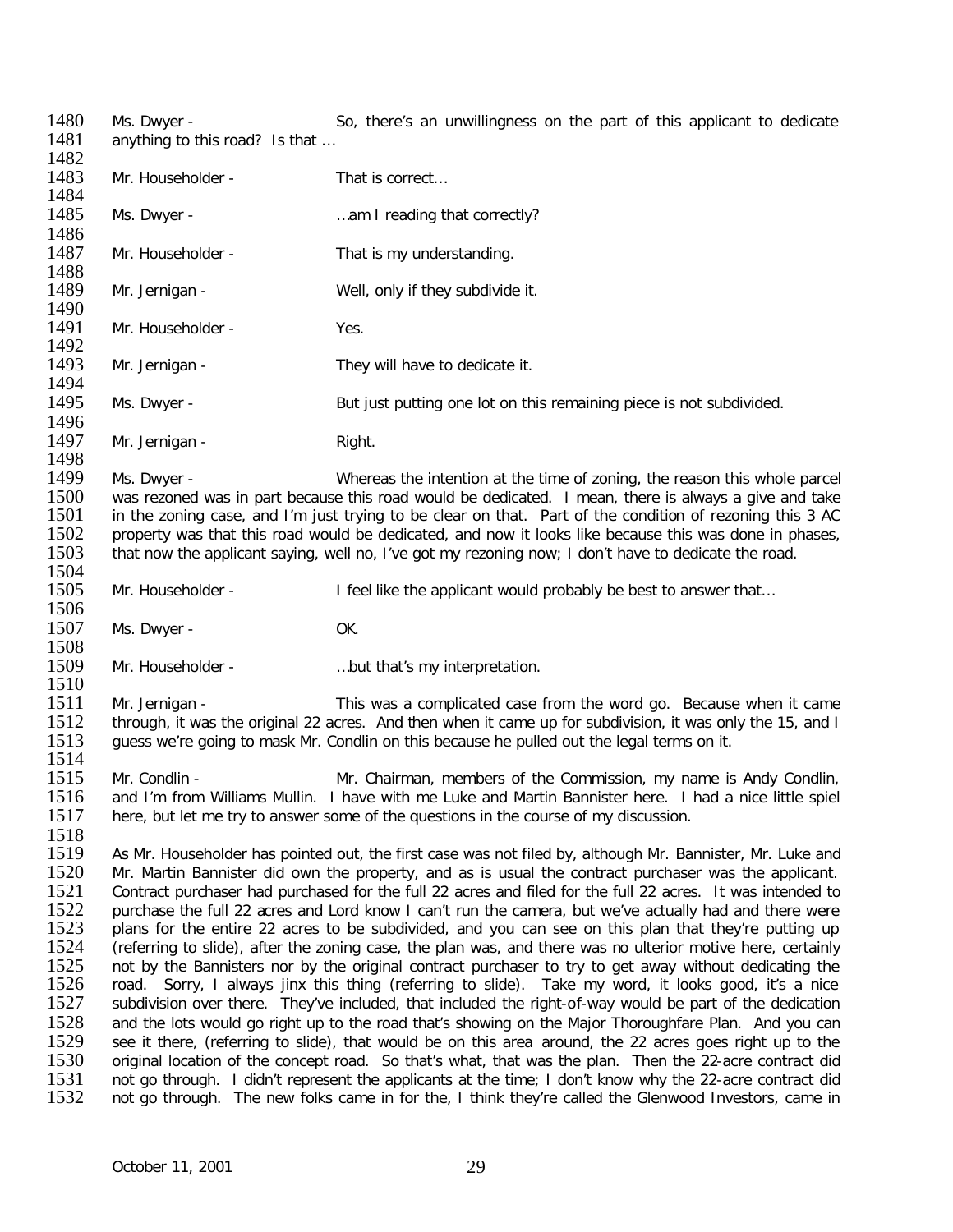1533 and they took a look at this and unfortunately there was a revision of what you see here. There was a<br>1534 substantial change of that road. It was 135' north of what you see of what the original location was 1534 substantial change of that road. It was 135' north of what you see of what the original location was<br>1535 during the zoning case. It pushed it 135'. A lot of the buildable lots that were going to be able to help during the zoning case. It pushed it 135'. A lot of the buildable lots that were going to be able to help 1536 pay for the road and help pay for what were then potentially unbuildable lots with landfill in it and some<br>1537 wetlands in it was divided by this new location of the road. And I think we have, if I can get you to put 1537 wetlands in it was divided by this new location of the road. And I think we have, if I can get you to put<br>1538 up one more thing. (referring to slide), this shows together with the other previous map that was on 1538 up one more thing, (referring to slide), this shows together with the other previous map that was on<br>1539 there, shows where the new location went and how it really changed the look of the property. You can 1539 there, shows where the new location went and how it really changed the look of the property. You can<br>1540 see it really bows up there. The reason for that was the subdivision, and I think I'm going to the east, 1540 see it really bows up there. The reason for that was the subdivision, and I think I'm going to the east,<br>1541 but the subdivision to the right as you look at this picture really changed that because they ended up 1541 but the subdivision to the right as you look at this picture really changed that because they ended up<br>1542 dedicating a different area than what was shown on the Maior Thoroughfare Plan, which pushed the 1542 dedicating a different area than what was shown on the Major Thoroughfare Plan, which pushed the 1543 whole road north. Now the people who bought the 15 acres, that left the seven acres obviously, and the 1543 whole road north. Now the people who bought the 15 acres, that left the seven acres obviously, and the 1544 Stony Run Subdivision was applied for and was approved by the Planning Commission. And obviously 1544 Stony Run Subdivision was applied for and was approved by the Planning Commission. And obviously 1545 there was a lot of controversy about whether the road would have to be dedicated as part of that Stony 1545 there was a lot of controversy about whether the road would have to be dedicated as part of that Stony<br>1546 Run Estates. I will actually say the staff took the position that it did need to be dedicated, even though it 1546 Run Estates. I will actually say the staff took the position that it did need to be dedicated, even though it<br>1547 was off-site, the whole road had to be dedicated as part of the 15 acres subdivision. I would point ou 1547 was off-site, the whole road had to be dedicated as part of the 15 acres subdivision. I would point out a<br>1548 couple of things. The staff or the County staff. I think, changed the position to say that it did not need 1548 couple of things. The staff or the County staff, I think, changed the position to say that it did not need to<br>1549 be, and I will give an example. If you have a 1,000-acre rezoning case with 1,000-acre potential 1549 be, and I will give an example. If you have a 1,000-acre rezoning case with 1,000-acre potential 1550 subdivision, and the road is to be dedicated on the farthest north end and we do 200 acres on the south 1550 subdivision, and the road is to be dedicated on the farthest north end and we do 200 acres on the south 1551 end. I don't think the County would require. I think that is consistent with what a typical policy would be 1551 end, I don't think the County would require. I think that is consistent with what a typical policy would be 1552 to not require off-site dedication, even though required by the proffers. It was unfortunate that no one 1552 to not require off-site dedication, even though required by the proffers. It was unfortunate that no one<br>1553 foresaw the phasing of this property and the potential for this road being moved. I don't think the 1553 foresaw the phasing of this property and the potential for this road being moved. I don't think the 1554 Bannisters had anything to do with that. They were just trying to sell the property: the contract feel 1554 Bannisters had anything to do with that. They were just trying to sell the property; the contract feel<br>1555 through, the road came in and got moved and now they were able to sell the 15 acres and only the 15 1555 through, the road came in and got moved and now they were able to sell the 15 acres and only the 15<br>1556 acres. In the course of that approval. I would like to read from the minutes in here where Mr. McGarry. acres. In the course of that approval, I would like to read from the minutes in here where Mr. McGarry, 1557 representing the staff and the County to the Planning Commission said, "Staff understands that the seller<br>1558 of the original parcel, Mr. & Mr. Bannister, will submit for revised proffers to allow proper use of the 1558 of the original parcel, Mr. & Mr. Bannister, will submit for revised proffers to allow proper use of the<br>1559 remaining portion for at least a single family dwelling, and with that understanding staff can now remaining portion for at least a single family dwelling, and with that understanding staff can now 1560 recommend approval of the 15 acre subdivision." Mr. Jernigan, he and I talked before the case, wanted 1561 record. So he called me up and he said. "The reason I asked Mr. Condlin, this Stony Run 1561 me to make it a record. So he called me up and he said, "The reason I asked Mr. Condlin, this Stony Run<br>1562 Estates has been under a lot of controversy, and the deal was finished off this morning so I wanted it 1562 Estates has been under a lot of controversy, and the deal was finished off this morning so I wanted it 1563 entered into the record that you had talked to both Mr. Luke Bannister, Sr. and Martin Bannister, the 1563 entered into the record that you had talked to both Mr. Luke Bannister, Sr. and Martin Bannister, the 1564 owners that are setting there." That you have come to an amendable agreement. And that is correct. 1564 owners that are setting there." That you have come to an amendable agreement. And that is correct.<br>1565 My answer was that is correct. He said, "You have given them permission to go ahead and grant an 1561 Sunders that are seemig measured in the said, "You have given them permission to go ahead and grant an<br>1566 approval as they are the additional landowners." I said that is correct. He asked me and he said, "You approval as they are the additional landowners." I said that is correct. He asked me and he said, "You 1567 are going to work closely with them to take care of the additional proffers." I said, "Yes sir." And he said<br>1568 on that face, excuse, and on the lot that faces Creighton Road, we will work to have that, if things do 1568 on that face, excuse, and on the lot that faces Creighton Road, we will work to have that, if things don't<br>1569 work out otherwise for our 15 acre parcel owner to buy the rest of the property, that if things don't wor 1569 work out otherwise for our 15 acre parcel owner to buy the rest of the property, that if things don't work<br>1570 out, they can access from Creighton. I said ves that we will amend the proffers to allow for that access. out, they can access from Creighton. I said yes that we will amend the proffers to allow for that access. 1571 Yes, sir. Based on that, and Mr. Jernigan said all right, and he said based on that we'll approve the case<br>1572 for the 15 acres. That's exactly what we are doing. I technically represented Glenwood Investments in 1572 for the 15 acres. That's exactly what we are doing. I technically represented Glenwood Investments in 1573 the 15-acre case and the subdivision because I gave my commitment to Mr. Jernigan publicly to help this 1573 the 15-acre case and the subdivision because I gave my commitment to Mr. Jernigan publicly to help this<br>1574 case through. We filed the application. Glenwood actually paid for the application and asked me to come 1574 case through. We filed the application, Glenwood actually paid for the application and asked me to come<br>1575 and help them out to make the application, and the rest of this is on my time, because I made the 1575 and help them out to make the application, and the rest of this is on my time, because I made the 1576 commitment to get them access to Creighton Road. Unfortunately, through a misunderstanding, we 1576 commitment to get them access to Creighton Road. Unfortunately, through a misunderstanding, we<br>1577 thought that the County was agreeable to deleting the provision, the proffer that said, "we will have to 1577 thought that the County was agreeable to deleting the provision, the proffer that said, "we will have to<br>1578 sub, or upon subdivision we will dedicate." A complete misunderstanding, we've since learned our lesson 1578 sub, or upon subdivision we will dedicate." A complete misunderstanding, we've since learned our lesson<br>1579 and that's completely not the case, that the staff still wants a dedication of that road. So we've 1579 and that's completely not the case, that the staff still wants a dedication of that road. So we've 1580 eliminated that request and all we're asking for is one lot. There is nothing to say that if you look at this eliminated that request and all we're asking for is one lot. There is nothing to say that if you look at this 1581 picture that upon the road going through that that yellow lot, that does have some landfill material on it,<br>1582 cannot be used for a second lot. There is nothing to say that, and may come to a point where they may 1582 cannot be used for a second lot. There is nothing to say that, and may come to a point where they may<br>1583 want to use that as a second lot. And upon that subdivision we still have to dedicate the road. All we're 1583 want to use that as a second lot. And upon that subdivision we still have to dedicate the road. All we're<br>1584 asking for is a single proffer to be eliminated regarding Creighton Road access so we can build one home. 1584 asking for is a single proffer to be eliminated regarding Creighton Road access so we can build one home.<br>1585 This is no different than what the case was before upon a subdivision of this property, we had to This is no different than what the case was before upon a subdivision of this property, we had to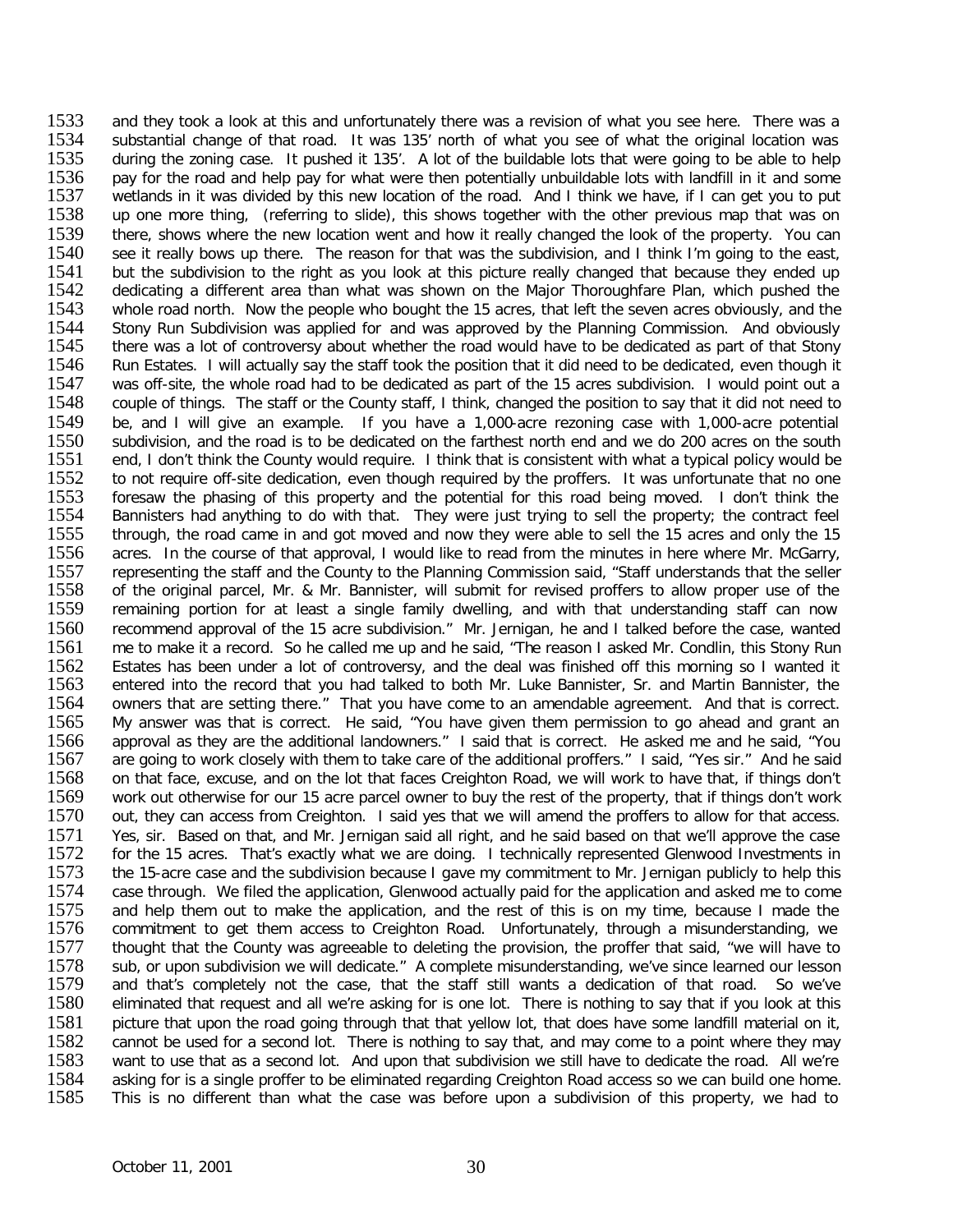1586 dedicate the road, and upon a subdivision of the property we will dedicate the road, and that is all that 1587 the Bannister's are asking for, to be able to get one access point. They have no other access. The 1587 the Bannister's are asking for, to be able to get one access point. They have no other access. The 1588 subdivision that was approved provides no access to this property. They either access it through the 1588 subdivision that was approved provides no access to this property. They either access it through the 1589 road on the Maior Thoroughfare Plan or Creighton Road. One lot is not going to be able to get the 1589 road on the Major Thoroughfare Plan or Creighton Road. One lot is not going to be able to get the 1590 money to build the road that is shown on the Major Thoroughfare Plan. money to build the road that is shown on the Major Thoroughfare Plan.

1591<br>1592 1592 Ms. Dwyer - But your position is, and I'm asking you for clarification, …

1593<br>1594 Mr. Condlin - Sure.

1595<br>1596 1596 Ms. Dwyer - ....that if one house is put on this remaining seven acres, then no, that 1597 does not trigger the dedication of the road, because it's not a subdivision. Is that your position? does not trigger the dedication of the road, because it's not a subdivision. Is that your position?

1598<br>1599 Mr. Condlin - That is absolutely correct.

1600<br>1601 1601 Ms. Dwyer - So all a person has to do is come in to get a rezoning, promise yes, I'll<br>1602 dedicate that road, and then phase it in such a way that there not subdividing the last phase, and they 1602 dedicate that road, and then phase it in such a way that there not subdividing the last phase, and they<br>1603 don't have to dedicate the road. I mean, that's the result here and I don't think that's right. don't have to dedicate the road. I mean, that's the result here and I don't think that's right.

1604<br>1605 1605 Mr. Condlin - Well, that's an unfortunate result. Certainly the Bannisters who are 1606 technically applicants but were contract sellers. I can say that we've accomplished this a couple of ways 1606 technically applicants but were contract sellers. I can say that we've accomplished this a couple of ways<br>1607 as we've learned from experience. This was, no ulterior motives here at the very beginning, but we've 1607 as we've learned from experience. This was, no ulterior motives here at the very beginning, but we've 1608 done this whereupon a first subdivision request on the property, you must dedicate the road. In that 1608 done this whereupon a first subdivision request on the property, you must dedicate the road. In that 1609 case, I think are the 1609 case, I think the 15 acres would have triggered that. In this case, the Bannisters, I think are the 1610 unfortunate holders of this bag, where the vire being demanded to dedicate the road for building one 1610 unfortunate holders of this bag, where they're being demanded to dedicate the road for building one 1611 house. I represented and still represent Glenwood Investors, so I've got to be careful technically, my 1611 house. I represented and still represent Glenwood Investors, so I've got to be careful technically, my<br>1612 clients are not, we're just doing them a favor and not the Bannisters. But, when the 15-acre project 1612 clients are not, we're just doing them a favor and not the Bannisters. But, when the 15-acre project 1613 came through, the County policy was consistent that because it was off-site it was not being required. 1613 came through, the County policy was consistent that because it was off-site it was not being required.<br>1614 Things get phased all the time. And you know, that's the way we've accomplished, have accomplished it 1614 Things get phased all the time. And you know, that's the way we've accomplished, have accomplished it 1615 in proffers before. To give the County some comfort on that issue is say upon a first dedication, before 1615 in proffers before, to give the County some comfort on that issue is say upon a first dedication, before<br>1616 the first CO, before the first something, that something else must be done. And unfortunately, and I 1616 the first CO, before the first something, that something else must be done. And unfortunately, and I<br>1617 know. I can say I didn't write these proffers. know, I can say I didn't write these proffers.

1618<br>1619 1619 Mr. Marlles - Mr. Condlin, when the original rezoning though was submitted, I think 1620 the understanding of staff and the Commission was that the entire property would be subdivided. the understanding of staff and the Commission was that the entire property would be subdivided.

1621<br>1622 Mr. Condlin - Right.

1623

1624 Mr. Marlles - Was that not so?

1625<br>1626 1626 Mr. Condlin - Absolutely, it was the understanding of the sellers and the purchasers at 1627 that time, the applicants at that time. that time, the applicants at that time.

1628<br>1629 1629 Mr. Marlles - So what I'm getting at is the original intent though and I think what was<br>1630 Dresented was that the entire parcel was going to be subdivided, and I think the Commission, I think 1630 presented was that the entire parcel was going to be subdivided, and I think the Commission, I think 1631 many members of Commission approved it on that basis. many members of Commission approved it on that basis.

1632<br>1633 Ms. Dwyer - Ithink it was without a doubt that's why it was approved. And there has 1634 been a subdivision, … 1635

| 1636 | Mr. Condlin - | Yes, ma'am. |
|------|---------------|-------------|
| 1637 |               |             |

October 11, 2001 31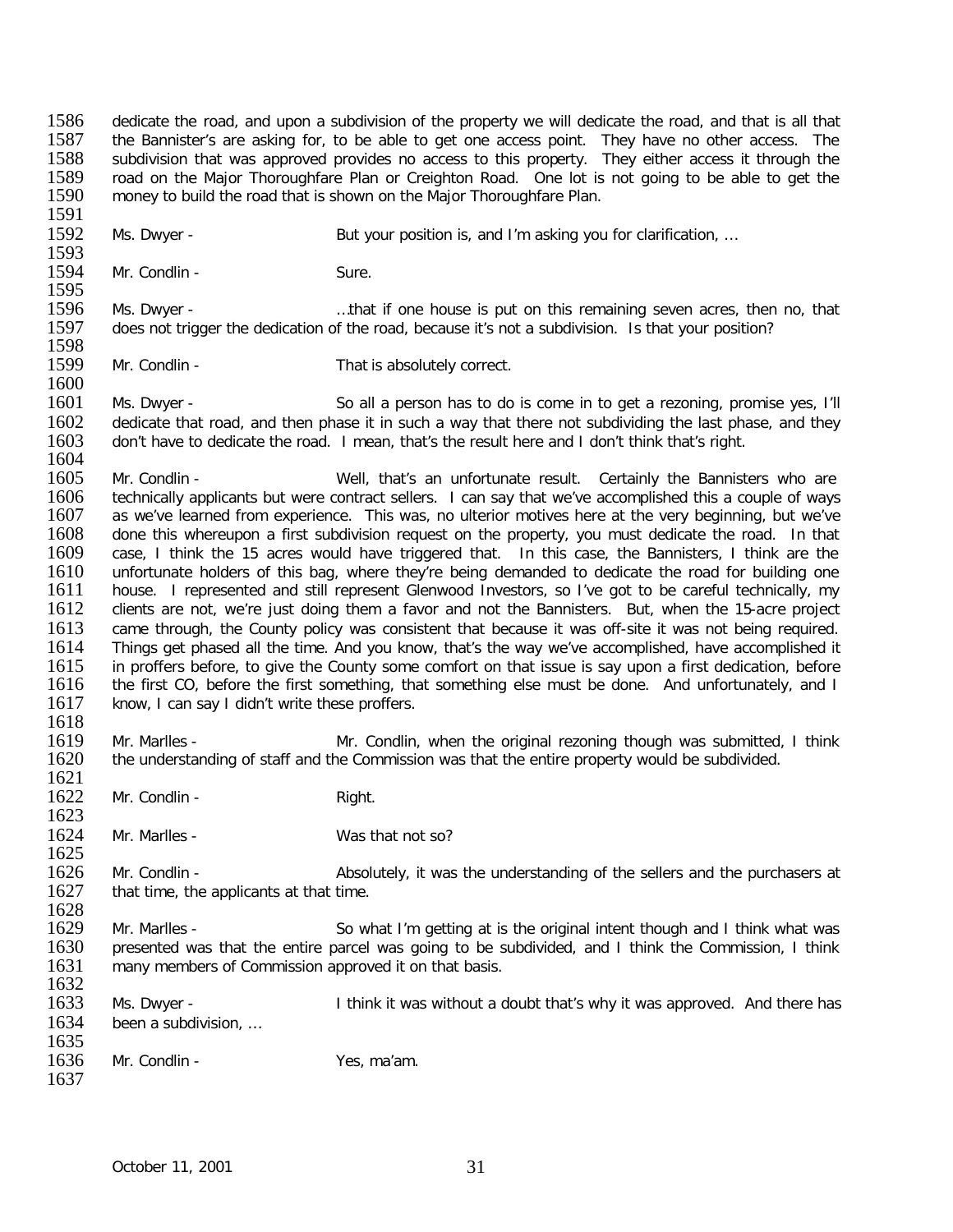1638 Ms. Dwyer - However, we phased it this piece of this whole 22 acres has been<br>1639 subdivided... subdivided... 1640<br>1641 Mr. Condlin - Yes, ma'am. 1642<br>1643 1643 Ms. Dwyer - …and the condition of that subdivision is that this road be dedicated. So<br>1644 Thiust don't see. I can't vote for anything that's going to result in the County getting squeezed out of 1644 I just don't see, I can't vote for anything that's going to result in the County getting squeezed out of 1645 property that it was promised. property that it was promised. 1646<br>1647 1647 Mr. Condlin - We're not. Well I can tell you first, well and I don't disagree with that.<br>1648 The County was promised that property upon a subdivision of the property. The County was promised that property upon a subdivision of the property. 1649<br>1650 1650 The County, I don't mean to point fingers, but the County moved the road, which resulted in, the County<br>1651 The Moved the location of the road of this Maior Thoroughfare Plan, which resulted in the 15 acres, and not 1651 moved the location of the road of this Major Thoroughfare Plan, which resulted in the 15 acres, and not<br>1652 the full 22 acres being developed. The County approved the 15 acres for the developer that's going to be 1652 the full 22 acres being developed. The County approved the 15 acres for the developer that's going to be<br>1653 able to gain the economic benefit that otherwise would have been able to provide. The Bannisters were 1653 able to gain the economic benefit that otherwise would have been able to provide. The Bannisters were<br>1654 Left holding the bag with one buildable lot, is all they're asking for. There is nothing to say that they can' 1654 left holding the bag with one buildable lot, is all they're asking for. There is nothing to say that they can't<br>1655 subdivide this property. I'm sure there are wetlands and there's topography and there's landfill iss 1655 subdivide this property. I'm sure there are wetlands and there's topography and there's landfill issues.<br>1656 They could have, there intent is not to: and they are simply asking for, not to change the subdivision and 1656 They could have, there intent is not to; and they are simply asking for, not to change the subdivision and<br>1657 the dedication issue, simply asking to access Creighton Road. Upon a subdivision of this property based 1657 the dedication issue, simply asking to access Creighton Road. Upon a subdivision of this property based 1658 on County policy, when the 15 acres was subdivided, then we will follow that rule. on County policy, when the 15 acres was subdivided, then we will follow that rule. 1659<br>1660 1660 Ms. Dwyer - I'm appalled at this result. I have to say that and while the road may<br>1661 have been moved and there mavbe some room for negotiation based on that. have been moved and there maybe some room for negotiation based on that. 1662<br>1663 Mr. Condlin - Yes. 1664 1665 Ms. Dwyer - I'm appalled that this property, this 22 acres, could be rezoned on the<br>1666 condition that this road be dedicated and circumstances have now taken place in which the property has 1666 condition that this road be dedicated and circumstances have now taken place in which the property has 16<br>1667 been subdivided, which was the only stated condition in this proffer for requiring that road to be 1667 been subdivided, which was the only stated condition in this proffer for requiring that road to be 1668 dedicated. And now, because of circumstances, you're saving, "Well, the County is just going to have to 1668 dedicated. And now, because of circumstances, you're saying, "Well, the County is just going to have to 1669 pay for this road." And I think that's patently an incorrect result. pay for this road." And I think that's patently an incorrect result. 1670<br>1671 Mr. Condlin - Well, I can't disagree with that. 1672<br>1673 Ms. Dwyer - The Mathematic Hunderstand everything you said. 1674<br>1675 Mr. Condlin - Yes. 1676<br>1677 1677 Ms. Dwyer - But not withstanding that, I still read the proffer as requiring the road to<br>1678 be dedicated when the property is subdivided. And it looks to me that it's been subdivided quite a few 1678 be dedicated when the property is subdivided. And it looks to me that it's been subdivided quite a few it a few times. 1680<br>1681 1681 Mr. Condlin - Well, I think it's an incorrect result to make the Bannisters have to pay<br>1682 for that dedication by giving that property to the County, when they don't reap the benefits of having 1682 for that dedication by giving that property to the County, when they don't reap the benefits of having 1683 actually done the subdivision. actually done the subdivision. 1684<br>1685 Ms. Dwyer - Well. 1686<br>1687 1687 Mr. Condlin - I think that is unfair to them. And I would also say that if this property<br>1688 was rezoned to 22 acres, the whole 22 acres rezoned, there is nothing to prevent someone coming in 1688 was rezoned to 22 acres, the whole 22 acres rezoned, there is nothing to prevent someone coming in 1689 with a mansion with one house, putting one house on the whole 22 acres, and the County would still 1689 with a mansion with one house, putting one house on the whole 22 acres, and the County would still 1690 have to buy that road. have to buy that road.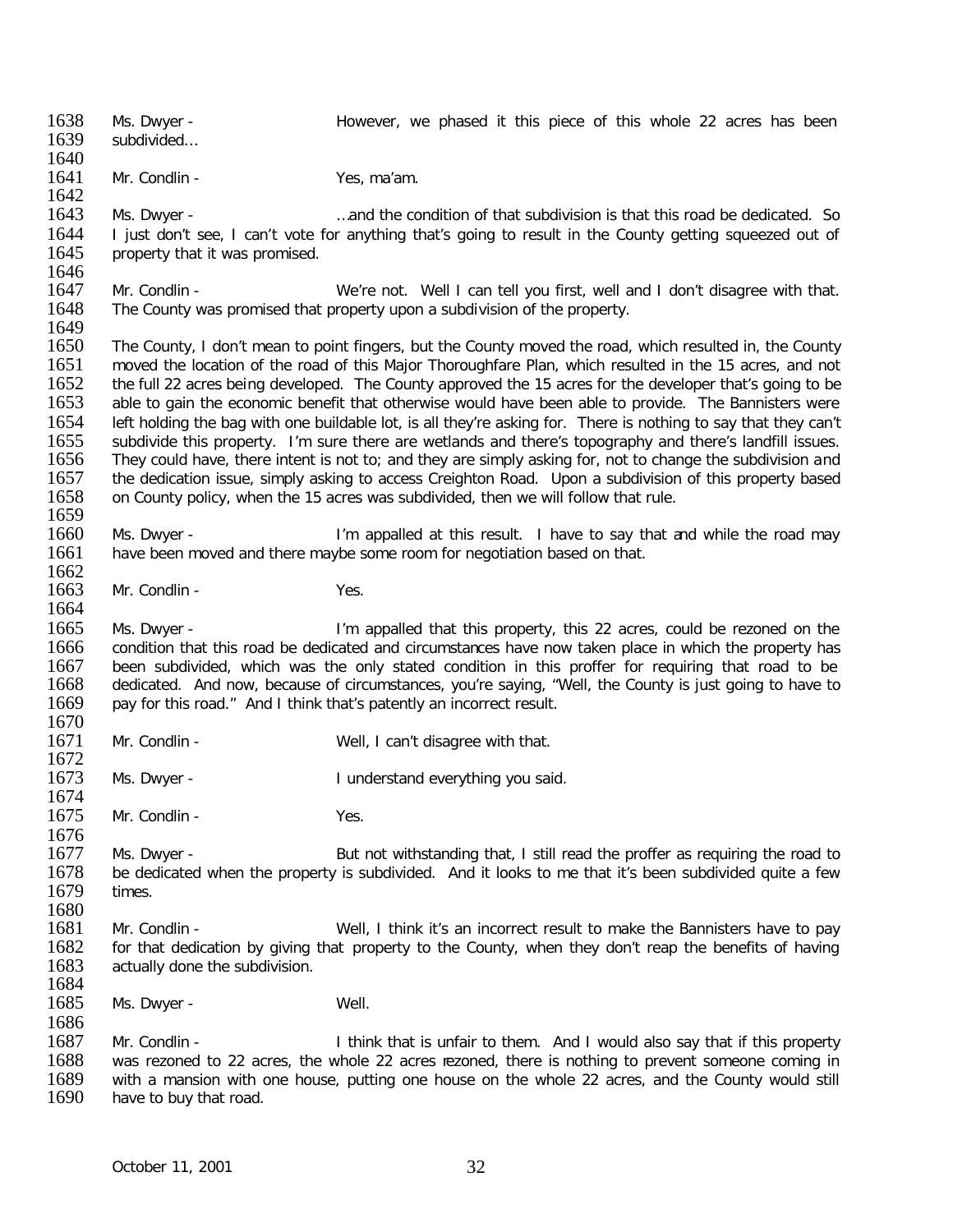1691<br>1692 Ms. Dwyer - That's not what happened. 1693<br>1694 Mr. Condlin - That is not at all what happened, no. And I understand that. 1695<br>1696 1696 Ms. Dwyer - What we have is a subdivision on this 22 acres. And I think that there's<br>1697 a. just looking at it, and not having researched it. I would say there is a viable legal argument that the 1697 a, just looking at it, and not having researched it, I would say there is a viable legal argument that the<br>1698 County has. If there has been a subdivision on the property that was rezoned, and that the County is 1698 County has. If there has been a subdivision on the property that was rezoned, and that the County is 1699 due that road dedication. due that road dedication. 1700<br>1701 1701 Mr. Condlin - **And I would agree with that, that there's potentially an argument.**<br>1702 We've discussed that in the 15-acre case in the subdivision, that was a concern of the staff. They 1702 We've discussed that in the 15-acre case in the subdivision, that was a concern of the staff. They 1703 brought that up, and it was decided at that time, as I read to you in the minutes, that that was not, that 1703 brought that up, and it was decided at that time, as I read to you in the minutes, that that was not, that 1704 that could not be done since it was off-site. Now, I wasn't involved in the original case. I can't tell y 1704 that could not be done since it was off-site. Now, I wasn't involved in the original case. I can't tell you<br>1705 what the intent is. I can obviously read the intent: I think I would agree with you. what the intent is. I can obviously read the intent; I think I would agree with you. 1706<br>1707 Ms. Dwyer - Well the intent is this proffer covers the entire 22 acres. 1708<br>1709 1709 Mr. Condlin - But I think it is unfair to the Bannisters to allow the 15-acre site to not 1710 have to dedicate, and then make them dedicate when they are not, you know, subdividing their portion 1710 have to dedicate, and then make them dedicate when they are not, you know, subdividing their portion 1711 of the property. of the property.  $\frac{1712}{1713}$ Ms. Dwyer - Did they sell the whole 22 acres? 1714 1715 Mr. Condlin - No, they currently have the seven acres. They are the applicants in this 1716 case, because they hold the seven acres. case, because they hold the seven acres. 1717<br>1718 Ms. Dwyer - The Did they own the whole parcel when it was original rezoned? 1719<br>1720 Mr. Condlin - Thelieve so. When it was zoned, you owned the property. 1721 Mr. Bannister - Yes. 1723<br>1724 Mr. Condlin - Yes, I believe so. 1725<br>1726 Ms. Dwyer - So then they've had control over what happened to the property since... 1727<br>1728 Mr. Condlin - Well, I can't deny that. Yes ma'am. That's absolutely right. 1729<br>1730 Voice from the Audience - I have a questions, if I can. 1731<br>1732 Mr. Archer - Sir, you have to come up and identify yourself, please. 1733<br>1734 1734 Mr. Luke Bannister - I'm half owner of this property. And at the time we purchased this piece<br>1735 of property, the concept road was described to me. I never saw a picture of it, as coming across the 1735 of property, the concept road was described to me, I never saw a picture of it, as coming across the 1736 bottom of this piece of land, (referring to slide), mostly in the wetlands along a little creek line. If you 1736 bottom of this piece of land, (referring to slide), mostly in the wetlands along a little creek line. If you<br>1737 see that line that is coming off, just up about right to where the concept road starts to turn, on the 1737 see that line that is coming off, just up about right to where the concept road starts to turn, on the right 1738 hand side, you can see that it leaves a line there that if it came right straight on through and tied i 1738 hand side, you can see that it leaves a line there that if it came right straight on through and tied in over<br>1739 here, you could then subdivide the parcel of land up above it to the north. But as it is now, if that 1739 here, you could then subdivide the parcel of land up above it to the north. But as it is now, if that 1740 concept road comes through there. I don't even know if you would have a buildable lot for one house. 1740 concept road comes through there, I don't even know if you would have a buildable lot for one house,<br>1741 much less subdivide the piece of property. And moving concept road, you could not even subdivide the 1741 much less subdivide the piece of property. And moving concept road, you could not even subdivide the 1742 whole 22 acres that was originally asked for as a subdivision. The road cuts off even making a whole 22 acres that was originally asked for as a subdivision. The road cuts off even making a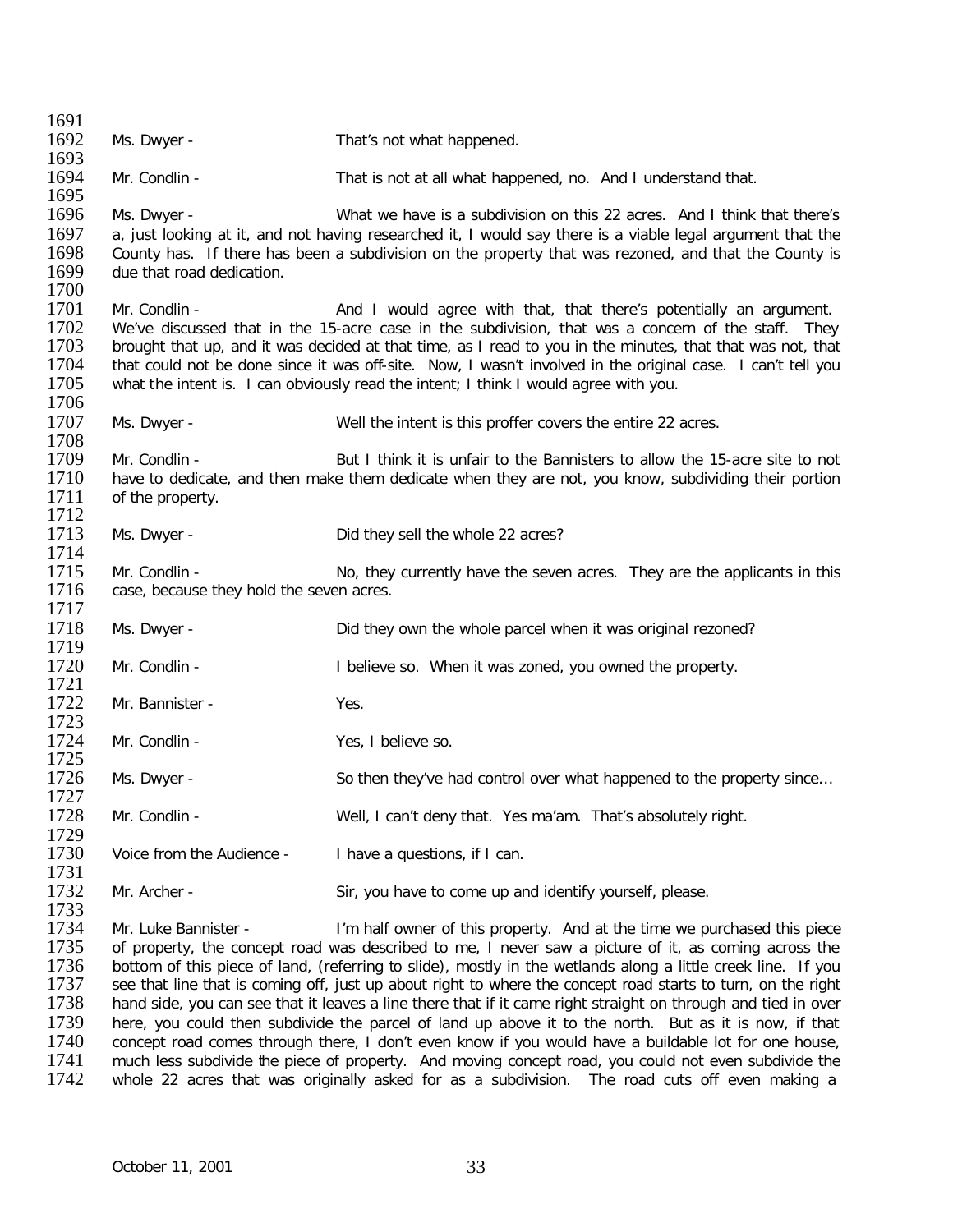1743 subdivision if it was treated as 22 acres instead of this south 15. So, you've lost houses anyway 1744 regardless of whether it's one piece or two pieces. regardless of whether it's one piece or two pieces.

1745<br>1746 1746 Ms. Dwyer - Well, I don't want to belabor the point. I think that you have a point<br>1747 that there may be some room for negotiations because of the hardship caused by the moving of the 1747 that there may be some room for negotiations because of the hardship caused by the moving of the 1748 road. But I don't think that it should equal no dedication of the road, in light of the fact that that was 1748 road. But I don't think that it should equal no dedication of the road, in light of the fact that that was<br>1749 roromised as part of the original rezoning. That is my point. promised as part of the original rezoning. That is my point.

1750<br>1751 1751 Mr. Jernigan - Well proffer number 11, this has been a tough case from day one, and<br>1752 the triggering of the road moving made a lot of difference. But we're not, the only proffer that we're 1752 the triggering of the road moving made a lot of difference. But we're not, the only proffer that we're 1753 Iooking to eliminate tonight is number 9, and that gives them access to Creighton Road, which I think is 1753 looking to eliminate tonight is number 9, and that gives them access to Creighton Road, which I think is<br>1754 something that regardless of what happens down the road on number 11, they should have access to 1754 something that regardless of what happens down the road on number 11, they should have access to 1755 Creighton Road. Because it they don't that land is worthless, and I don't think that we should leave any 1755 Creighton Road. Because it they don't, that land is worthless, and I don't think that we should leave any<br>1756 piece of property worthless for a landowner. So, Mr. Condlin and I are going to work to try to get the 1756 piece of property worthless for a landowner. So, Mr. Condlin and I are going to work to try to get the 1757 concept road maybe moved down where it was. I think we have a little wigale room, but what we want 1757 concept road maybe moved down where it was. I think we have a little wiggle room, but what we want 1758 to do tonight is just take care of proffer number 9. to do tonight is just take care of proffer number 9.

1759<br>1760 1760 Ms. Dwyer - But if proffer number 9 is eliminated, then one house can be put on the 1761 remaining property and no roadway has to be dedicated. So eliminating proffer... remaining property and no roadway has to be dedicated. So eliminating proffer...

1762<br>1763 1763 Mr. Jernigan - Well, that's the way it stands right now. Changing number 9 is not going 1764 to change the way it is legally as far as number 11. to change the way it is legally as far as number 11.

1765<br>1766 Ms. Dwyer - Then why do we want to remove 9? 1767<br>1768 Mr. Jernigan - So they can have access to Creighton Road. 1769<br>1770 Ms. Dwyer - So if they can have access, can the lot go, can a house be built on this 1771 lot? 1772<br>1773 Mr. Jernigan - If they don't have access? 1774<br>1775 Ms. Dwyer - Right. 1776<br>1777 Mr. Jernigan - No. 1778<br>1779

Ms. Dwyer - OK. 1780

1781 Mr. Jernigan - Because they, I mean...

1782<br>1783 1783 Ms. Dwyer - Then the question is still, what I'm saying is if you eliminate 9 that 1784 allows these events to take place. That is, a house can be placed on that lot, it will not be subdivided 1784 allows these events to take place. That is, a house can be placed on that lot, it will not be subdivided 1785 itself, and therefore no road dedication will probably ever be required. If 9 is not removed then... itself, and therefore no road dedication will probably ever be required. If 9 is not removed then...

1786<br>1787 Mr. Jernigan - They still don't have to dedicate the road. 1788<br>1789 Ms. Dwyer - The County is still not giving something away, that it can't negotiate it later. 1790 1791<br>1792 Mr. Jernigan - Well, they don't have to dedicate the road even if 9 is not eliminated. 1793<br>1794 Ms. Dwyer - Right, then it's not buildable. 1795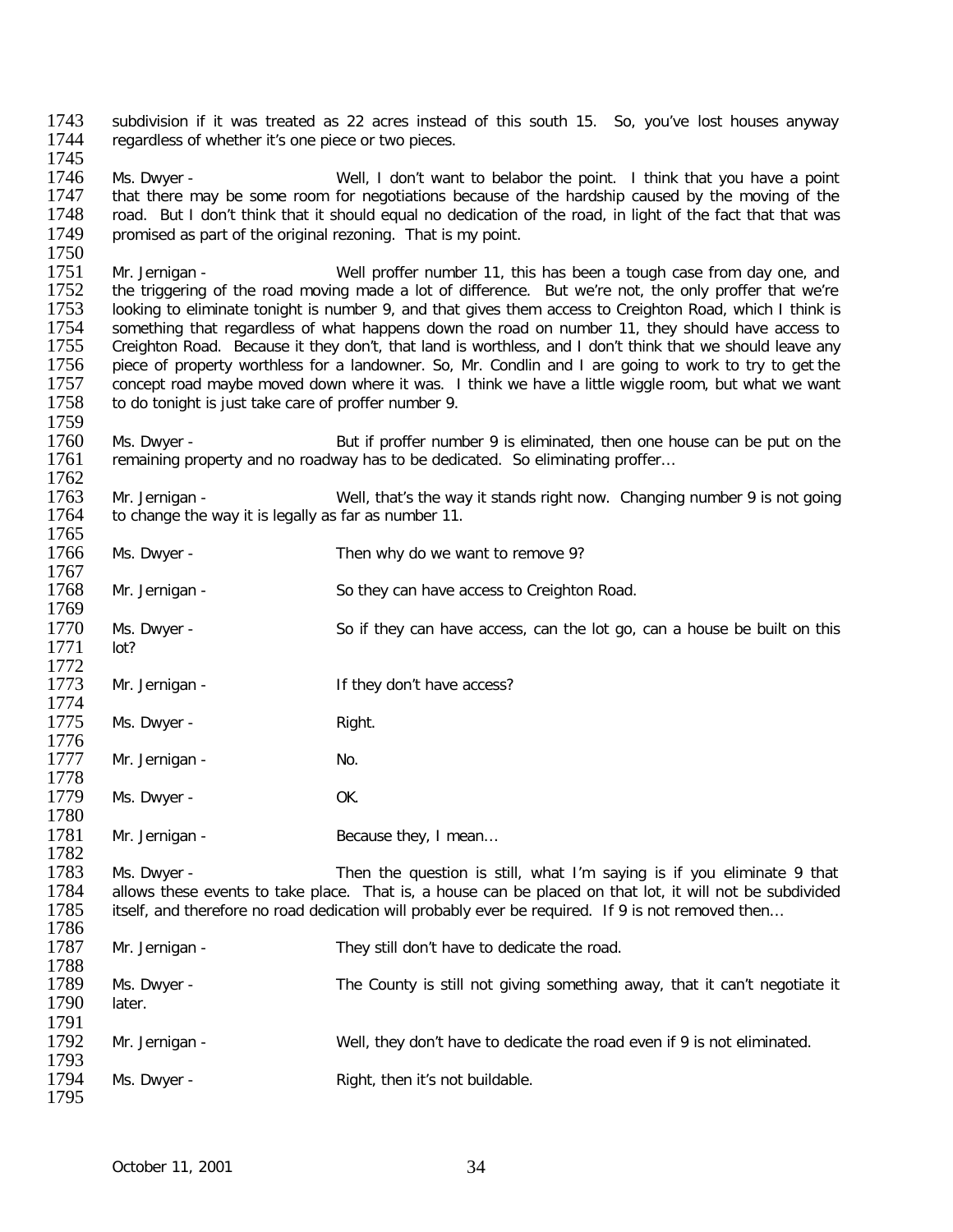1802<br>1803 Mr. Jernigan - Well, and to... 1804<br>1805 Ms. Dwyer - That's just my opinion. 1806<br>1807 1807 Mr. Jernigan - It's a concept road, it may never be built, you know. But the Bannisters<br>1808 – are aware of that possibility of that road coming through. It could be five years, two years or never, but 1808 are aware of that possibility of that road coming through. It could be five years, two years or never, but<br>1809 what I would like to do is give them access to Creighton Road, and then we'll work in the future on 11 1809 what I would like to do is give them access to Creighton Road, and then we'll work in the future on 11<br>1810 and there's nothing to say that if we move the road down that there's not negotiations there that can get 1810 and there's nothing to say that if we move the road down that there's not negotiations there that can get<br>1811 back to what the original case. I'm not saving that, but I'm saving it's the possibility. I think... back to what the original case. I'm not saying that, but I'm saying it's the possibility. I think... 1812<br>1813 Mr. Householder - Can I make a suggestion? 1814<br>1815 1815 Mr. Jernigan - Yes, let me just say that. What they're looking to do is get one buildable 1816 Iot on seven acres with access to Creighton Road. lot on seven acres with access to Creighton Road. 1817<br>1818 1818 Mr. Householder - OK. Staff has thought about this case quite a bit. If, you know, if we're 1819 Iending toward the fact that it might be approved as it is with just one proffer, we think that possibly the 1819 lending toward the fact that it might be approved as it is with just one proffer, we think that possibly the 1820 case should at least address reserving the right-of-way for this concept road. case should at least address reserving the right-of-way for this concept road. 1821<br>1822 1822 Mr. Marlles - So what you're suggesting, Mr. Householder, is that if we are leaning, 1823 the Commission is lending toward approving it, at least there should be some sort of restriction or maybe 1823 the Commission is lending toward approving it, at least there should be some sort of restriction or maybe<br>1824 aareement that the house would not be located within the right-of-way to be reserved for the future 1824 agreement that the house would not be located within the right-of-way to be reserved for the future 1825 concept road. concept road. 1826<br>1827 Mr. Householder - Yes, that's exactly right. 1828<br>1829 1829 Mr. Jernigan - Well, I don't know that we need to reserve a spot right now because<br>1830 we're not sure the road is, this is a concept road, we're not sure it's going to be in position that it is now. 1830 we're not sure the road is, this is a concept road, we're not sure it's going to be in position that it is now.<br>1831 It could move back down a 100'. What I want to do is talk to Public Works and firm up, see what we c 1831 It could move back down a 100'. What I want to do is talk to Public Works and firm up, see what we can<br>1832 do as far as the concept road. Like I said tonight, you know, we weren't going to mess with number 11. 1832 do as far as the concept road. Like I said tonight, you know, we weren't going to mess with number 11.<br>1833 We just wanted to clear up number 9, so they would have access to their property and work with Public We just wanted to clear up number 9, so they would have access to their property and work with Public 1834 Works to see what we can do on the concept road. 1835<br>1836 1836 Mr. Archer - Mr. Jernigan. Just by way of suggesting, since there seems to be a level<br>1837 of discomfort with trying to put this through piece meal, might it not be better to defer it until you can 1837 of discomfort with trying to put this through piece meal, might it not be better to defer it until you can<br>1838 have a conversation with Public Works and see if we can do it all at once? And again it's vour decision, 1838 have a conversation with Public Works and see if we can do it all at once? And again it's your decision, <br>1839 Film just suggesting that. I'm just suggesting that. 1840<br>1841 1841 Mr. Jernigan - Well, Mr. Archer, that conversation could take some time and if we take<br>1842 this property and at least give it access to Creighton Road, if they decided they wanted to sell the 1842 this property and at least give it access to Creighton Road, if they decided they wanted to sell the 1843 property, even the landowner coming in knowing that there's a concept road there would give it 1843 property, even the landowner coming in knowing that there's a concept road there would give it 1844 feasibility to sell. At this point right now they can't sell that property with no access from Creighton. feasibility to sell. At this point right now they can't sell that property with no access from Creighton. 1845<br>1846 Mr. Archer - Yes, and I understand. 1847

1796 Mr. Jernigan - Well, I don't think it's right to leave a piece of property with seven acres<br>1797 not that we don't have access to

1799 Ms. Dwyer - Well, I'm not saying, I'm just suggesting that maybe this whole, all the 1800 issues ought to be resolved before anything else is given away by the County, since it looks like we may 1800 issues ought to be resolved before anything else is given away by the County, since it looks like we may<br>1801 not get the road that was promised when the property was originally zoned.

not get the road that was promised when the property was originally zoned.

not, that we don't have access to.

1798<br>1799

October 11, 2001 35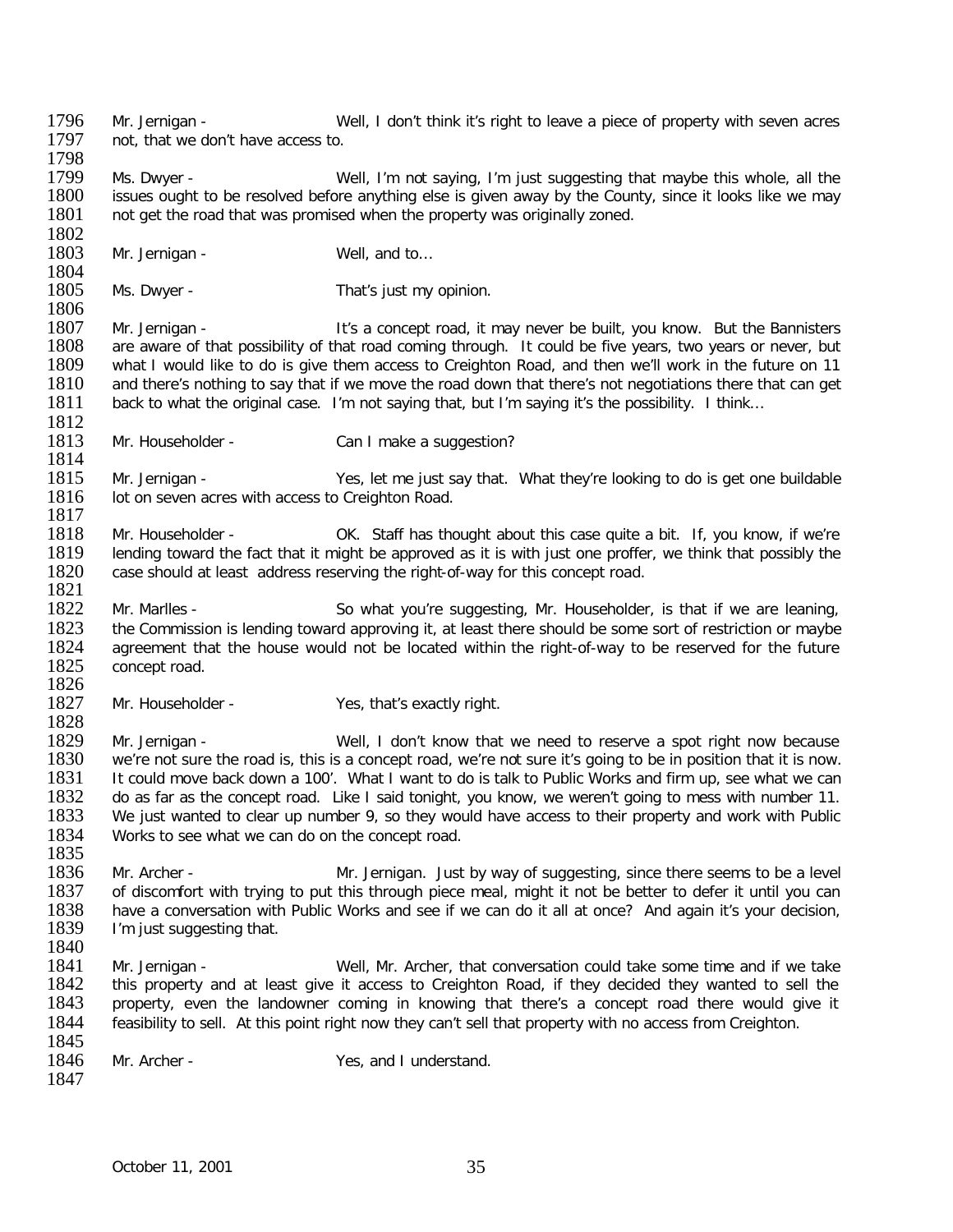1848 Mr. Jernigan - And I'm not saying for sure that they will do that, but they may do that.<br>1849 But I know that they're not going to build a house right now on it, and I think we have some time to 1849 But I know that they're not going to build a house right now on it, and I think we have some time to 1850 work on the concept road. 1851<br>1852 1852 Mr. Vanarsdall - And what you want to do is send it onto the Board and you have 30 days<br>1853 from now to do something else? from now to do something else? 1854<br>1855 Mr. Jernigan - The state of Just for the access to the property. 1856<br>1857 Mr. Vanarsdall - Tough. 1858<br>1859 1859 Mr. Jernigan - And Mrs. Dwyer, I understand your situation on it. And what happened, 1860 and I missed one of these meetings and somewhere along the line something got misconstrued. and I missed one of these meetings and somewhere along the line something got misconstrued. 1861<br>1862 1862 Ms. Dwyer - Well, what this means, I guess, I'm just setting here trying to think how<br>1863 to prevent this from happening again, is that whenever we rezone a piece of property... to prevent this from happening again, is that whenever we rezone a piece of property... 1864<br>1865 Mr. Jernigan - It will not happen again in my district. 1866<br>1867 Mrs. Dwyer - matches are more more can't let it be. 1868<br>1869 Mr. Jernigan - I can say to that. 1870<br>1871 1871 Mrs. Dwyer. Well I mean it can happen, because someone could come in and say,<br>1872 well I'm just going to do this phase right here and that doesn't include the concept road. So let's just 1872 well I'm just going to do this phase right here and that doesn't include the concept road. So let's just<br>1873 subdivide parcel, this part of the parcel that was rezoned, and then, if for whatever reason the other part 1873 subdivide parcel, this part of the parcel that was rezoned, and then, if for whatever reason the other part<br>1874 of that parcel is never subdivided, then the road never has to be dedicated. And that's clearly not what 1874 of that parcel is never subdivided, then the road never has to be dedicated. And that's clearly not what <br>1875 the intent of the original rezoning was. the intent of the original rezoning was. 1876<br>1877 1877 Mr. Jernigan - **And I understand that.** And when I went into the meeting Tuesday, I<br>1878 was under the assumption that it had to be dedicated myself. I mean, that's the way I saw it. But Mr. 1878 was under the assumption that it had to be dedicated myself. I mean, that's the way I saw it. But Mr.<br>1879 Condlin, being the attorney that he is, found a loop, found where it states that only if that property is 1879 Condlin, being the attorney that he is, found a loop, found where it states that only if that property is<br>1880 subdivided. So what we're doing is, it is not that we are trying to pull anything: it's the law. subdivided. So what we're doing is, it is not that we are trying to pull anything; it's the law. 1881 1882 Ms. Dwyer - Well, I would disagree with that, because I think I would argue that the<br>1883 Trequirement to dedicate this property is valid and alive because this property has been subdivided. So, 1883 requirement to dedicate this property is valid and alive because this property has been subdivided. So, 1884 in Tym not sure I would agree with that understanding. I'm not sure I would agree with that understanding. 1885 1886 Mr. Jernigan - Well, I'm just going by what Mr. Condlin told me. 1887<br>1888 1888 Mr. Condlin - If I may, regardless, and I am by no means any ultimate opinion on the<br>1889 Iaw, but I do think that's the staff's position. Generally, is that if, just because you have a concept road 1889 law, but I do think that's the staff's position. Generally, is that if, just because you have a concept road<br>1890 doesn't mean you can't get a building permit on a piece of property. I think the unfortunate situation 1890 doesn't mean you can't get a building permit on a piece of property. I think the unfortunate situation<br>1891 here that the 15-acre subdivision was approved under, the understanding that they did not have to 1891 here that the 15-acre subdivision was approved under, the understanding that they did not have to 1892 dedicate the road because it was off-site. Now the Bannisters are here holding the bag, saving vou can't 1892 dedicate the road because it was off-site. Now the Bannisters are here holding the bag, saying you can't<br>1893 even use your property because we let the other 15 acres go. Well. I think we should have closed this 1893 even use your property because we let the other 15 acres go. Well, I think we should have closed this 1894 door before hand, and I know Randy is probably steaming back there because he and Dave O'Kelly, and 1894 door before hand, and I know Randy is probably steaming back there because he and Dave O'Kelly, and 1895 the rest of the staff did at one time attempt to close the door, but the policy was, whatever reason the the rest of the staff did at one time attempt to close the door, but the policy was, whatever reason the 1896 decision was changed and, you know, we had this discussion and I think it's unfair to the Bannisters to 1897 now impose upon them that which you didn't impose upon them that which you didn't impose upon them that whic 1897 now impose upon them that which you didn't impose upon the original subdivision. And I have to say<br>1898 that we have tackled this, as we said before, by putting in the proffer to read upon the first subdivision, 1898 that we have tackled this, as we said before, by putting in the proffer to read upon the first subdivision,<br>1899 upon the first CO. We've done this before in other instances requiring certain property improvement and upon the first CO. We've done this before in other instances requiring certain property improvement and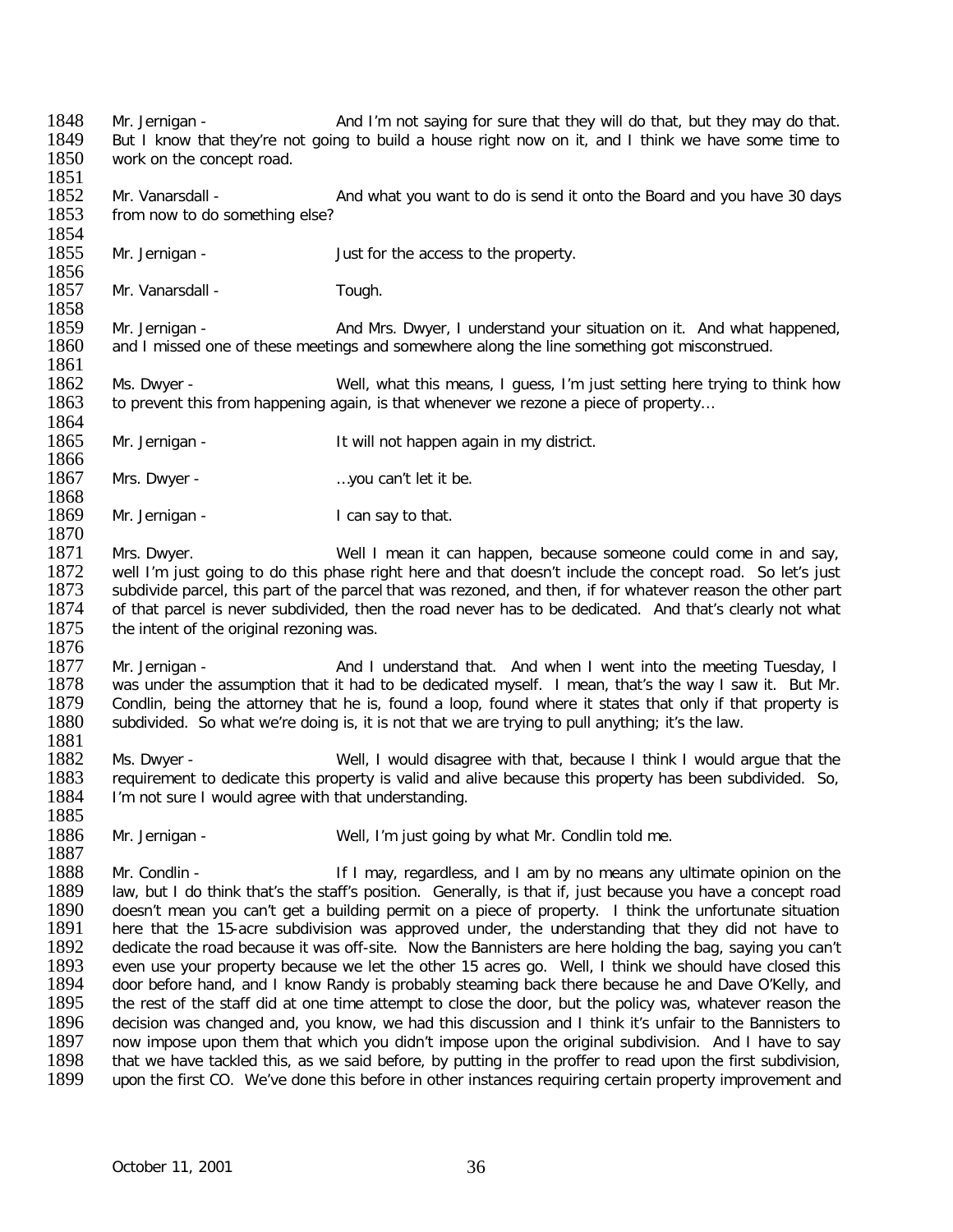1900 things of that nature where it puts in the time frame that when you apply for subdivision, any subdivision<br>1901 vou must dedicate. vou must dedicate. 1902<br>1903 1903 Phasing happens, funny things happen, environmental studies happen, wetland studies happen,<br>1904 Subdivisionscanibela funny thing, and youlknow theselthingslould happen becauselof that language. subdivisions can be a funny thing, and you know these things could happen because of that language. 1905<br>1906 1906 Mr. Jernigan - Mr. Condlin I tell you, I think I'm going to take Mr. Archer's advice.<br>1907 We've got to many problems here, and I think what I would like to do is, before this goes any further, to 1907 We've got to many problems here, and I think what I would like to do is, before this goes any further, to<br>1908 talk to Public Works and let's clear it up some. talk to Public Works and let's clear it up some. 1909<br>1910 Mr. Condlin - COK. Well, I don't have authority to defer the case. 1911<br>1912 Mr. Jernigan - Well, I do so. I mean, not sarcastically... 1913<br>1914 Mr. Condlin - I understand what... 1915<br>1916 1916 Mr. Jernigan - I'm not going to ask them to do it. What I'm going to do is I will use my<br>1917 commission deferral to defer this for 30 days to, what is the next meeting, the 15<sup>th</sup>. commission deferral to defer this for 30 days to, what is the next meeting, the  $15<sup>th</sup>$ . 1918<br>1919 Mr. Marlles - Yes, our next meeting. 1920<br>1921 Mr. Archer -  $November 15<sup>th</sup>$ . 1922<br>1923 Mr. Jernigan -  $November 15<sup>th</sup>$  by request of the Commission. 1924<br>1925 Mr. Taylor - Second. I think that's a good alternative. 1926<br>1927 1927 Mr. Archer - Motion by Mr. Jernigan, seconded by Mr. Taylor. All in favor of the<br>1928 motion say ave—all those opposed by saving nay. The vote is 5-0. Mr. Kaechele absent. The deferment 1928 motion say aye—all those opposed by saying nay. The vote is 5-0, Mr. Kaechele absent. The deferment 1929 is granted. is granted. 1930<br>1931 1931 The Planning Commission deferred C-58C-01, Andrew M. Condlin for Martin J. Bannister/Luke O.<br>1932 Bannister, Sr. to its meeting on November 15, 2001. Bannister, Sr. to its meeting on November 15, 2001. 1933<br>1934 1934 Mr. Taylor: Before we turn the page, Mr. Chairman, I'd like to go back to the last<br>1935 sheet there because I did have one question. And that was with regard to the contours. Mr. Jernigan, it 1935 sheet there because I did have one question. And that was with regard to the contours. Mr. Jernigan, it 1936 looks to me like this, the grav lump in here, is that a hollow area that has to be filled? Is that what is 1936 looks to me like this, the gray lump in here, is that a hollow area that has to be filled? Is that what is 1937 causing the pushing of that road up to the north? causing the pushing of that road up to the north? 1938<br>1939 1939 Mr. Jernigan - Mr. Taylor, yes, the topo is pretty rough right there. What happened,<br>1940 they moved the road, not so much because of the topo, but to line up with Dabb's House Road. Dabb's 1940 they moved the road, not so much because of the topo, but to line up with Dabb's House Road. Dabb's 1941 House Road came up to neck to Hallwood Subdivision, that road is up a little closer. I quess, then what 1941 House Road came up to neck to Hallwood Subdivision, that road is up a little closer, I guess, then what <br>1942 they anticipated. What I would like to see Public Works do is maybe, we found out that the County owns 1942 they anticipated. What I would like to see Public Works do is maybe, we found out that the County owns 1943 rooperty, has a dedicated property where they can actually move the road down some. property, has a dedicated property where they can actually move the road down some. 1944<br>1945 1945 Mr. Taylor - Yes, with all of that contour, with that open area, that it would seem to 1946 me. that filling that might be possible. me, that filling that might be possible. 1947 1948 Mr. Jernigan - Yes. 1949<br>1950 1950 Mr. Taylor - <br>1951 to me everybody would win if we would fill that and allow that road to go to the south. to me everybody would win if we would fill that and allow that road to go to the south. 1952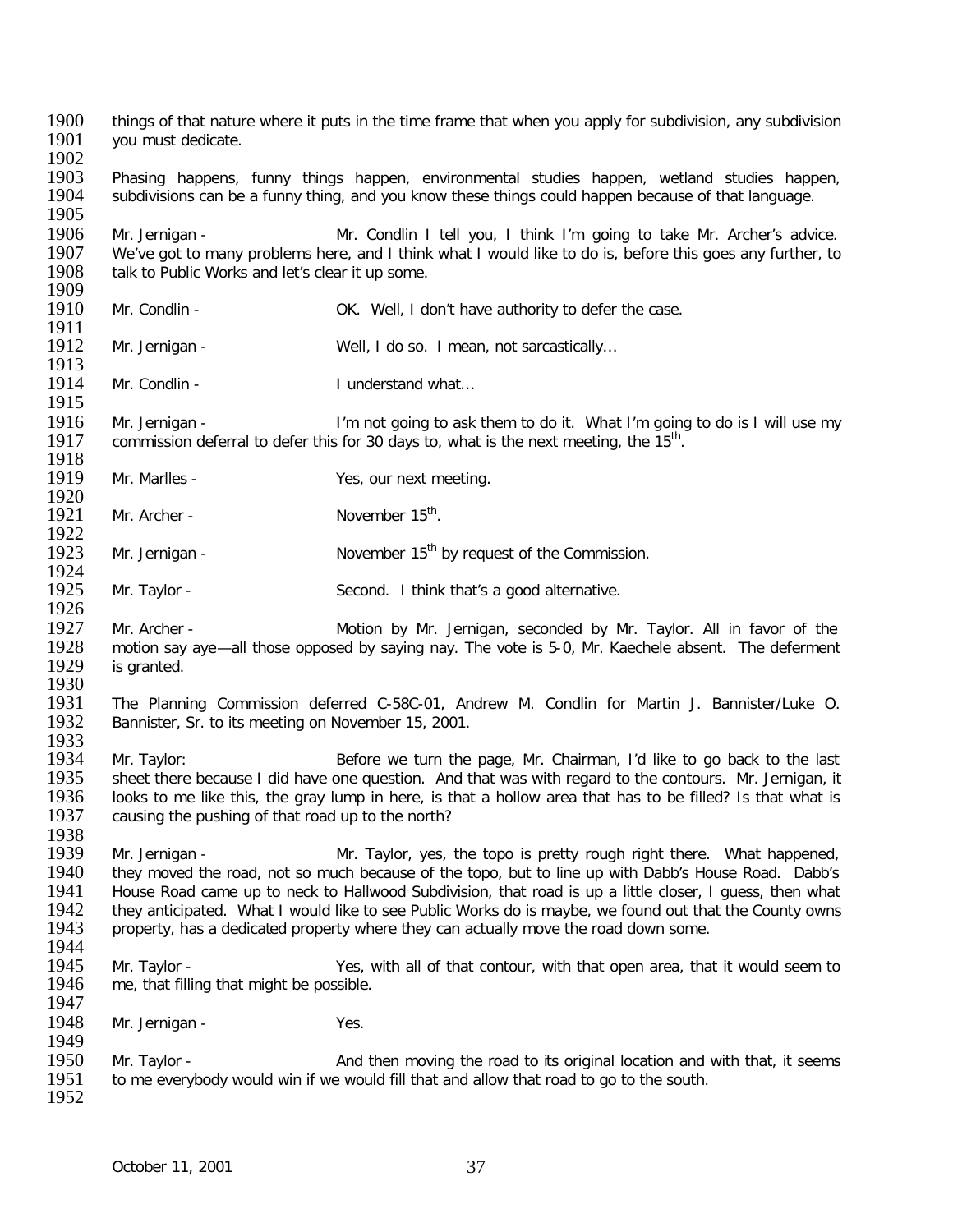1953 Mr. Jernigan - When, the reason that the 15 acres got taken out of the 22 was because<br>1954 the on-coming landowner was afraid of the fill that had been used and in case there was some hazardous 1954 the on-coming landowner was afraid of the fill that had been used and in case there was some hazardous<br>1955 Thaterials, but there's not. So, that's what happened originally. But I think there is a possibility, like I 1955 materials, but there's not. So, that's what happened originally. But I think there is a possibility, like I say<br>1956 with that road moving 135', it did make a difference in the lav of the land. And I quess what we'll 1956 with that road moving 135', it did make a difference in the lay of the land. And I guess what we'll do is<br>1957 we'll iust work to see if we move it back. we'll just work to see if we move it back.

1958<br>1959 1959 Mr. Taylor - I mean in a win-win situation might to be fill the hollow and move the 1960 road back and then you have access, as you would hope to both sides. road back and then you have access, as you would hope to both sides.

1961<br>1962 Mr. Jernigan OK.

1963<br>1964 Mr. Taylor - Anyway.

1965<br>1966 1966 Mr. Archer - All right. Thank you for that discussion, Mr. Taylor. All right Mr.<br>1967 Secretary where are we? Secretary where are we?

1968<br>1969 1969 Mr. Marlles: Mr. Chairman, our next case is in the Brookland District. This was<br>1970 deferred from the September 13, 2001 Meeting. deferred from the September 13, 2001 Meeting.

## 1971<br>1972 1972 *Deferred from the September 13, 2001 Meeting*

1973 **P-11-01 Ralph Axselle, Jr. for The American Legion, Dept. of VA, Inc.:** 1974 Request for a provisional use permit under Sections 24-51.1(a) and 24-122.1 of Chapter 24 of the County<br>1975 Code in order to use the property and existing building as a meeting place and offices for the Virginia 1975 Code in order to use the property and existing building as a meeting place and offices for the Virginia<br>1976 Division of the American Legion and the American Legion Auxiliary, on Parcel 93-A-11, containing 3.558 Division of the American Legion and the American Legion Auxiliary, on Parcel 93-A-11, containing 3.558 1977 acres, located on the east line of Bethlehem Road approximately 170 feet north of Dickens Road. The 1978<br>1978 existing zoning is A-1 Agricultural District. The Land Use Plan recommends Government. existing zoning is A-1 Agricultural District. The Land Use Plan recommends Government.

- 1979<br>1980 The staff report will be given by Mr. Tom Coleman.
- 1981<br>1982 1982 Mr. Archer - Thank you, Mr. Secretary. Is there opposition to P-11-01? No<br>1983 opposition. Mr. Coleman. opposition. Mr. Coleman.
- 1984<br>1985 1985 Mr. Coleman - The Revised PUP conditions have been distributed to you. This request is for a Provisional Use Permit authorizing the American Legion to use the existing building and property at 1986 a Provisional Use Permit authorizing the American Legion to use the existing building and property at 1987 5500 Bethlehem Road for their State Headquarters Office. 5500 Bethlehem Road for their State Headquarters Office.
- 1988<br>1989

1989 The property is zoned A-1 and currently serves as a meeting place and offices for two Masonic Lodges.<br>1990 Charles Johnson Elementary School and athletic fields border the property to the north. Christ Charles Johnson Elementary School and athletic fields border the property to the north, Christ 1991 Presbyterian Church to the east, and three single-family dwelling units lie adjacent to the subject 1992 property and would potentially be impacted by activities occurring on the site. The rest of the 1992 property and would potentially be impacted by activities occurring on the site. The rest of the 1993 surrounding area is predominantly residential. The existing building is approximately 7,500 square feet 1993 surrounding area is predominantly residential. The existing building is approximately 7,500 square feet 1994 and includes four offices and a meeting space for Masonic Lodge functions. The site has a large existing 1994 and includes four offices and a meeting space for Masonic Lodge functions. The site has a large existing 1995 parking lot is partially wooded. parking lot is partially wooded.

- 1996<br>1997
- 1997 This application proposes to use the site for a similar use. However the applicant will convert a portion of<br>1998 The existing meeting space into additional office space. Five full time emplovees will work out of this 1998 the existing meeting space into additional office space. Five full time employees will work out of this 1999 Iocation. The American Legion will conduct training and host area, regional, and statewide meetings 1999 location. The American Legion will conduct training and host area, regional, and statewide meetings 2000 here. As a result, the number of people using 2000 here. As a result, the number of people using the facility on a daily basis and the number of people using<br>2001 this site for periodic training and meetings will be significantly more than the current owners. this site for periodic training and meetings will be significantly more than the current owners.
- 2002<br>2003 2003 The conditions recommended by staff address the concerns that arise from the additional people using<br>2004 this site. The conditions limit the amount of office space. limit the number of people using the facility for 2004 this site. The conditions limit the amount of office space, limit the number of people using the facility for<br>2005 training and conferences, probibit post meetings, limit hours of operation, limit and regulate changes 2005 training and conferences, prohibit post meetings, limit hours of operation, limit and regulate changes to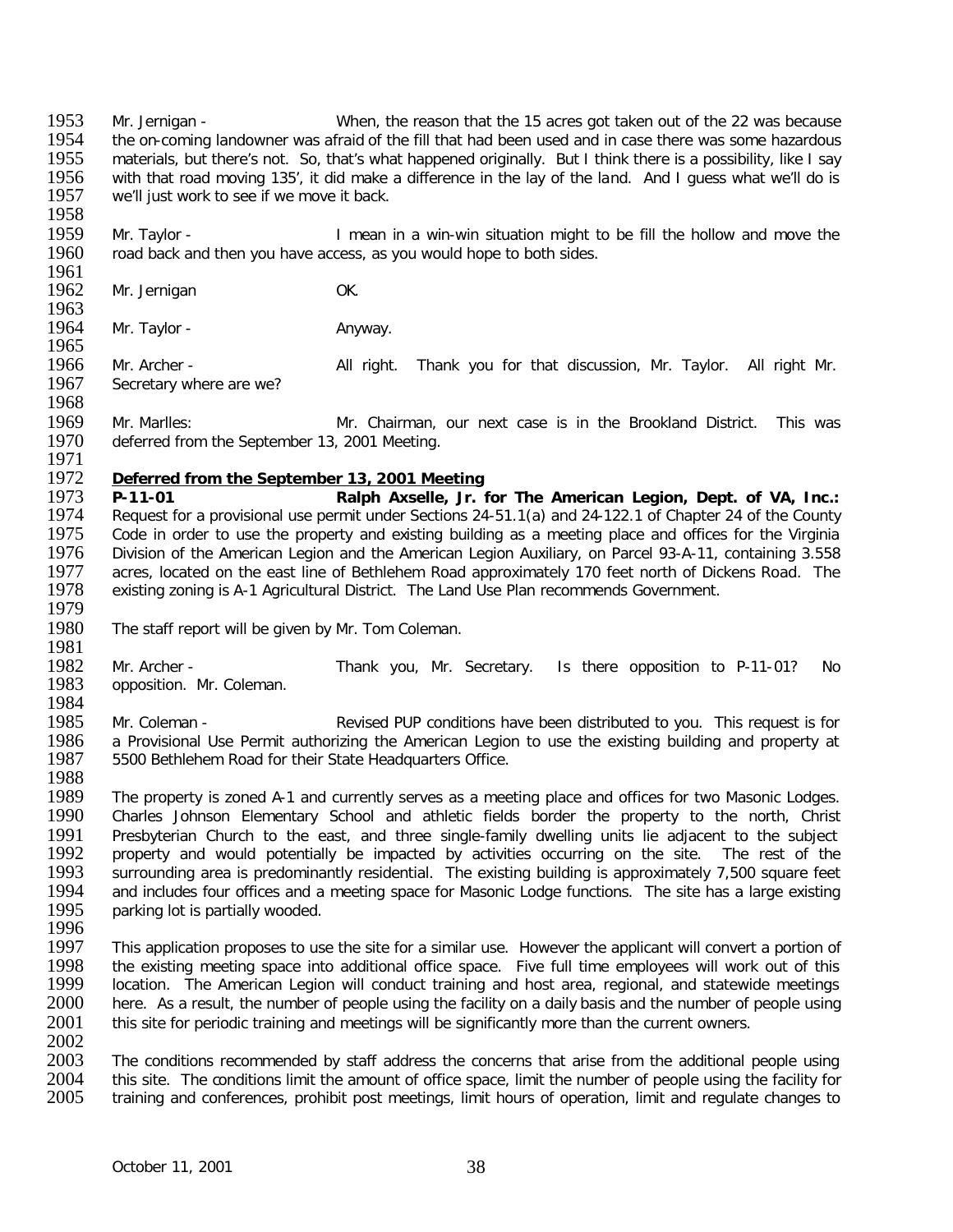2006 the building and the property and address many other issues. Overall, the site is not objectionable for<br>2007 the proposed use and the PUP conditions address the concerns arising from the increased use of this 2007 the proposed use and the PUP conditions address the concerns arising from the increased use of this 2008 facility. Staff recommends approval of this application subject to the revised conditions. And I will be 2008 facility. Staff recommends approval of this application subject to the revised conditions. And I will be 2009 happy to answer any questions. happy to answer any questions.

2010<br>2011 2011 Mr. Archer - Thank you, Mr. Coleman. Are there questions for Mr. Coleman from the 2012 Commission? Commission?

2013<br>2014 2014 Mrs. Dwyer - I wasn't clear, is the Legion going to use it in addition to the Masons or 2015 is the American Legion taking it over? is the American Legion taking it over?

2016<br>2017 Mr. Coleman - The American Legion will be there, they're purchasing and taking it over.

2018<br>2019 Mrs. Dwyer - Sole user.

2020<br>2021 Mr. Vanarsdall - **I** would like to hear from the applicant, Mr. Chairman.

2022<br>2023 Mr. Archer - All right. Will the applicant come forward please? Mr. Condlin.

2024<br>2025 2025 Mr. Condlin - Mr. Chairman, Members of the Commission, Andy Condlin from Williams<br>2026 Mullen. Not all my cases are difficult ones. Nor is this a tower case. I should get some benefit then I 2026 Mullen. Not all my cases are difficult ones. Nor is this a tower case. I should get some benefit then I<br>2027 think as well. I have with me Caroline Browder from my firm who's helped me on the case as well as 2027 think as well. I have with me Caroline Browder from my firm who's helped me on the case as well as 2028 Dale Chapman, adjutant of the Department of Virginia of the American Legion. Just so you know, the 2028 Dale Chapman, adjutant of the Department of Virginia of the American Legion. Just so you know, the 2029 American Legion is an organization for veterans of the US Arm Forces during wartime periods chartered 2029 American Legion is an organization for veterans of the US Arm Forces during wartime periods chartered<br>2030 by Congress in 1919 for patriotic and community service organizations. Nationally, there are 2.8 million 2030 by Congress in 1919 for patriotic and community service organizations. Nationally, there are 2.8 million<br>2031 members of the American Legion. This is, would be the meeting and administrative space for the Virginia 2031 members of the American Legion. This is, would be the meeting and administrative space for the Virginia<br>2032 Branch of the American Legion. It's called the department. It's about 52.000 members in the 2032 Branch of the American Legion. It's called the department. It's about 52,000 members in the 2033 Commonwealth of Virginia, which consists of about 70-80 posts, and the districts would be underneath 2033 Commonwealth of Virginia, which consists of about 70-80 posts, and the districts would be underneath<br>2034 the department, which is a statewide. The districts have about 10-20 posts and then the post, which 2034 the department, which is a statewide. The districts have about 10-20 posts and then the post, which 2035 most of us are familiar with, which would be the local members for the American Legion. This building 2035 most of us are familiar with, which would be the local members for the American Legion. This building<br>2036 would again be for the meeting and administrative space for the Department of Virginia of the American 2036 would again be for the meeting and administrative space for the Department of Virginia of the American<br>2037 Legion. It is not to be a meeting place for local post. I can't say that enough. If you look at condition 2037 Legion. It is not to be a meeting place for local post. I can't say that enough. If you look at condition<br>2038 number 3, it actually says that it can only be used by the American Legion Department of Virginia, and it 2038 number 3, it actually says that it can only be used by the American Legion Department of Virginia, and it<br>2039 does say the American Legion post meetings and activities are prohibited. Further number 6, alcoholic 2039 does say the American Legion post meetings and activities are prohibited. Further number 6, alcoholic 2040 beverages are strictly prohibited and not only that, since they are prohibited they can't be served. 2040 beverages are strictly prohibited and not only that, since they are prohibited they can't be served, 2041 consumed, or sold. So there is no doubt that this would only be used for again administrative and 2041 consumed, or sold. So there is no doubt that this would only be used for again administrative and 2042 meeting spaces. The Virginia Department at a State level provides assistance to the posts and districts. 2042 meeting spaces. The Virginia Department at a State level provides assistance to the posts and districts.<br>2043 It has programs related to membership, general programs, compliance with rules, lobbying. For It has programs related to membership, general programs, compliance with rules, lobbying. For 2044 example, the State Department is responsible for the Virginia War Memorial. They have multiple youth 2045 programs that they help facilitate through the post program, or through the post, such as scholarships. 2045 programs that they help facilitate through the post program, or through the post, such as scholarships, 2046 baseball leagues, Boys State and Boys Nation and the High School ROTC competitions. They host on a 2046 baseball leagues, Boys State and Boys Nation and the High School ROTC competitions. They host on a<br>2047 veekly basis: one or two meetings for various committees of the State level, such as internal affairs. 2047 weekly basis; one or two meetings for various committees of the State level, such as internal affairs, 2048 Iobbying membership, where they might have eight or so members from the State Department, the 2048 lobbying membership, where they might have eight or so members from the State Department, the 2049 Virginia Department of the American Legion. On rare occasions up to 40, and once a vear have more 2049 Virginia Department of the American Legion. On rare occasions up to 40, and once a year have more 2050 than 50 for the Dav on the Hill. Also, with the American Legion, this building would also house the 2050 than 50 for the Day on the Hill. Also, with the American Legion, this building would also house the 2051 American Legion Auxiliary, which is part of the department, which a lot of people are familiar with. This 2051 American Legion Auxiliary, which is part of the department, which a lot of people are familiar with. This<br>2052 building is a very unique building. It's a very unique property, and it's a very unique use. Currently use 2052 building is a very unique building. It's a very unique property, and it's a very unique use. Currently used<br>2053 by the Masons. I must say that more and more in the recent vears it's gone into disrepair, because the by the Masons, I must say that more and more in the recent years it's gone into disrepair, because the 2054 Masons have fewer and fewer members. The property is currently zoned A-1 and the Masons use of it is<br>2055 arandfathered. It is in the Land Use Plan for Governmental Use. So this is a non-profit agency, using it 2055 grandfathered. It is in the Land Use Plan for Governmental Use. So this is a non-profit agency, using it 2056 for meeting space and administration space, and we made the application, the American Legion made the 2056 for meeting space and administration space, and we made the application, the American Legion made the 2057 application, to be able to clean up this issue, to make sure that it was clear that they could use this 2057 application, to be able to clean up this issue, to make sure that it was clear that they could use this 2058 property for what they wanted to use it for. They do plan to do substantial improvements, to what I property for what they wanted to use it for. They do plan to do substantial improvements, to what I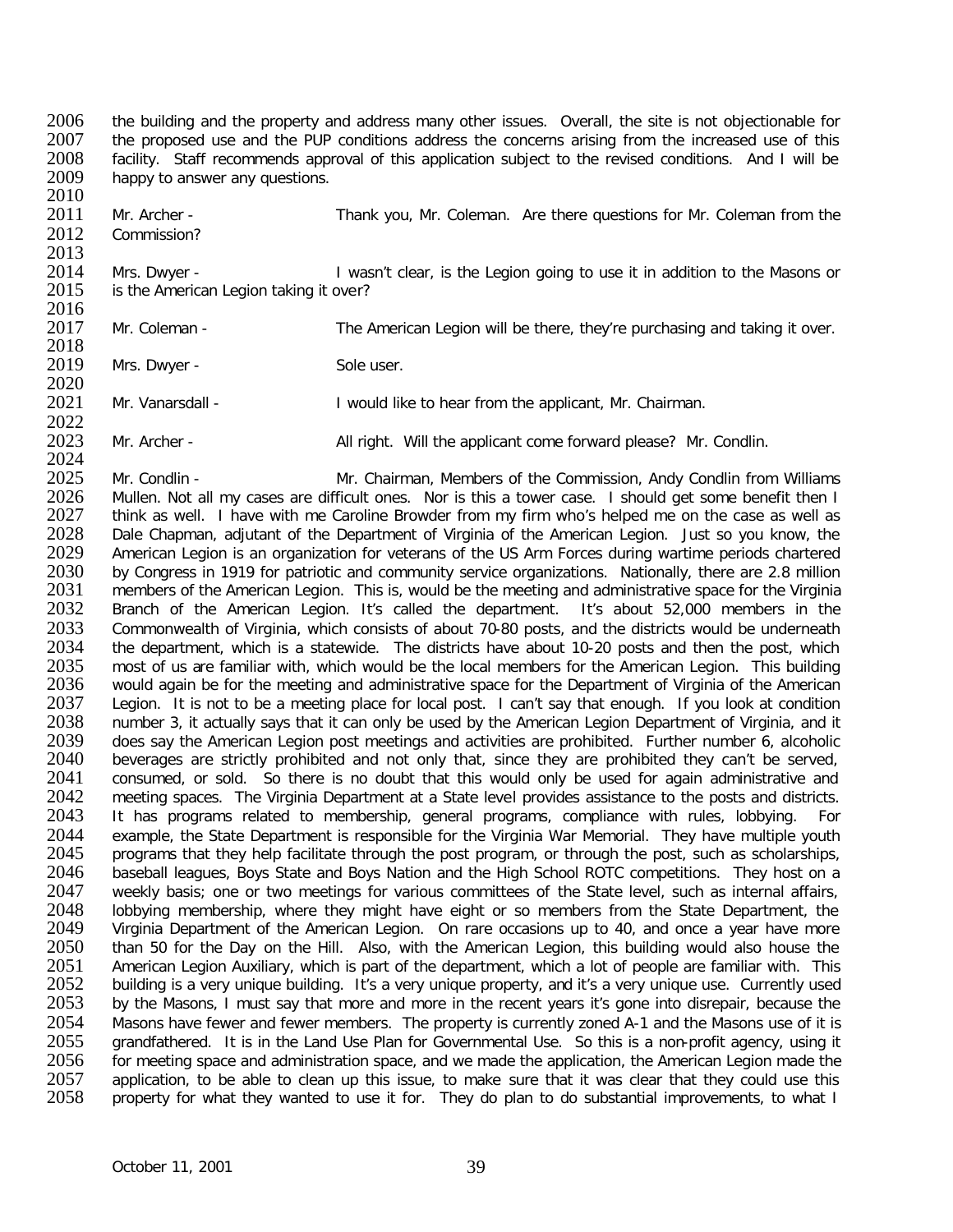2059 would say is a currently decaying building and property. And, such as improvements to the parking lot, 2060 to the entranceways, putting in some flagpoles. Jandscaping, adding some windows, handicap ramps, 2060 to the entranceways, putting in some flagpoles, landscaping, adding some windows, handicap ramps, 2061 things of that nature. Almost exclusively all of the work will be done and the improvements will be done. 2061 things of that nature. Almost exclusively all of the work will be done and the improvements will be done, <br>2062 as well, inside as well. as well, inside as well.

2063<br>2064 2064 Having said that, there are a few issues with the conditions. These conditions with a Provisional Use<br>2065 Permit. I think what are there, there are 18 conditions. This is a pretty extensive case for what I 2065 Permit, I think what are there, there are 18 conditions. This is a pretty extensive case for what I<br>2066 consider somewhat of a minimal use. The conditions, the issues I have, and I would like to point them 2066 consider somewhat of a minimal use. The conditions, the issues I have, and I would like to point them<br>2067 out, have to do with proffer number 10. It's the first one on the second page. I believe it is. There is no 2067 out, have to do with proffer number 10. It's the first one on the second page, I believe it is. There is no<br>2068 oroblem with the office space being limited to 2.300 square feet. The problem is, says the number of ful 2068 problem with the office space being limited to 2,300 square feet. The problem is, says the number of full<br>2069 time or full time equivalent employees, employed at this location shall be limited to 6. The reason that 2069 time or full time equivalent employees, employed at this location shall be limited to 6. The reason that <br>2070 we have an issue with this is that we've already got a square foot limitation on office space limited to 2070 we have an issue with this is that we've already got a square foot limitation on office space limited to 2071 2.300 square feet. If you flip back to proffer number 2, we're limited to how many meetings we can 2071 2,300 square feet. If you flip back to proffer number 2, we're limited to how many meetings we can<br>2072 have, and we are limited to the hours that we can have this facility opened for office uses. They are 2072 have, and we are limited to the hours that we can have this facility opened for office uses. They are 2073 already limited and the same way the County, based on the last case has fears about attorneys such as 2073 already limited and the same way the County, based on the last case has fears about attorneys such as <br>2074 myself finding loopholes, attorney's representing private users are concerned with how things are going 2074 myself finding loopholes, attorney's representing private users are concerned with how things are going<br>2075 to be interpreted, and, quite frankly. I have not a clue what full time and full time equivalent means as 6 2075 to be interpreted, and, quite frankly, I have not a clue what full time and full time equivalent means as 6<br>2076 employees. Whether that means on the payroll, they do have some part-time folks. I don't know how 2076 employees. Whether that means on the payroll, they do have some part-time folks. I don't know how<br>2077 vou monitor that. And quite frankly it's just something we would like to have eliminated. Number 12. I 2077 you monitor that. And quite frankly it's just something we would like to have eliminated. Number 12, I<br>2078 think works both ways. Both to the County's advantage to change the wording a little bit and to the 2078 think works both ways. Both to the County's advantage to change the wording a little bit and to the 2079 applicant's. What I would like to do, if you can follow along on number 12. It says, "Any new exterior 2079 applicant's. What I would like to do, if you can follow along on number 12. It says, "Any new exterior<br>2080 lighting shall be designed and arranged to direct light and glare away from adiacent property and 2080 Iighting shall be designed and arranged to direct light and glare away from adjacent property and 2081 reduced after hours." reduced after hours." 2082

| ----         |                                              |                                                                                                            |
|--------------|----------------------------------------------|------------------------------------------------------------------------------------------------------------|
| 2083         | Mr. Vanarsdall -                             | Mr. Condlin.                                                                                               |
| 2084         |                                              |                                                                                                            |
| 2085         | Mr. Condlin -                                | Yes, sir.                                                                                                  |
| 2086         |                                              |                                                                                                            |
| 2087         | Mr. Vanarsdall -                             | May I interrupt you a minute?                                                                              |
| 2088         |                                              |                                                                                                            |
| 2089         | Mr. Condlin -                                | Absolutely.                                                                                                |
| 2090         |                                              |                                                                                                            |
| 2091         | Mr. Vanarsdall -                             | You are on one set of proffers.                                                                            |
| 2092         |                                              |                                                                                                            |
| 2093         | Mr. Condlin -                                | I have the wrong set.                                                                                      |
| 2094         |                                              |                                                                                                            |
| 2095         | Mr. Vanarsdall -                             | And so on the set of proffers, the final ones, it's number 13.                                             |
| 2096         |                                              |                                                                                                            |
| 2097         | Mr. Coleman -                                | Mr. Vanarsdall, Mr. Condlin is not in possession of the same. They were                                    |
| 2098         | edited prior to being distributed to you so. |                                                                                                            |
| 2099         |                                              |                                                                                                            |
| 2100         | Mr. Vanarsdall -                             | All right. The new has already been taken out.                                                             |
| 2101         |                                              |                                                                                                            |
| 2102         | Mr. Condlin -                                | They're mind readers. They do pretty well.                                                                 |
| 2103<br>2104 | Mr. Vanarsdall -                             |                                                                                                            |
| 2105         |                                              | The new is already gone.                                                                                   |
| 2106         | Mr. Condlin -                                | All right. OK, you already got me on that one.                                                             |
| 2107         |                                              |                                                                                                            |
| 2108         | Mr. Vanarsdall -                             | The same thing, just different numbers.                                                                    |
| 2109         |                                              |                                                                                                            |
| 2110         | Mr. Condlin -                                | Yes. So it's number 13. So what we were concerned about, I think all                                       |
| 2111         |                                              | exterior lighting should avoid being, having a glare on adjacent properties. The thing I would like to add |
|              |                                              |                                                                                                            |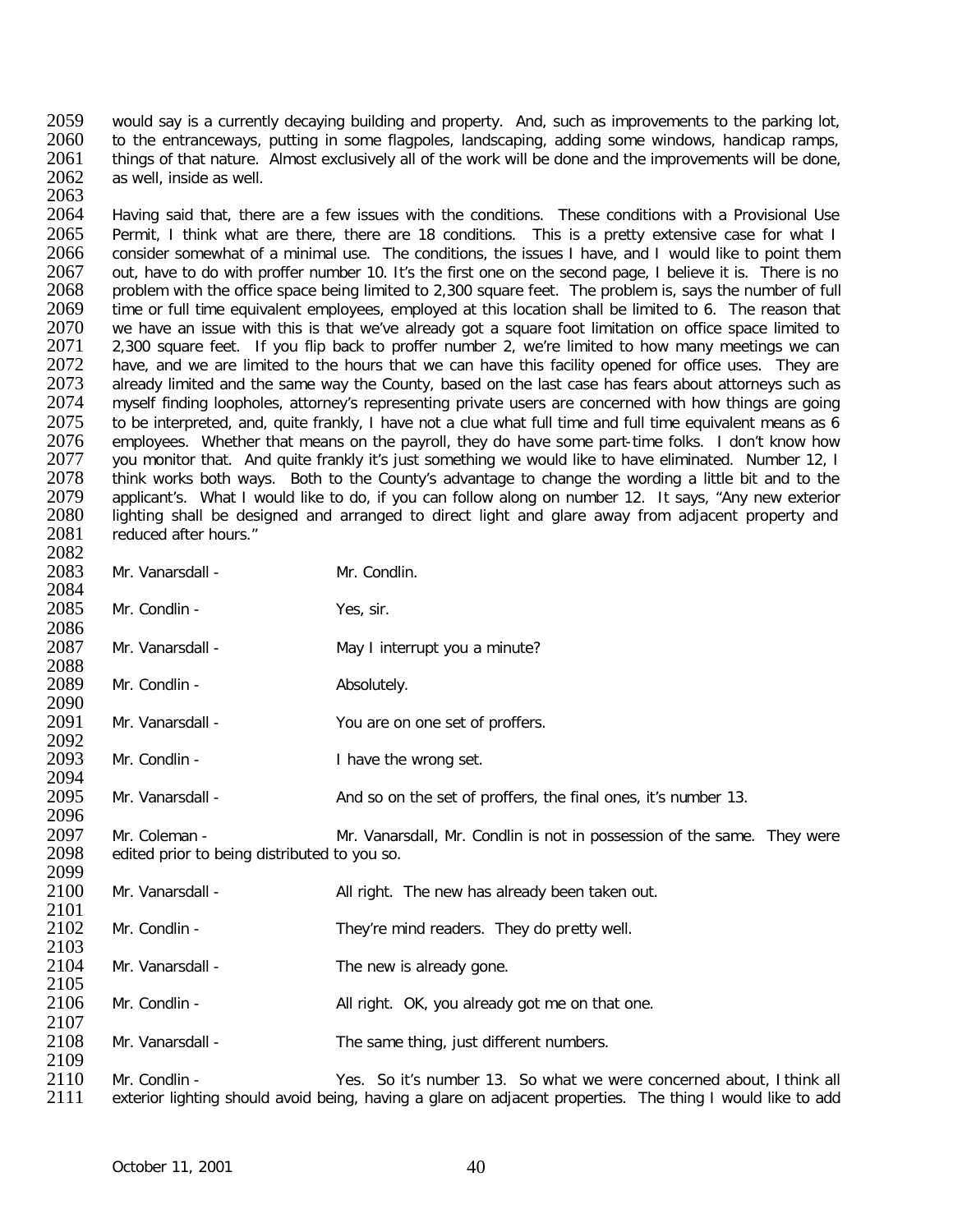2112 at the very end of that was, well, I think they've already changed the language as well, where it says any<br>2113 exterior lighting added to the property shall be no more than 20', shall be concealed sources of light. 2113 exterior lighting added to the property shall be no more than 20', shall be concealed sources of light.<br>2114 There are a couple of lights out there that may or may not be deemed concealed sources that are 2114 There are a couple of lights out there that may or may not be deemed concealed sources that are<br>2115 Currently existing. Certainly, I would think that the interpretation, unless you tell me otherwise would be 2115 currently existing. Certainly, I would think that the interpretation, unless you tell me otherwise would be<br>2116 that new lighting would be concealed sources. Any new lighting would obviously be 20' that new lighting would be concealed sources. Any new lighting would obviously be 20'

- 2117<br>2118
	- Mr. Vanarsdall Right.

2119<br>2120 2120 Mr. Condlin - All right, I just want to be sure I'm reading that correctly based on the 2121 staff's interpretation. So again, we don't have an interpretational issue. The intent is that any new 2121 staff's interpretation. So again, we don't have an interpretational issue. The intent is that any new<br>2122 lighting would certainly, so there's no change on number 12, I don't believe. Finally on number 14, it 2122 lighting would certainly, so there's no change on number 12, I don't believe. Finally on number 14, it 2123 says, "Only once per calendar vear, see condition number 3, will overflow parking be permitted on the 2123 says, "Only once per calendar year, see condition number 3, will overflow parking be permitted on the 2124 arass." The reason for that I believe is that only once per calendar vear may we have a meeting where 2124 grass." The reason for that I believe is that only once per calendar year may we have a meeting where 2125 more than 50 people attend. We have 54 parking spaces on the current parking lot. We're required to 2125 more than 50 people attend. We have 54 parking spaces on the current parking lot. We're required to 2126 maintain the parking lot: we're required to 2126 2126 maintain the parking lot; we're required to resurface the parking lot as part of this case. I will tell you<br>2127 this that there maybe plans to reduce the amount of parking. If you take a look at the square footage, i 2127 this that there maybe plans to reduce the amount of parking. If you take a look at the square footage, if<br>2128 vou consider this building an entire office building by the County Code, we would only need. I believe we 2128 you consider this building an entire office building by the County Code, we would only need, I believe we<br>2129 calculated 32 or 34 spaces. Currently there are 54 spaces. I think it's to everyone's advantage to say. 2129 calculated 32 or 34 spaces. Currently there are 54 spaces. I think it's to everyone's advantage to say,<br>2130 thev'' maybe we could make more green space, cut this in half. Because quite frankly on a day to day 2130 "hey" maybe we could make more green space, cut this in half. Because quite frankly on a day to day<br>2131 basis 95% of the vear, 360 davs out of the vear, there would be no problems, there will be 8 or so cars 2131 basis 95% of the year, 360 days out of the year, there would be no problems, there will be 8 or so cars<br>2132 out there at the most, but there may be an occasion more than once a vear where they might want to 2132 out there at the most, but there may be an occasion more than once a year where they might want to 2133 park on the grass that they create by taking and reducing the parking lot. It seems to be a simple issue. 2133 park on the grass that they create by taking and reducing the parking lot. It seems to be a simple issue.<br>2134 These are the only conditions we have that we request to have change. Otherwise, we agree with all the 2134 These are the only conditions we have that we request to have change. Otherwise, we agree with all the 2135 conditions that would be requested by the staff. I believe this use could be a win-win for everyone. The conditions that would be requested by the staff. I believe this use could be a win-win for everyone. The 2136 Masons, everyone, I think, agrees, are not able to keep up the property and it is deteriorating. We had a<br>2137 number of neighbors, number 4, I don't have many people in support of a case that actually comes. So if 2137 number of neighbors, number 4, I don't have many people in support of a case that actually comes. So if<br>2138 I get more than one I concern that a great number. They had to leave because the case was so late and 2138 I get more than one I concern that a great number. They had to leave because the case was so late and 2139 so, but they were here in support of the case. The Masons can now get a viable return on the property. 2139 so, but they were here in support of the case. The Masons can now get a viable return on the property.<br>2140 There's a 7.500 square foot building in the middle of this property. It's in the Land Use Plan for 2140 There's a 7,500 square foot building in the middle of this property. It's in the Land Use Plan for 2141 aovernment: I'm not sure what else it could be used for other than a use very similar to what we're 2141 government; I'm not sure what else it could be used for other than a use very similar to what we're 2142 talking about here. There will be some, but very minimal, day-to-day activity. This is, I believe, we've 2142 talking about here. There will be some, but very minimal, day-to-day activity. This is, I believe, we've <br>2143 meet all iurisdictional prerequisites. meet all jurisdictional prerequisites.

- 2144<br>2145
	- Mr. Archer All right. Thank you.

2146<br>2147 Mr. Condlin - All jurisdictional prerequisites, you want to just check on number 14.

2148<br>2149 Mr. Vanarsdall - **I've never had a case with that many copies of proffers.** 

2150<br>2151 2151 Mr. Condlin - Well, I was on my conclusion here. I had a real crescendo coming here.<br>2152 I think this use is consistent with the existing use, compatible with the neighborhoods, and quite frankly I 2152 I think this use is consistent with the existing use, compatible with the neighborhoods, and quite frankly I<br>2153 I think it's consistent with the Land Use Plan, calling for Governmental use, or at least as close to 2153 think it's consistent with the Land Use Plan, calling for Governmental use, or at least as close to 2154 consistent as we can without it being actual Governmental use. The last case, I seem to have quite a 2154 consistent as we can without it being actual Governmental use. The last case, I seem to have quite a<br>2155 few of the last cases recently, so I'll be quiet and I'll be happy to answer any questions you might have 2155 few of the last cases recently, so I'll be quiet and I'll be happy to answer any questions you might have.<br>2156 And request that you recommend this to the Board of Supervisors for approval with the conditions as 2156 And request that you recommend this to the Board of Supervisors for approval with the conditions as 2157 we've requested to be changed. we've requested to be changed.

2158<br>2159

Mr. Archer - Thank you, sir. Are there questions from the Commission? Comments?

2160<br>2161 2161 Mr. Taylor - I have one Mr. Chairman. It relates to earlier, Mr. Vanarsdall's earlier<br>2162 statement. I think that you said that one of the prerequisites for it being an American Legionnaire is 2162 statement. I think that you said that one of the prerequisites for it being an American Legionnaire is 2163 service to our Country during wartime. service to our Country during wartime. 2164

October 11, 2001 41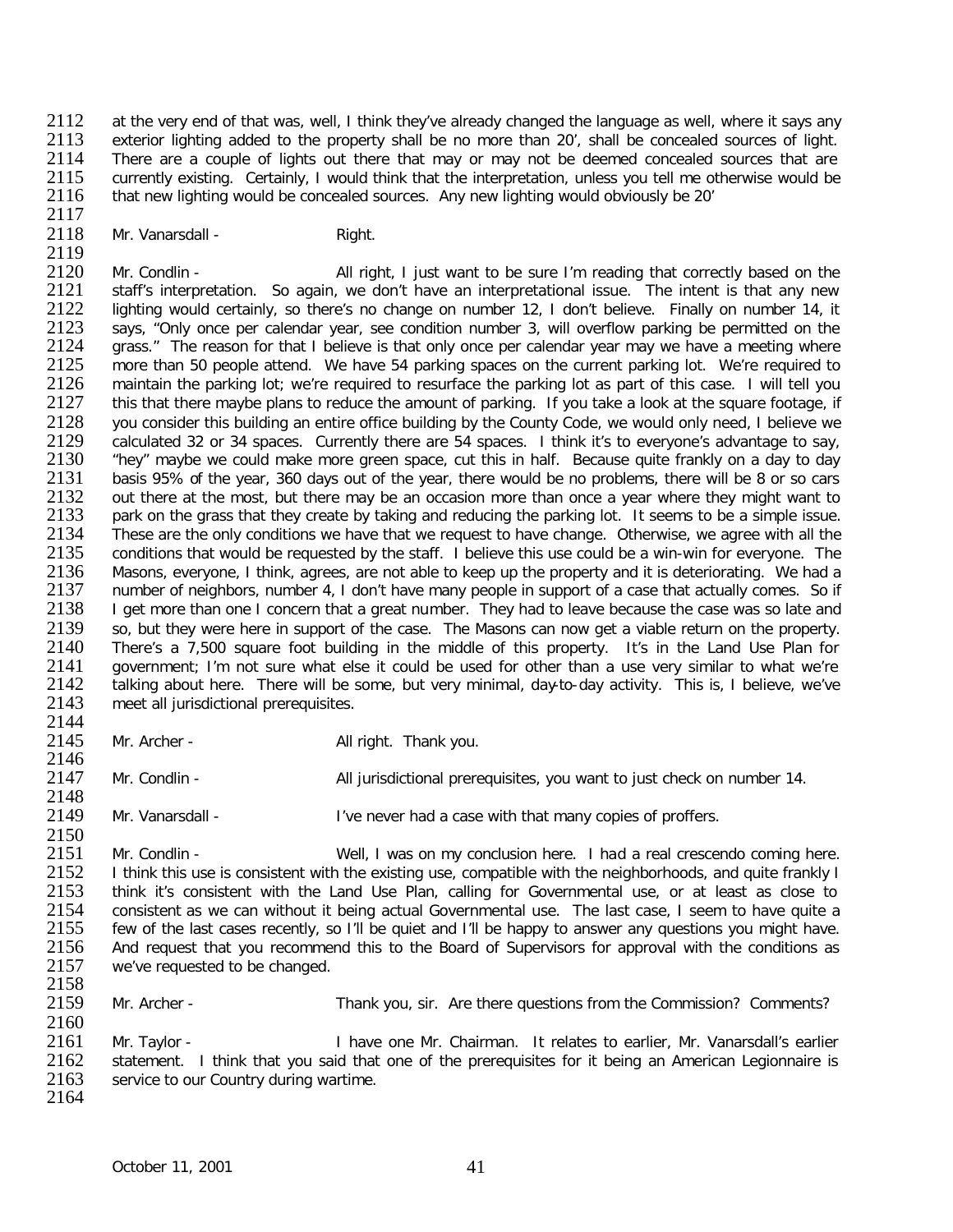2165 Mr. Condlin - During wartime periods, I believe this is considered a wartime period. I<br>2166 believe during the Gulf War and continuing on from the Gulf War because there's still action that, that's 2166 believe during the Gulf War and continuing on from the Gulf War because there's still action that, that's 2167 considered a war. I used my own phrase, but it's a wartime period. considered a war. I used my own phrase, but it's a wartime period. 2168<br>2169 2169 Mr. Taylor - As I count there are 7/8 people here, affiliated with the American Legion.<br>2170 Am I correct? Am I correct? 2171<br>2172 2172 Members of the<br>2173 American Legion American Legion - Yes, sir. 2174<br>2175 Mr. Taylor - **2217 COM** Of that there are World War II Veterans? 2176<br>2177 2177 Members of the<br>2178 American Legion American Legion - Yes, sir. 2179<br>2180 Mr. Taylor - Would you raise your hands? 2181<br>2182 2182 Members of the<br>2183 American Legion American Legion - (Hands raised). 2184<br>2185 Mr. Taylor - That plaque is for you. (Applause) 2186<br>2187 Mr. Vanarsdall - Very good. 2188<br>2189 Mr. Archer - All right. Any further questions from the Commission? Comments? 2190<br>2191 Mr. Vanarsdall - Thank you, Mr. Condlin. 2192<br>2193 Mr. Taylor - And thank you for your service. 2194<br>2195 2195 Mr. Vanarsdall - I appreciate all the American Legion coming out tonight. Don, you did a<br>2196 aood job getting all your...and Dale Chapman, Mr. Chapman who just stood up is the Adjutant General of

2196 good job getting all your...and Dale Chapman, Mr. Chapman who just stood up is the Adjutant General of 2197 the State for American Legion. He travels continuously and he didn't have any idea when we took that 2197 the State for American Legion. He travels continuously and he didn't have any idea when we took that 2198 job he was going to have to get into zoning, and proffers. Let me begin by saying it seems like we tried 2198 job he was going to have to get into zoning, and proffers. Let me begin by saying it seems like we tried<br>2199 to put a lot of conditions and trying to sew you all up really good. Their State Headguarters is on 2199 to put a lot of conditions and trying to sew you all up really good. Their State Headquarters is on 2200 Chantilly Street now, it's behind the Crazy Greek, it's probably the most noted way to put it, in the City of 2200 Chantilly Street now, it's behind the Crazy Greek, it's probably the most noted way to put it, in the City of 2201 Richmond. They have 11 parking spaces. So I quess whether you have 32 or 48 you're really... This 2201 Richmond. They have 11 parking spaces. So I guess whether you have 32 or 48 you're really... This<br>2202 Masonic Lodge that's been there since a long time. Masonic Lodge Number 10 and 36 met in this Masonic Lodge that's been there since a long time. Masonic Lodge Number 10 and 36 met in this 2203 building and the reason we were so restricted, was so strict on it, is it's sandwiched between the School,<br>2204 Charles Johnson School and the Church. Mr. and Mrs. Davis were over here earlier in the evening, who 2204 Charles Johnson School and the Church. Mr. and Mrs. Davis were over here earlier in the evening, who<br>2205 live next door. I went to see them one Saturday afternoon, and they have no objection, no one has any 2205 live next door. I went to see them one Saturday afternoon, and they have no objection, no one has any 2206 objection. I talked to the minister. That's the reason we restricted the alcohol, so forth like that. The 2206 objection, I talked to the minister. That's the reason we restricted the alcohol, so forth like that. The<br>2207 only thing we're concerned about is that the Masonic Lodge did not meet regularly with staff people. And 2207 only thing we're concerned about is that the Masonic Lodge did not meet regularly with staff people. And 2208 so that's why we put a lot of things on there. And we appreciate your cooperation on it. so that's why we put a lot of things on there. And we appreciate your cooperation on it.

2209<br>2210 2210 I would, I'll go ahead and make the motion and then change those things that Mr. Condlin talked about.<br>2211 I move that P-11-01 be recommended to the Board of Supervisors for approval and I want to change 2211 I move that P-11-01 be recommended to the Board of Supervisors for approval and I want to change<br>2212 condition number 15. I want to delete, it looks like the third sentence, "Only once per calendar vear will condition number 15. I want to delete, it looks like the third sentence, "Only once per calendar year will 2213 overflow parking be permitted on the grass". Then on number, go back up to number 10, the last 2214 sentence I'd like omit/delete. "The number of full time employees employed at this location to be limited 2214 sentence I'd like omit/delete, "The number of full time employees employed at this location to be limited 2215 to 6". to  $6"$ .

2216<br>2217

Mr. Archer - You want to delete that altogether?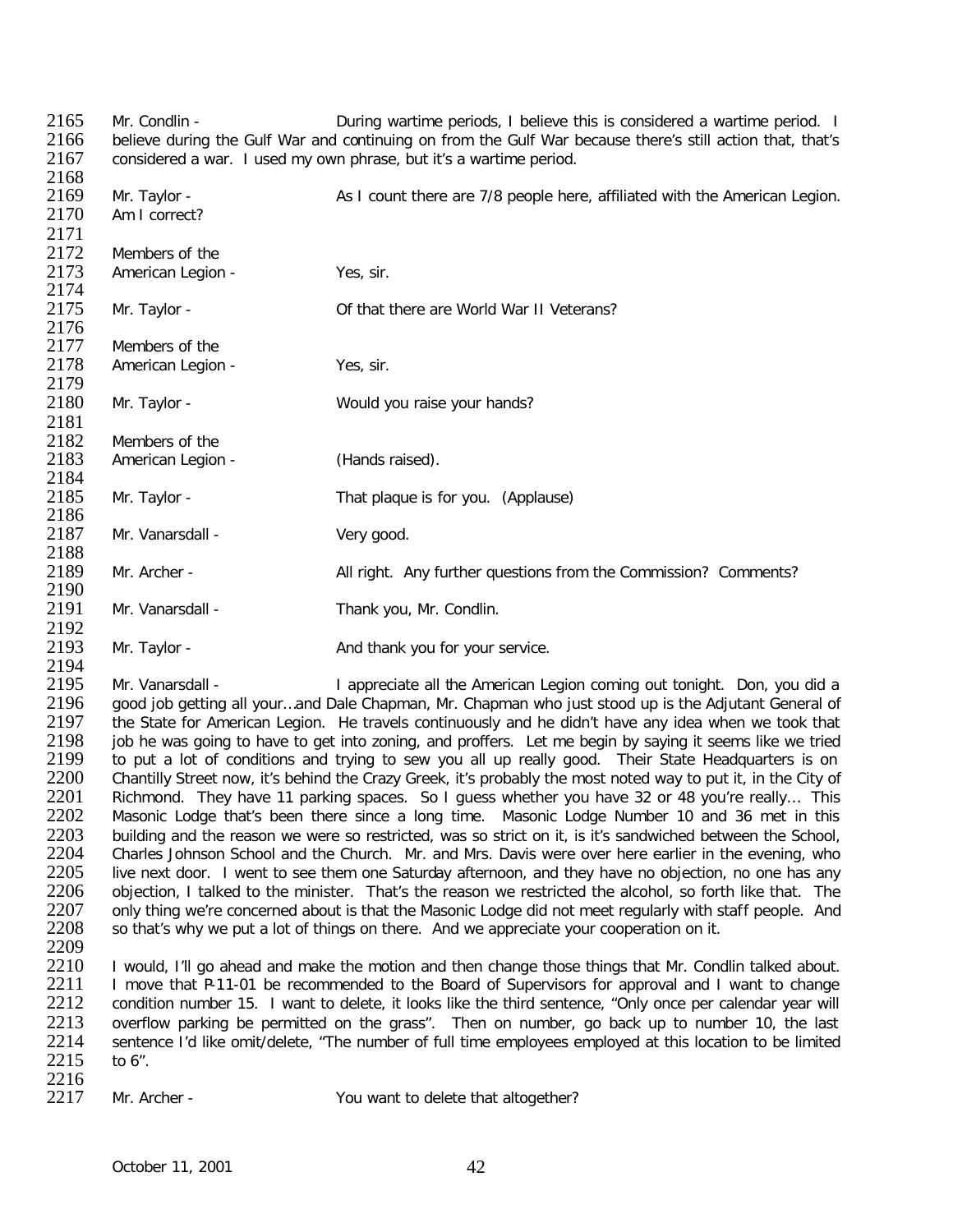2218<br>2219 2219 Mr. Vanarsdall - Delete that too. I don't think you can have more than six or seven in 2220 there anyway. Could you. Mr. Chapman? there anyway. Could you, Mr. Chapman?

2221 2222 Mr. Chapman - No sir. The only way that we would ever have more than that would be,<br>2223 much larger growth than what we've been experiencing, although we did experience this past year 2223 much larger growth than what we've been experiencing, although we did experience this past year<br>2224 almost a 3% increase in membership. When I came on board last year. Leliminated one person on the 2224 almost a 3% increase in membership. When I came on board last year, I eliminated one person on the 2225 staff, as it was anyway. I combined two jobs, just being a little bit more efficient. But there is a 2225 staff, as it was anyway. I combined two jobs, just being a little bit more efficient. But there is a 2226 possibility that sometime in the future I may need a couple more of employees. And, but we are limited 2226 possibility that sometime in the future I may need a couple more of employees. And, but we are limited 2227 on the office space in one of the other provisions there. So it's going to eliminate, limit the number of 2227 on the office space in one of the other provisions there. So it's going to eliminate, limit the number of<br>2228 people I can have anyway, as an employee there so. Six or eight, right now we're at five full-time 2228 people I can have anyway, as an employee there so. Six or eight, right now we're at five full-time 2229 employees, one part-time and then there's a possibility of a couple more down the road. employees, one part-time and then there's a possibility of a couple more down the road.

- 2230<br>2231 Mr. Vanarsdall - Thank you.
- 2232<br>2233 Mr. Archer - All right.

2234<br>2235 2235 Mr. Vanarsdall - You see how he got his job. He was giving a sales pitch about how<br>2236 much the membership increased and everything. Sitting directly behind him is the finance man. Don 2236 much the membership increased and everything. Sitting directly behind him is the finance man, Don<br>2237 Johnson. I was making a motion to recommend approval of P-11-01 to the Board of Supervisors with the 2237 Johnson. I was making a motion to recommend approval of P-11-01 to the Board of Supervisors with the 2238 following condition changes and conditions 1 through 18 and the annotations on plan. following condition changes and conditions 1 through 18 and the annotations on plan.

2239<br>2240 Mr. Taylor - Second.

2241<br>2242 2242 Mr. Archer - Motion by Mr. Vanarsdall, seconded by Mr. Taylor. All in favor of the 2243 motion say aye—all those opposed by saying nay. No opposition, the recommendation will be made 2243 motion say aye—all those opposed by saying nay. No opposition, the recommendation will be made 2244 before the Board. The vote was 5-0. Mr. Kaechele was absent. before the Board. The vote was 5-0. Mr. Kaechele was absent.

2245<br>2246 2246 REASON: Acting on a motion by Mr. Vanarsdall, seconded by Mr. Taylor, the Planning Commission voted 2247 5-0 (one absence) to recommend that the Board of Supervisors arant the request because, when 2247 5-0 (one absence) to recommend that the Board of Supervisors **grant** the request because, when 2248 properly developed and regulated by the recommended special conditions, it would not be detrimental to 2249 the public health, safety, welfare and values in the area. the public health, safety, welfare and values in the area. 2250

| 2251         | Mr. Vanarsdall: | This will come before the Board on the 13 <sup>th</sup> .           |
|--------------|-----------------|---------------------------------------------------------------------|
| 2252         |                 |                                                                     |
| 2253<br>2254 | Mr. Archer -    | Mr. Vanarsdall, some of the good guys are wearing black hats.       |
| 2255         | Mr. Archer -    | All right. Mr. Secretary is there any thing further on this agenda. |
| 2256         |                 |                                                                     |
| 2257         | Mr. Marlles -   | No, sir.                                                            |
| 2258         |                 |                                                                     |
| 2259         | Mr. Archer -    | Well with that, I entertain the motion for adjournment. All right.  |
| 2260         |                 |                                                                     |
| 2261         | Ms. Dwyer -     | I move we adjourn.                                                  |
| 2262         |                 |                                                                     |
| 2263         | Mr. Jernigan -  | Second.                                                             |
| 2264         |                 |                                                                     |